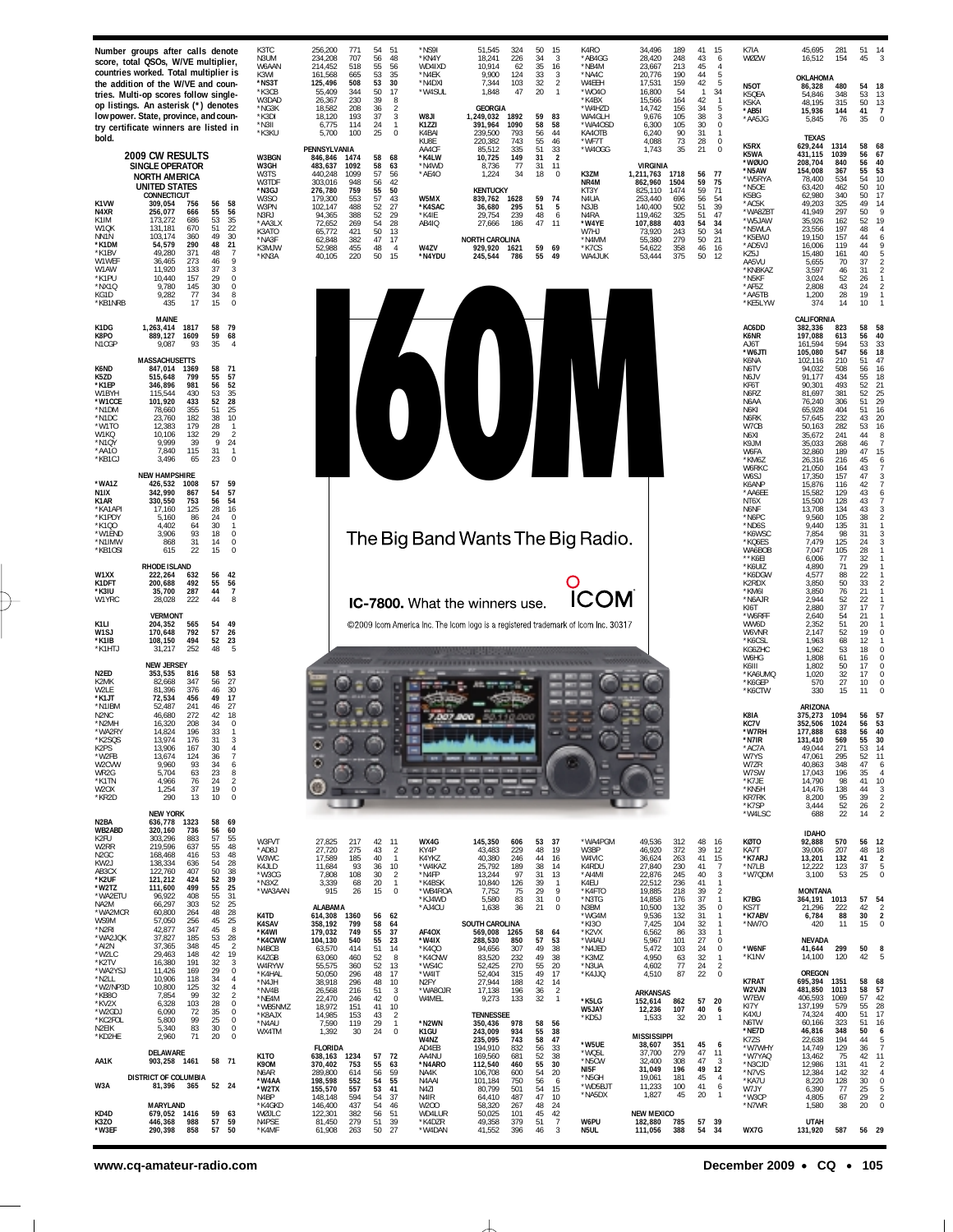| NN7ZZ<br>WA7LNW                    | 126,984<br>624<br>447<br>112.500                                                  | 54<br>54                   | 24<br>-36                                       | *KB9S<br>NØLI<br>*WA9VEE          | 15,351<br>14.534<br>7,344                | 154<br>89<br>103             | 43<br>$\Omega$<br>27<br>16<br>34<br>$\mathbf 0$        | VE6WQ<br>VE6BBP                                               | <b>ALBERTA</b><br>589.077<br>1006<br>296,974<br>721                           |                          | 59<br>52<br>56<br>27                                     | JK10PL<br>*JM1NKT<br>JA7BME                    | 37,700<br>29,367<br>18,560                     | 90<br>104<br>64            | 19<br>16<br>20                             | 31<br>23<br>12                   | *OK5XX<br>OK1AOV<br>*OK2PTS                       | 132,986<br>127.950<br>109,344                    | 474<br>323<br>477               | 8<br>51<br>21<br>$\overline{54}$<br>47<br>$\mathbf{1}$                                             |
|------------------------------------|-----------------------------------------------------------------------------------|----------------------------|-------------------------------------------------|-----------------------------------|------------------------------------------|------------------------------|--------------------------------------------------------|---------------------------------------------------------------|-------------------------------------------------------------------------------|--------------------------|----------------------------------------------------------|------------------------------------------------|------------------------------------------------|----------------------------|--------------------------------------------|----------------------------------|---------------------------------------------------|--------------------------------------------------|---------------------------------|----------------------------------------------------------------------------------------------------|
| N9ADG<br>WA7LT<br>W7GKF<br>W7QC    | WASHINGTON<br>230,769<br>697<br>149.726<br>630<br>127,280<br>616<br>71,492<br>463 | 57<br>55<br>58<br>53       | 42<br>31<br>16<br>8                             | *KB9Q<br>NØKE<br>K6XT             | 1,463<br>COLORADO<br>202,051<br>120,530  | 32<br>719<br>518             | 19<br>$\Omega$<br>57<br>40<br>31<br>54                 | VA6ZZZ<br>VE6SF<br>VE7SV                                      | 138,818<br>472<br>113,646<br>298<br><b>BRITISH COLUMBIA</b><br>946<br>661,862 |                          | 9<br>53<br>54<br>24<br>58<br>60                          | JF2QNM<br>JH4CES<br>JA7COI<br>JA7KY<br>*JI1LET | 17,714<br>16,416<br>14.170<br>13,572<br>12,325 | 65<br>63<br>72<br>57<br>54 | 15<br>8<br>14<br>17<br>15                  | 19<br>24<br>12<br>12<br>14       | *OK1MCW<br>*OK1GS<br>*OK1HX<br>*OK2PBG<br>*OK1FHI | 105,551<br>105,203<br>97,706<br>89,350<br>85,974 | 360<br>458<br>425<br>375<br>401 | 13<br>46<br>42<br>$\overline{7}$<br>47<br>$\overline{\mathbf{c}}$<br>44<br>6<br>45<br>$\mathbf{1}$ |
| W9PL<br>W7RG<br>KB7N               | 42,517<br>239<br>37.583<br>238<br>35,406<br>198                                   | 50<br>41<br>44             | 11<br>8<br>19                                   | KØUK<br>NCØB<br>*ACØDS            | 90,300<br>87.760<br>87,444               | 456<br>397<br>623            | 52<br>23<br>27<br>53<br>54<br>- 9                      | <b>VE7CC</b><br>VA7DX<br>VE7UF                                | 903<br>565,110<br>323<br>106.420<br>95,589                                    | 345                      | 58<br>57<br>52<br>16<br>52<br>5                          | *JE1SPY<br>JR3NZC<br>JA1HGY                    | 11,986<br>11,368<br>8,280                      | 79<br>49<br>37             | 13<br>20<br>16                             | 13<br>8<br>8                     | *OK2PQS<br>*OK5TFC<br>OK2SG                       | 82,400<br>77,900<br>72,600                       | 335<br>433<br>231               | 12<br>38<br>37<br>1<br>52<br>8                                                                     |
| *N7LOX<br><b>K7AMS</b><br>W3AS     | 33,550<br>269<br>32,812<br>264<br>26,129<br>214                                   | 50<br>47<br>48             | 5<br>5<br>5                                     | WØETT<br><b>NØRN</b><br>*NN7A     | 81,150<br>68,112<br>53,816               | 431<br>216<br>377            | 54<br>21<br>49<br>37<br>54<br>8                        | *VA7ST<br>*VE7CA<br>*VA7MM                                    | 58,350<br>242<br>47,760<br>209<br>40,700                                      | 176                      | 44<br>6<br>42<br>6<br>44<br>6                            | <b>JA7ACM</b><br>JA7IC<br>JA7NX                | 6,195<br>5.250<br>4,500                        | 33<br>27<br>21             | Q<br>11<br>14                              | 12<br>10<br>11                   | *OK2EC<br>*OL2U<br>*OK1DM                         | 70,605<br>65,395<br>64,240                       | 326<br>336<br>352               | 40<br>5<br>$\mathbf 0$<br>41<br>0<br>40                                                            |
| *NG7Z<br>*K7AWB<br>*N7QS           | 20,280<br>207<br>18,564<br>144<br>15,240<br>150                                   | 36<br>46<br>36             | $\overline{4}$<br>6<br>$\overline{4}$           | *KIØJ                             | 24.492<br><b>IOWA</b>                    | 196                          | 48                                                     | *VE7WU<br>*VA7ND<br>VA7RN                                     | 39.042<br>141<br>32,076<br>158<br>28,100<br>117                               |                          | 46<br>8<br>41<br>3<br>$\overline{4}$<br>46               | JR7MAZ<br>*JP1SRG<br>JA2FSM                    | 2,880<br>2,660<br>1.540                        | 18<br>24<br>17             | 2<br>4<br>$\overline{7}$                   | 16<br>10<br>$\overline{4}$       | OK1DEC<br>*OK2TRN<br>OK1DWJ                       | 61.320<br>50,000<br>45,006                       | 316<br>266<br>82                | 38<br>4<br>37<br>3<br>59<br>19                                                                     |
| *W7LKG<br>*W7TM1<br>*W7QN          | 9,657<br>108<br>8.740<br>100<br>8,520<br>141                                      | 34<br>35<br>21             | 3<br>3<br>3                                     | <b>WØEWD</b><br>*NØDOS<br>*ADØH   | 211,553<br>46,104<br>10,537              | 984<br>264<br>115            | 58<br>31<br>55<br>13<br>40<br>$\overline{1}$           |                                                               | <b>NORTH AMERICA</b><br>Alaska                                                |                          |                                                          | *JA1FRQ<br>JA7ZP<br>*7L1ETP                    | 1,500<br>1,067<br>904                          | 15<br>13<br>21             | 6<br>6<br>3                                | 6<br>-5<br>5                     | *OK2BWC<br>*OK1MNV<br>*OK2BFN                     | 43,132<br>39.786<br>37,777                       | 210<br>231<br>222               | 37<br>4<br>$\Omega$<br>38<br>37<br>0                                                               |
| *WAØWWW<br>N6KW<br>*WA7NCL         | 7.448<br>112<br>3,432<br>58<br>55<br>3,000                                        | 26<br>22<br>24             | $\sqrt{2}$<br>$\overline{2}$<br>$\mathbf 0$     | *KBØL<br><b>KØSRL</b>             | 6,264<br>4,096                           | 68<br>57                     | 34<br>$\overline{2}$<br>32<br>$\Omega$                 | <b>KL7RA</b><br>KL1JP                                         | 947,505<br>1319<br>448                                                        | 12                       | 57<br>56<br>$\overline{4}$<br>3                          | JA4DHN<br>*JS1NDM<br>*JF2WXS                   | 880<br>720<br>400                              | 11<br>8<br>Q               | 10<br>$\overline{7}$<br>$\Omega$           | 12<br>$\overline{2}$<br>-5       | *OL3X<br>*OK2SGY<br>*OL4M                         | 37,250<br>35,665<br>35,490                       | 135<br>228<br>224               | 42<br>8<br>$\bf 0$<br>35<br>34<br>1                                                                |
| *K7WA<br>*W6AEA<br>N6MZ            | 72<br>2,916<br>1,296<br>45<br>136<br>5                                            | 17<br>12<br>$\mathbf{1}$   | $\mathbf{1}$<br>0<br>3                          | <b>WØBH</b><br>*AAØMZ             | <b>KANSAS</b><br>100,130<br>30,160       | 721<br>210                   | 55<br>$\overline{7}$<br>50<br>8                        | V31YN                                                         | Belize<br>410,345                                                             | 681                      | 54 53                                                    | JR6CF<br>*JK2VOC                               | 140<br>58                                      | 4<br>14                    | $\Omega$<br>$\Omega$                       | $\overline{4}$<br>$\overline{2}$ | *OK1MKU<br>*OK2ABU<br>*OK2KFK                     | 30,422<br>24,544<br>3,600                        | 116<br>169<br>38                | 47<br>6<br>32<br>0<br>$20\,$<br>0                                                                  |
| *WB7S                              | <b>WYOMING</b><br>5,364<br>68                                                     | 35                         | $\overline{\phantom{0}}$                        | <b>NØXM</b><br>WVØT               | 6,408<br>1,701<br><b>MINNESOTA</b>       | 80<br>38                     | 34<br>$\overline{2}$<br>21<br>$\Omega$                 | *CM6RCR<br>*CO8LY<br>*CO8TW                                   | Cuba<br>339.058<br>662<br>43,855                                              | 54<br>194<br>99          | 40<br>42<br>-7<br>40<br>13                               | UPØL<br>UN9L<br>*UN7CH                         | Kazakhstan<br>349.286<br>79,170<br>31.860      | 621<br>234                 | 5<br>$\Omega$<br>$\mathbf{0}$              | 56<br>39<br>27                   | OK1FRO<br>OK2NA<br>*OK1JN                         | 3.196<br>1,845<br>250                            | 43<br>28<br>$\overline{7}$      | 17<br>0<br>$\bf 0$<br>15<br>$\Omega$<br>10                                                         |
| <b>N8FA</b><br>N8LJ                | <b>MICHIGAN</b><br>254,835<br>627<br>213,956<br>937                               | 57<br>56                   | 48<br>33                                        | *ACØW<br>*WØOR<br>*KØTT           | 184,319<br>133,742<br>131,064            | 846<br>648<br>510            | 58<br>31<br>57<br>25<br>33<br>53                       | *J39BS                                                        | 26,606<br>Grenada<br>158,355                                                  | 353                      | 49<br>- 32                                               | UN6P<br>*UN5.<br>UN7PV                         | 13,959<br>9,135<br>6,080                       | 146<br>57<br>80<br>37      | $\Omega$<br>$\Omega$<br>0                  | 27<br>15<br>20                   | OZ7YY<br>*0Z7BQ                                   | Denmark<br>1,397,451<br>139,004                  | 1526<br>414                     | 56<br>85<br>15<br>47                                                                               |
| <b>K8DD</b><br>*WA1UJU<br>N8XI     | 129,370<br>558<br>91,938<br>603<br>90,783<br>443                                  | 53<br>58<br>55             | 32<br>8<br>22                                   | <b>WBØCFF</b><br>*KØKP<br>*NØUY   | 93,177<br>63,840<br>49,312               | 328<br>315<br>284            | 52<br>35<br>56<br>20<br>52<br>15                       | FM5BH                                                         | Martinique<br>995<br>774,903                                                  |                          | 57 72                                                    | XW1B                                           | Laos<br>5,985                                  | 41                         | $\mathbf{0}$                               | - 19                             | 0Z40<br>OZ7EA<br>*OZ3SM                           | 133,008<br>49,590<br>45,738                      | 348<br>217<br>221               | 52<br>16<br>44<br>1<br>42<br>$\Omega$                                                              |
| W8DCQ<br>W8RU<br>*K8JA             | 76,504<br>376<br>61,632<br>310<br>33,096<br>232                                   | 52<br>51<br>47             | 21<br>21<br>9                                   | K4IU<br>KØJJR<br>*WØAD            | 43,355<br>31.853<br>30,240               | 266<br>257<br>243            | 52<br>13<br>52<br>$\mathbf{1}$<br>53<br>3              | XE2S                                                          | Mexico<br>151,924<br>384                                                      |                          | 51<br>25                                                 | *7Z1SJ                                         | Saudi Arabia<br>71,500                         | 160                        |                                            | 4 46                             | *OV5A<br>*OZ1AAR<br>*OZ4RT                        | 32,742<br>24,220<br>13,431                       | 195<br>143<br>80                | 34<br>0<br>35<br>$\,0\,$<br>32<br>1                                                                |
| *WB8B<br>K8MJZ<br>N8SS             | 235<br>30,316<br>24,432<br>225<br>20,328<br>126                                   | 45<br>45<br>43             | $\overline{7}$<br>3<br>13                       | *NNØQ<br>WØDD<br>WØHW             | 28,272<br>27,192<br>25,326               | 210<br>115<br>185            | 51<br>6<br>49<br>17<br>48<br>6                         | *XE2FGC<br>*XE2YWH                                            | 21,690<br>13,055                                                              | 98<br>39<br>78           | 6<br>32<br>$\mathcal{R}$                                 | EY8MM                                          | Taiikistan<br>891,220                          | 893                        | 29 81                                      |                                  | *OV3X                                             | 6,240<br>England                                 | 62                              | $\mathbf 0$<br>20                                                                                  |
| *K7DR<br>NO8R<br>*K8OT             | 155<br>19.350<br>19,152<br>204<br>12,800<br>143                                   | 43<br>42<br>38             | $\overline{7}$<br>$\mathbf 0$<br>$\overline{2}$ | *KØPC<br>*KØMPH<br>*W9LHG         | 23.088<br>18,377<br>17.955               | 217<br>165<br>171            | 48<br>$\Omega$<br>44<br>3<br>45<br>$\mathbf 0$         | *KP2BH                                                        | U.S. Virgin Islands<br>18,901                                                 | -89                      | 27 14                                                    | <b>HSØZEE</b>                                  | Thailand<br>34,840                             | 136                        |                                            | 3 37                             | M6T<br>G3BJ<br>G3LET                              | 1,723,275<br>1,177,671<br>728,000                | 1933<br>1429<br>1135            | 81<br>54<br>53<br>74<br>42<br>70                                                                   |
| *NF8M<br>*KD8GBK<br>*KB8M          | 8,995<br>112<br>8,500<br>115<br>36                                                | 35<br>34<br>$\overline{4}$ | 0<br>$\bf 0$<br>$\Omega$                        | *NØHJZ<br>K107<br>*AAØAW          | 17,114<br>17.110<br>11,840               | 182<br>116<br>117            | 42<br>$\mathbf{1}$<br>44<br>15<br>38<br>$\overline{2}$ | EA8AH                                                         | AFRICA<br>Canary Islands<br>2,078,352 1547                                    |                          | 55<br>81                                                 | ZC4LI                                          | UK Bases on Cyprus<br>374,990                  | 561                        | 16 54                                      |                                  | G3XTT<br>*MØBJL<br>*G3MZV                         | 538,692<br>220,241<br>115,375                    | 853<br>563<br>300               | 45<br>61<br>24<br>49<br>52<br>19                                                                   |
| *K8FH                              | OHIO<br>269,892<br>927                                                            | 55                         | 47                                              | *KØYR<br>**NØUR<br>*WBØN          | 10,374<br>9,196<br>1,805                 | 107<br>107<br>43             | 41<br>$\mathbf{1}$<br>38<br>$\mathbf 0$<br>19<br>0     | <b>*FA8CN</b>                                                 | 252<br>Chagos Island                                                          | 6                        | $\Omega$<br>6                                            | *UK8AKK                                        | Uzbekistan<br>6.930                            | 57                         |                                            | $0$ 15                           | G4BUO<br>G7VJR<br>G4BJM                           | 99,698<br>89,798<br>68,582                       | 188<br>300<br>242               | 32<br>47<br>53<br>6<br>40<br>13                                                                    |
| *W1NN<br>*WB8JU<br>WN8R            | 248,160<br>973<br>847<br>240,380<br>161,076<br>632                                | 56<br>57<br>57             | 38<br>44<br>36                                  | *KEØL                             | 630<br><b>MISSOURI</b>                   | 18                           | 15<br>$\Omega$                                         | VQ9LA                                                         | 62,130<br>Senegal                                                             | 168                      | 2 36                                                     | *9M2DRL                                        | <b>West Malaysia</b><br>28                     | 3                          | $\Omega$                                   | $\overline{4}$                   | *G3YBY<br>G3GLL<br>'GØORH                         | 54,213<br>47.320<br>42,483                       | 206<br>153<br>179               | 43<br>8<br>48<br>8<br>43<br>8                                                                      |
| N8AA<br>*N9AUG<br>*K8MP            | 141,723<br>564<br>140,060<br>535<br>583<br>126,480                                | 54<br>55<br>52             | 33<br>39<br>28                                  | KØDEQ<br>*ABØRX<br>*WØPC          | 51,118<br>39,000<br>37.422               | 342<br>229<br>300            | 10<br>51<br>51<br>14<br>50<br>$\overline{4}$           | 6W1SE                                                         | 16,560<br>ASIA                                                                | 49                       | 14 22                                                    |                                                | <b>EUROPE</b><br>Aland Islands                 |                            |                                            |                                  | G4MKP<br>'G4DDL<br>G4OBK                          | 37,850<br>22,760<br>20,944                       | 143<br>111<br>57                | 43<br>7<br>33<br>$\overline{7}$<br>44<br>12                                                        |
| K8MR<br>K8WDN<br>N8PW              | 113,240<br>588<br>111,412<br>399<br>289<br>64,350                                 | 55<br>55<br>52             | 21<br>37<br>23                                  | <b>NØTT</b><br>WØTY<br>KØOU       | 21.168<br>20,884<br>12.341               | 174<br>197<br>108            | 44<br>5<br>45<br>$\mathbf{1}$<br>37<br>6               | UA9CDV<br>RT9S                                                | <b>Asiatic Russia</b><br>634,788<br>840<br>356,664<br>524                     |                          | 13<br>71<br>7<br>70                                      | OHØE                                           | 1,709,907<br>Austria                           | 1874                       | 57 84                                      |                                  | *G3KMQ<br>M4T<br>*MØPCB                           | 20,131<br>18,468<br>9,296                        | 97<br>144<br>70                 | 35<br>6<br>27<br>0<br>28<br>$\,0\,$                                                                |
| *K8AB<br>*W8DHG<br>*W8EH           | 53,495<br>344<br>52,910<br>331<br>52,302<br>303                                   | 55<br>49<br>52             | 10<br>16<br>17                                  | *WØCZ                             | <b>NORTH DAKOTA</b><br>11,544<br>8.692   | 127<br>96                    | 38<br>-1<br>41<br>$\Omega$                             | RN9MA<br>UA9CMQ<br>RZ9HT<br>*UA9CBM                           | 426<br>278.768<br>499<br>263,848<br>223,360<br>426                            | 394                      | 7<br>69<br>8<br>51<br>5<br>59<br>$\mathbf 0$             | *OE6IMD<br>*OE3CHC<br>*OE1H                    | 50,576<br>18.681<br>6,314                      | 163<br>97<br>59            | 9<br>-1.<br>0                              | 49<br>38<br>22                   | *G3SNU<br>*ES3RF                                  | 869<br>Estonia                                   | 17                              | 0<br>11<br>0.44                                                                                    |
| *W8IDM<br>*K8VUS<br>*N8HP          | 49,242<br>364<br>46,662<br>286<br>35,511<br>254                                   | 52<br>50<br>49             | 6<br>16<br>8<br>$\overline{2}$                  | *NØUD<br><b>WØSD</b>              | SOUTH DAKOTA                             |                              |                                                        | *UA9BX<br>UA9CDC<br>UA9TF                                     | 180,480<br>131,472<br>317<br>122,784<br>288<br>120,230                        |                          | 48<br>0<br>48<br>47<br>1<br>0                            | CU <sub>2</sub> X                              | <b>Azores</b><br>1,358,532                     | 1467                       | 56 70                                      |                                  |                                                   | 39,908<br>European Russia                        | 172                             |                                                                                                    |
| *KE8PX<br>*N8OH<br>*W8PEN<br>*KE8E | 28,908<br>293<br>28,779<br>216<br>23,856<br>256<br>154<br>15,224                  | 42<br>44<br>42<br>43       | 9<br>$\bf 0$                                    | KØPIR<br>*KKØSD                   | 919,170<br>17.155<br>784                 | 1813<br>162<br>21            | 58<br>68<br>45<br>-2<br>16<br>$\Omega$                 | UA9PC<br>*RL9AA<br>*UA9AB                                     | 251<br>118,440<br>266<br>89,392<br>280<br>87,009<br>261                       |                          | 55<br>1<br>55<br>37<br>$\Omega$<br>39<br>$\Omega$        | *EU1AZ<br>*EW8DX                               | Belarus<br>266,875<br>244,404                  | 837<br>753                 | 11<br>12                                   | 50<br>50                         | UA6LCN<br>RN3GM<br>UA1ANA<br>UA3LID               | 412,356<br>400,707<br>368,823<br>285,822         | 943<br>738<br>759<br>694        | 21<br>63<br>74<br>23<br>65<br>26<br>19<br>60                                                       |
| *W8PN<br>*N2OPW<br>KD8CGH          | 13,767<br>153<br>13,376<br>133<br>11.803<br>145                                   | 39<br>44<br>37             | $\mathbf 0$<br>$\mathbf 0$<br>$\bf 0$           | VO1TA                             | CANADA<br>NEWFOUNDLAND<br>185.088        | 320                          | 49<br>47                                               | *RW9CD<br>RA9AE<br>*UA9AX                                     | 73,220<br>142<br>44,172<br>39.997<br>124                                      | 235                      | 35<br>$\Omega$<br>$\Omega$<br>36<br>0<br>37              | *EV6M<br><b>EW8KY</b><br>EW7BR                 | 159,999<br>127,879<br>107,070                  | 534<br>605<br>485          | 8<br>1<br>$\Omega$                         | 49<br>40<br>43                   | RK3ER<br>*UA4YA<br>UA10MS                         | 270,028<br>229,179<br>209,790                    | 775<br>541<br>652               | 53<br>15<br>64<br>15<br>60<br>3                                                                    |
| *AF8C<br>*KV8Q<br>KG9Z             | 8,897<br>115<br>5,562<br>94<br>3,926<br>60                                        | 30<br>27<br>25             | 1<br>$\mathbf 0$<br>1                           | VO1MP                             | 64,681<br><b>NOVA SCOTIA</b>             | 146                          | 37<br>34                                               | *UA9QM<br>*RAØLV<br>*RA9AP                                    | 38,425<br>193<br>38,178<br>37,408<br>156                                      | 75                       | $\Omega$<br>25<br>23<br>31<br>0<br>28                    | *EW8CY<br>EW2AA<br>*EW6MM                      | 92,040<br>71,500<br>66,486                     | 453<br>247<br>314          | 0<br>6                                     | 40<br>49<br>41                   | RW3XZ<br>RV1CC<br>RD4WA                           | 204,900<br>204,680<br>190,092                    | 526<br>593<br>593               | 15<br>60<br>16<br>52<br>60<br>$\overline{2}$                                                       |
| W3USA<br>*N8QE<br>*KC8UR           | 3,480<br>65<br>25<br>6<br>2                                                       | 24<br>5                    | $\mathbf 0$<br>$\mathbf 0$<br>$\Omega$          | VA1MM<br>*VE1ZA<br>VE1AI          | 195.048<br>35,984<br>4.522               | 442<br>110<br>52             | 54<br>-30<br>29<br>23<br>18                            | *UA9FEX<br><b>UAØYAY</b><br>*RW9QA                            | 33,488<br>152<br>33,336<br>117<br>28,896<br>161                               |                          | $\mathbf 0$<br>26<br>3<br>33<br>$\Omega$<br>24           | *EU4CQ<br>*EU1DZ<br>EW3LN                      | 53,048<br>46,332<br>45,018                     | 283<br>256<br>214          | $\Omega$<br>$\Omega$<br><sup>n</sup>       | 38<br>36<br>41                   | *RV3LO<br>*RZ3AUL<br>*RU3EJ                       | 184,512<br>177,684<br>174,850                    | 579<br>523<br>537               | 10<br>54<br>55<br>13<br>53<br>12                                                                   |
| N8II                               | <b>WEST VIRGINIA</b><br>291,060<br>949                                            | 57                         | 51                                              | *VY2SS                            | PRINCE EDWARD ISLAND<br>21,924           | 98                           | 29<br>13                                               | *UAØZAM<br>*RU9WZ<br><b>RWØBG</b>                             | 21,980<br>133<br>18,612<br>12,684                                             | 133<br>84                | 16<br>$\overline{4}$<br>18<br>$\Omega$<br>$\Omega$<br>21 | *EW1IP<br>*EU2EU<br>EW7DK                      | 35,646<br>19.404<br>13,026                     | 179<br>103<br>105          | $\mathfrak{D}$<br>$\Delta$<br>$\mathbf{0}$ | 37<br>32<br>26                   | RV3FI<br>UA3MIF<br>*RU3VD                         | 174,540<br>164,640<br>159,575                    | 582<br>545<br>479               | 53<br>$\overline{7}$<br>54<br>6<br>55<br>10                                                        |
| K8JQ<br>$*$ K3XO<br>*WA8KAN        | 772<br>200,925<br>431<br>210<br>17,316                                            | 57<br>35                   | 38<br>37<br>$\overline{2}$                      | *VY2LI                            | 1,725<br>QUEBEC                          | 23                           | 14                                                     | *RK9AD<br>UAØACG<br>RA9AC                                     | 11,988<br>10.992<br>10,754                                                    | 49<br>70<br>73           | 27<br>0<br>$\Omega$<br>24<br>0<br>19                     | *EW6GF<br><b>FU7SA</b>                         | 2,064<br>845                                   | 38<br>12                   | $^{\circ}$                                 | -12<br>11                        | UA3TCJ<br>RX3A<br>RV3MI                           | 153,192<br>140.492<br>132,447                    | 322<br>459<br>522               | 45<br>33<br>53<br>49<br>2                                                                          |
| WA8WV                              | 360<br>6<br><b>ILLINOIS</b>                                                       | $\mathbb O$                | 6                                               | VE2TZT<br>VE2DWA<br>VE2DC         | 1.089.533 1396<br>330,400<br>52,602      | 496<br>148                   | 57<br>70<br>52<br>60<br>40<br>26                       | *UAØLCZ<br>*UA9XBJ<br>RAØQA                                   | 9,648<br>7,582<br>7,074                                                       | 55<br>53<br>45           | 8<br>-16<br>0<br>17<br>$\Omega$<br>18                    | OP5T<br>006C                                   | Belgium<br>331,256<br>44,308                   | 641<br>190                 | 26<br>-5                                   | 68<br>39                         | RK3ZZ<br>UA4WI<br>RN3TT                           | 132,300<br>127,092<br>120,963                    | 409<br>512<br>391               | 48<br>12<br>$\mathbf{1}$<br>$\begin{array}{c} 50 \\ 55 \end{array}$<br>6                           |
| K9DX<br><b>WB97</b><br>*K9QVB      | 1,107,744<br>1901<br>862,635<br>1724<br>154,560<br>725                            | 59<br>59<br>56             | 73<br>72<br>28                                  | *VE2FK<br>*CG2AWR<br>*VE2GK       | 14,144<br>13,266<br>12,584               | 95<br>89<br>108              | 27<br>5<br>31<br>$\overline{2}$<br>26<br>$\mathbf 0$   | *RA9MC<br>*RAØQC<br>RUØLL                                     | 5,203<br>4,800<br>3,052                                                       | 65<br>60<br>36           | 0<br>11<br>4<br>-11<br>9<br>5                            | *ON3ND                                         | 20,880<br>Bulgaria                             | 142                        | 0                                          | 30                               | *RN1NW<br>*UA6AX<br>*RA3ZC                        | 117,236<br>111,671<br>110,982                    | 454<br>464<br>423               | $\overline{7}$<br>$\substack{46 \\ 48}$<br>1<br>$48\,$<br>5                                        |
| K9CT<br>*K9MMS<br>*WO9S            | 151,600<br>710<br>148,757<br>787<br>505<br>105,360                                | 54<br>56<br>56             | 26<br>23<br>24                                  | *VE2HLS                           | 12,042<br><b>ONTARIO</b>                 | 103                          | 26<br>$\mathbf{1}$                                     | *RU9AZ<br>*UA9ADW<br>RØ/UT5IA                                 | 2,216<br>2,144<br>1,536                                                       | 47<br>35<br>25           | 8<br>$\Omega$<br>$\mathbf 0$<br>8<br>$\mathbf 0$<br>8    | LZ9W<br>*LZ9R<br>LZ1GL                         | 392,401<br>279,350<br>231,021                  | 828<br>701<br>714          | 24<br>14<br>13                             | 65<br>60<br>50                   | *RZ10K<br>*RA3UAG<br>*RW4FE                       | 110,187<br>107,590<br>106,056                    | 339<br>363<br>387               | 7<br>56<br>53<br>5<br>50<br>4                                                                      |
| K9ZO<br>*K9IJ<br>*N9TF             | 62,055<br>396<br>265<br>39,627<br>31,720<br>269                                   | 49<br>51<br>49             | 14<br>12<br>3                                   | VE3EY<br>VE3EJ<br>CG3AT           | 1,366,774 1704<br>1,094,300<br>997,542   | 1475<br>1361                 | 59<br>68<br>59<br>65<br>58<br>68                       | *UA9QA<br><b>RZØAF</b><br>*UAØDC                              | 1,368<br>800<br>792                                                           | 16<br>$\mathsf{o}$<br>15 | 9<br>$\Omega$<br>5<br>5<br>3<br>6<br>$\mathbb O$         | LZ3FN<br>LZ1AQ<br>LZ5A<br>*LZ2SC               | 149,796<br>115,180<br>31,500                   | 504<br>327<br>205          | 3<br>12<br>$\Omega$                        | 54<br>53<br>30                   | RD3DT<br>*UA1CUR<br>*RW6AHO                       | 105,256<br>100,278<br>95,520                     | 357<br>378<br>415               | 8<br>51<br>50<br>4<br>48<br>$\,0\,$                                                                |
| *K90Z<br>W9SE<br>*KA90<br>*K9OR    | 291<br>31,008<br>30,324<br>205<br>234<br>28,620<br>23,716<br>213                  | 48<br>49<br>50<br>47       | $\bf 0$<br>8<br>4<br>$\overline{2}$             | VE3JM<br>*VE3DO<br>VE3TA<br>VE3CX | 970,266<br>783,972<br>694,484<br>562,876 | 1373<br>1203<br>1087<br>1000 | 58<br>64<br>58<br>61<br>59<br>60<br>57<br>52           | *UA9SAW<br>*UAØSBQ<br>UAØ0A                                   | 294<br>275<br>240                                                             | 6<br>6<br>9              | 7<br>$\mathbb O$<br>5<br>4<br>1                          | *LZ2FM<br>*LZ2UZ                               | 20,310<br>7,536<br>1,092                       | 130<br>57<br>17            | $^{\circ}$<br>0<br>$^{\circ}$              | 30<br>24<br>13                   | RG3K<br>*RV4LC<br>*RL3FO                          | 93,080<br>91,955<br>81,456<br>78,918             | 358<br>340<br>347               | 50<br>2<br>51<br>$\sqrt{2}$<br>$\overline{2}$<br>$\frac{46}{42}$<br>$\,0\,$                        |
| *K9JU<br>*AK9I<br>*NJ9Z            | 199<br>20,790<br>20,020<br>164<br>19,170<br>177                                   | 44<br>46<br>44             | $\mathbf{1}$<br>6<br>1                          | *VE3DZ<br>VE3CR<br>VE3PN          | 554,830<br>299,009<br>274,456            | 949<br>557<br>472            | 56<br>57<br>56<br>47<br>51<br>40                       | *TA2RC<br>*TA3D                                               | <b>Asiatic Turkey</b><br>703<br>409,560<br>168,364                            | 364                      | 3 57<br>6<br>43                                          | 9A4W<br>*9A2AJ                                 | Croatia<br>951,600<br>515,790                  | 1290<br>945                | 46<br>33                                   | 76<br>66                         | *RV3ZN<br>UA4SAW<br>*RA3YC<br>RW6HX               | 76,095<br>74,734<br>71,760                       | 400<br>322<br>369<br>301        | 44<br>1<br>39<br>4<br>$\mathbf 0$<br>48                                                            |
| *N9GH<br>*KY9KYO<br>ND9E           | 11,868<br>120<br>5,610<br>83<br>72<br>5,565                                       | 41<br>30<br>35             | $\overline{2}$<br>0<br>$\bf 0$                  | *VE3KF<br>*VE3NE<br>VE3CUI        | 263,245<br>220,704<br>209,760            | 561<br>496<br>578            | 55<br>40<br>54<br>34<br>21                             | TA3J                                                          | 24<br>China                                                                   | $\overline{2}$           | $\overline{2}$<br>0                                      | *9A3VM<br>*9A5MT<br>9A2DQ                      | 220,052<br>203,184<br>153,525                  | 734<br>525<br>274          | 3<br>18<br>28                              | 55<br>54<br>61                   | *RA3MB<br>*RA4HT<br>RA4ST                         | 69,316<br>68,761<br>67,404                       | 213<br>296<br>326               | 9<br>53<br>47<br>$\,0\,$<br>40<br>1                                                                |
| *W90A<br>*KD9MS<br>*K9MDO          | 4,914<br>85<br>21<br>867<br>27<br>825                                             | 27<br>17<br>15             | 0<br>$\bf 0$<br>0                               | VA3CCO<br>VE3UTT<br>VE3RER        | 184,535<br>114,308<br>103,872            | 602<br>262<br>344            | $\frac{55}{55}$<br>10<br>49<br>33<br>52<br>12          | B4TB<br>*BD1ISI<br>BA4SI                                      | 10,112<br>8,355<br>1,232                                                      | 110<br>97<br>19          | 10<br>6<br>0<br>15<br>$\mathbb O$<br>11                  | *9A3KS<br>*9A6Z<br>9A6C                        | 45,120<br>22,240<br>1,080                      | 130<br>139<br>27           | 14<br>0<br>$\Omega$                        | 46<br>32<br>9                    | *UA3DGG<br>RA6MQ<br>*RW3DA                        | 59,397<br>52,670<br>52,026                       | 328<br>238<br>280               | 39<br>$\,0\,$<br>44<br>$\overline{\mathbf{c}}$<br>39<br>$\,0\,$                                    |
| *W9ILY                             | 112<br>8<br><b>INDIANA</b>                                                        | 7                          | $\mathbf 0$                                     | *VE3OX<br>*VE3OSZ<br>*VE3FH       | 95,370<br>92,736<br>91,391               | 307<br>130<br>319            | 13<br>53<br>54<br>42<br>14<br>45                       | C4M                                                           | Cyprus<br>398<br>225,675                                                      |                          | 13 46                                                    | *9A2GA                                         | 406<br>Czech Republic                          | 16                         | 0                                          | $\overline{7}$                   | RU4WD<br>UA3RAG<br>RX3AEX                         | 50,274<br>47,736<br>46,865                       | 269<br>259<br>284               | 38<br>0<br>39<br>0<br>$\,0\,$<br>35                                                                |
| W9RE<br>K9NW<br>*N4TZ              | 587,384 1448<br>391,590<br>1178<br>221,062<br>675                                 | 59<br>58<br>55             | 60<br>56<br>52                                  | *VE3RCN<br>VA3EC<br>VE3EBN        | 55,935<br>55,212<br>50,697               | 269<br>277<br>251            | 38<br>$\overline{7}$<br>$\,0\,$<br>43<br>38            | $\,$ 5<br>*4L2M                                               | Georgia<br>508<br>246,177                                                     |                          | 3<br>48                                                  | OLØA<br>OLØW<br>OK1CW                          | 897,720<br>574,465<br>555,880                  | 1267<br>1118<br>989        | 50<br>37<br>34                             | 70<br>58<br>70                   | *RN4SN<br>*RU6HJ<br>RW3LL                         | 44,976<br>44,655<br>43,605                       | 194<br>239<br>145               | 47<br>1<br>39<br>0<br>$42\,$<br>9                                                                  |
| *K9WJU<br>K9WWT<br>N9FC            | 128,576<br>634<br>108,352<br>753<br>42,398<br>310                                 | 55<br>55<br>49             | 27<br>9<br>9                                    | *VE3FJ<br>*VE3UZ<br>*VE3OBU       | 48,852<br>46,697<br>31,413               | 226<br>203<br>186            | 44<br>47<br>35                                         | $\overline{2}$<br>$\overline{2}$<br>$\overline{2}$<br>*VR2YYW | <b>Hong Kong</b><br>88                                                        | 5                        | $\pmb{0}$<br>$\overline{4}$                              | OK1T<br>OK1NI<br>*OK1FPS                       | 457,478<br>329,152<br>277,426                  | 1026<br>861<br>740         | 30<br>22<br>23                             | 52<br>52<br>51                   | *RA6FV<br>RU4CO<br>*RN4AK                         | 37,111<br>36,760<br>35,904                       | 209<br>181<br>216               | 36<br>1<br>40<br>$\,0\,$<br>$\,0\,$<br>34                                                          |
| *NA9U<br>K9JWI<br>*WB2L            | 27,872<br>236<br>15,540<br>164<br>360<br>19                                       | 46<br>40<br>15             | 6<br>$\overline{2}$<br>$\bf 0$                  | *VA3KAI<br>*VE3JI<br>*VE3TW       | 29,526<br>27,640<br>25,840               | 153<br>153<br>139            | 39<br>39<br>$\mathbf{1}$<br>38                         | 3<br>$\overline{2}$<br>4Z5LA                                  | Israel<br>201,483                                                             | 350                      | 16<br>45                                                 | *OK6Y<br>*OK1MNW<br>*OL6P                      | 257,520<br>224,455<br>222,208                  | 683<br>565<br>710          | 16<br>23<br>8                              | 58<br>54<br>56                   | *UA10AM<br>*RU3UR<br>*UA4HJ                       | 35,496<br>34,524<br>33,400                       | 195<br>161<br>164               | $\overline{\mathbf{c}}$<br>34<br>42<br>$\,0\,$<br>40<br>0                                          |
| *KK9V                              | 160<br>9<br><b>WISCONSIN</b>                                                      | 10                         | $\mathbf 0$                                     | *VE3PA<br>*VE3XAT<br>*VE3BK       | 22,191<br>10,741<br>5,083                | 121<br>103<br>52             | 35<br>$\overline{4}$<br>23<br>23                       | *4X/SM8A<br>$\mathbb O$<br>0                                  | 15,990<br>Japan                                                               | 63                       | 29<br>$\mathbf{1}$                                       | *OL4W<br>*OK1JOC<br>*OK1AY                     | 219,115<br>214,240<br>184,174                  | 680<br>667<br>516          | 14<br>14<br>19                             | 51<br>51<br>52                   | UA3RN<br>*UA4HIP<br>*RN4SS                        | 32,274<br>30,473<br>29,727                       | 220<br>209<br>238               | 33<br>0<br>0<br>31<br>27<br>$\,0\,$                                                                |
| W9OP<br>*N9CK<br>WI9WI             | 550<br>214,705<br>181,790<br>624<br>156,816<br>643                                | 59<br>58<br>55             | 56<br>40<br>33<br>24                            | *VE3BNO<br>*VE3FU<br>*VA3HUN      | 2,400<br>1,540<br>344                    | 31<br>25<br>11               | 20<br>14<br>$\mathbf 0$<br>8<br>0                      | 0<br>JH4UYB<br>JA2XYO<br>JR1IJV                               | 441,639<br>94,248<br>83,780<br>168                                            | 533<br>176               | 40<br>59<br>29<br>37<br>27<br>32                         | *OK2VWB<br>*OK2PWJ<br>*OK2YT                   | 176,880<br>170,968<br>165,952                  | 502<br>455<br>517          | 16<br>18<br>11                             | 51<br>53<br>53                   | *RA6XB<br>*RD3DS<br>*RU3PU                        | 28,444<br>28,149<br>26,554                       | 102<br>177<br>170               | 49<br>3<br>33<br>0<br>34<br>0                                                                      |
| K9MA<br>*WE9V<br>K9OT              | 82,575<br>396<br>52,038<br>377<br>48,422<br>164                                   | 51<br>50<br>44             | 9<br>27                                         | VE5UF                             | SASKATCHEWAN<br>382,200                  | 842                          | 58 33                                                  | JI3KDH<br>JH3AIU<br>JA6BZI                                    | 81,984<br>66,249<br>58,254                                                    | 163<br>165<br>120<br>17  | 28<br>36<br>20<br>31<br>40                               | *OK1HFP<br>OK1AYY<br>OK1CRM                    | 156,058<br>144,720<br>143,550                  | 418<br>405<br>557          | 20<br>21<br>0                              | 51<br>46<br>58                   | RW4PY<br>UA3DPM<br>*RA3QUA                        | 26,443<br>25,560<br>24,790                       | 173<br>126<br>137               | 31<br>0<br>37<br>3<br>37<br>0                                                                      |

**106 • CQ • December 2009 Visit Our Web Site**

Þ.

 $\sim 10$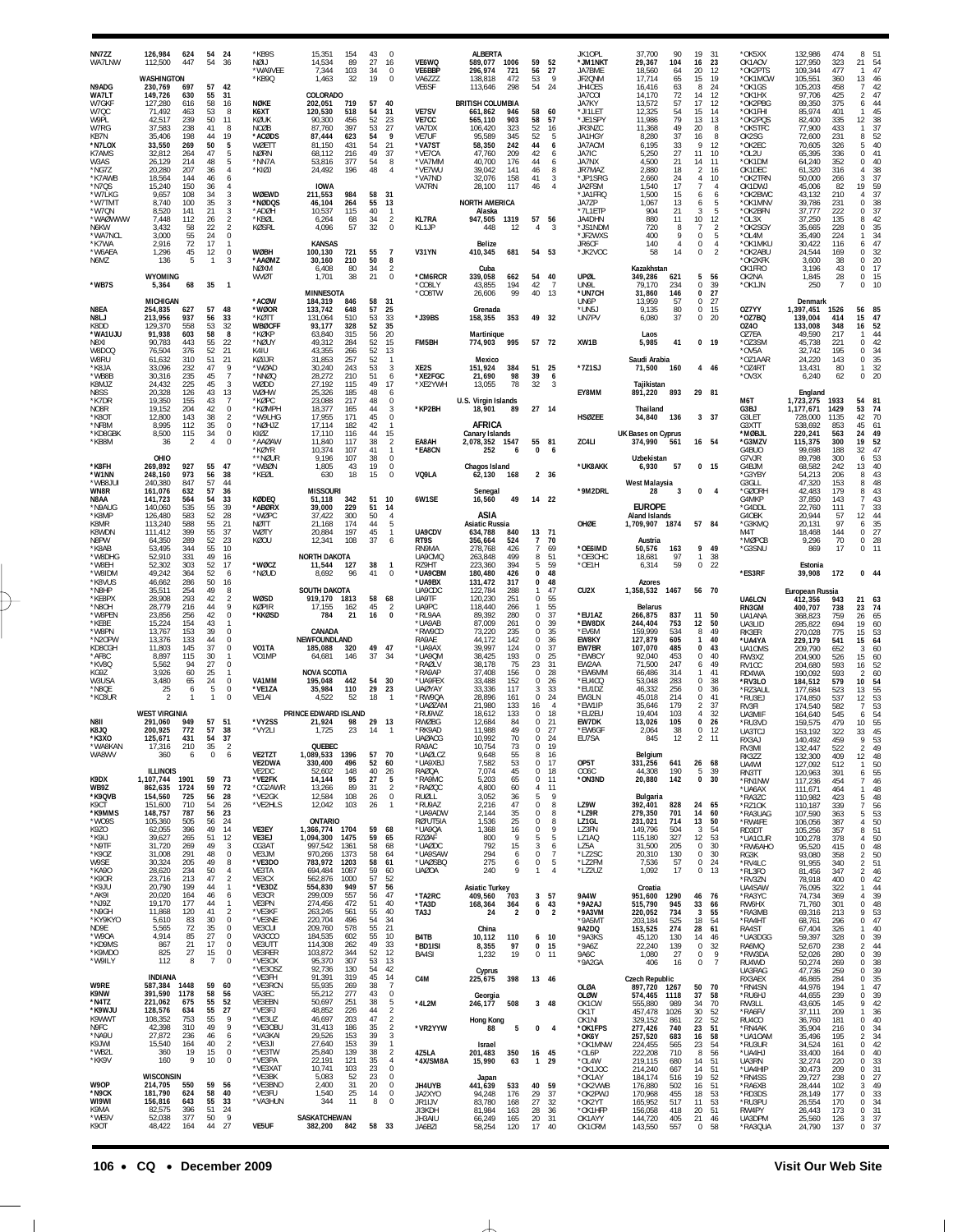| 22,240<br>141<br>21.812<br>157<br>20,097<br>149<br>123<br>19.965<br>19,600<br>121<br>19,370<br>153<br>18,549<br>146<br>105<br>16,625<br>15,288<br>60<br>107<br>13,978<br>13,946<br>65<br>12,996<br>58<br>12,708<br>57<br>12,190<br>117<br>10,950<br>90<br>10,860<br>72<br>45<br>10,450<br>10,311<br>113<br>8,778<br>81<br>3,042<br>33<br>39<br>2,327<br>2,043<br>57<br>16<br>1,386<br>770<br>10                                                                                                                                  | 0<br>32<br>28<br>$\Omega$<br>0<br>29<br>$\,0\,$<br>33<br>34<br>$\mathbf{1}$<br>0<br>26<br>0<br>27<br>33<br>2<br>42<br>0<br>29<br>0<br>37<br>-1<br>36<br>2<br>33<br>3<br>23<br>0<br>$\bf 0$<br>25<br>0<br>30<br>36<br>$\overline{2}$<br>0<br>21<br>$\mathbf 0$<br>22<br>17<br>$\mathbf{1}$<br>$\Omega$<br>13<br>9<br>0<br>17<br>$\mathbf{1}$<br>9<br>$\overline{2}$ | *DJ2YE<br>*DI 6MTA<br>*DK3GI<br>DK1KH<br>DJ4SO<br>*DL2ZA<br>*DK7FP<br>*DG9MDM<br>DK7MD<br>*DL6RBH<br>*DL3EBX<br>*DJ5MY<br>*DK8RE<br>DA3X<br>*DJ5IR<br>*DL7UPN<br>*DK8FD<br>*DB7MA<br>DL8EAQ<br>*DL1BUT<br>*DK4VY<br>*DK8NX<br>*DL8YR<br>*DK4WF | 33,228<br>214<br>32.349<br>167<br>32,214<br>195<br>31,840<br>174<br>31,800<br>104<br>30,134<br>181<br>28,938<br>158<br>28,652<br>166<br>27,040<br>70<br>25,865<br>166<br>20,536<br>140<br>20,048<br>162<br>19,798<br>117<br>19,722<br>103<br>19,648<br>140<br>19,278<br>121<br>19.044<br>123<br>17,504<br>129<br>16,380<br>121<br>15,878<br>97<br>15,488<br>109<br>15,416<br>71<br>99<br>15,330<br>14,784<br>102 | 36<br>41<br>39<br>38<br>47<br>36<br>39<br>38<br>38<br>35<br>34<br>28<br>37<br>28<br>32<br>34<br>35<br>32<br>30<br>34<br>32<br>43<br>35<br>31<br>1 | *LY4T<br>1 Y3ID<br>LY2NK<br>LY1CT<br>*LY2MM<br>LY20U<br>*LY4CW<br>*LY200<br>LY6A<br>*LY2TS<br>*LY20M<br>*LY4L<br>*LY3W<br>LY3M<br>LX7I<br>*LX1ER<br><b>ERØWW</b><br>ER5WU<br>*ERØFEO<br>*ERØ/UTØFT                                                                                                                                                                                                                                                                                                                                                                                                                                                                                                                                                                                                                                                                                                                     | 250,784<br>712<br>239.175<br>578<br>193,858<br>620<br>178,500<br>579<br>152,500<br>480<br>134,688<br>434<br>82,110<br>361<br>297<br>75,950<br>59,050<br>226<br>46,605<br>251<br>30,414<br>172<br>4,680<br>-53<br>52<br>4,617<br>3,180<br>35<br>Luxembourg<br>1,138,878<br>1622<br>42,294<br>133<br>Moldova<br>1,115,979<br>1462<br>295,526<br>690<br>636<br>205,632<br>201,971<br>643                                                                                                               | 14<br>21<br>11<br>12<br>9<br>15<br>3<br>6<br>3<br>3<br>$\Omega$<br>$\Omega$<br>$\mathbf{0}$<br>$\bf{0}$<br>45<br>13<br>49<br>17<br>11<br>5                                                                   |                | GM3POI<br><b>'GM3NHQ</b><br>YU1WS<br>*YT8A<br>YT2T<br>*YT2U<br>*YT1HA<br>YU1DW<br>*YU9DX<br>*YU1KT<br>*YU1ED<br>*YT7IM<br><b>MMØXAU</b><br>OM4EX<br><b>OMØWR</b><br>*OMØTT<br>OM8DD                                                                                                                                                                                                                                                                                                                                                                                                                                                                                           | 7,425<br>Serbia<br>4,833                                                           | 63<br>808<br>441<br>328<br>357<br>194<br>180<br>98<br>39<br>472                                                                                                                                                                                                                                                                                                                                                                                                                                                                                                                                                                                                                                                                                                                                                                                                                                                                                                                                                                                                                                              | 0<br>26<br>29<br>23<br>0<br>2<br>1<br>0<br>$\overline{2}$<br>0<br>0<br>37<br>24<br>14<br>16                                                                                                                                                                                                                                                                                                                                                                                     | *UT200<br>UR5E<br>*US7IA<br>*UT10L<br>*UXØUW<br>*UR3LPM<br>UT5CB<br>*UT4EK<br>*US8UA<br>*UR7EQ<br>UV500<br>*UX8IR<br>*US6EX<br>UR5AKU<br>UR8LV<br>*UT4PZ<br>*UT5CY<br>*UT4VW<br>*US1IV<br><b>UR3IQO</b><br>*UR5MBA<br>UT5UY<br>*UX6VA<br>*UT7MW | 65,088<br>64.328<br>64,083<br>63,339<br>63,304<br>62,651<br>60,865<br>59,709<br>55,200<br>52,104<br>49,440<br>49,434<br>45.496<br>44,591<br>43.851<br>37,706<br>35,136<br>29,960<br>29,498<br>27,183<br>22,126<br>20,492<br>20,230<br>16,268                                                                                                                                                                                                                                                                                                                                                                                                                                                                                                                          | 69                                                                                             | 46<br>2<br>$\mathbf 0$<br>44<br>41<br>0<br>43<br>$\Omega$<br>39<br>$\overline{2}$<br>43<br>$^{\circ}$<br>$\frac{42}{39}$<br>5<br>$\Omega$<br>48<br>$\Omega$<br>39<br>$\Omega$<br>46<br>2<br>42<br>$\Omega$<br>47<br>$\Omega$<br>0<br>43<br>45<br>2<br>0<br>34<br>36<br>$\Omega$<br>35<br>$^{\circ}$<br>43<br>$\Omega$<br>$\frac{39}{37}$<br>$\Omega$<br>$\Omega$<br>37<br>10<br>35<br>$^{\circ}$<br>28<br>0                                                                      |
|----------------------------------------------------------------------------------------------------------------------------------------------------------------------------------------------------------------------------------------------------------------------------------------------------------------------------------------------------------------------------------------------------------------------------------------------------------------------------------------------------------------------------------|--------------------------------------------------------------------------------------------------------------------------------------------------------------------------------------------------------------------------------------------------------------------------------------------------------------------------------------------------------------------|------------------------------------------------------------------------------------------------------------------------------------------------------------------------------------------------------------------------------------------------|------------------------------------------------------------------------------------------------------------------------------------------------------------------------------------------------------------------------------------------------------------------------------------------------------------------------------------------------------------------------------------------------------------------|---------------------------------------------------------------------------------------------------------------------------------------------------|------------------------------------------------------------------------------------------------------------------------------------------------------------------------------------------------------------------------------------------------------------------------------------------------------------------------------------------------------------------------------------------------------------------------------------------------------------------------------------------------------------------------------------------------------------------------------------------------------------------------------------------------------------------------------------------------------------------------------------------------------------------------------------------------------------------------------------------------------------------------------------------------------------------------|-----------------------------------------------------------------------------------------------------------------------------------------------------------------------------------------------------------------------------------------------------------------------------------------------------------------------------------------------------------------------------------------------------------------------------------------------------------------------------------------------------|--------------------------------------------------------------------------------------------------------------------------------------------------------------------------------------------------------------|----------------|-------------------------------------------------------------------------------------------------------------------------------------------------------------------------------------------------------------------------------------------------------------------------------------------------------------------------------------------------------------------------------------------------------------------------------------------------------------------------------------------------------------------------------------------------------------------------------------------------------------------------------------------------------------------------------|------------------------------------------------------------------------------------|--------------------------------------------------------------------------------------------------------------------------------------------------------------------------------------------------------------------------------------------------------------------------------------------------------------------------------------------------------------------------------------------------------------------------------------------------------------------------------------------------------------------------------------------------------------------------------------------------------------------------------------------------------------------------------------------------------------------------------------------------------------------------------------------------------------------------------------------------------------------------------------------------------------------------------------------------------------------------------------------------------------------------------------------------------------------------------------------------------------|---------------------------------------------------------------------------------------------------------------------------------------------------------------------------------------------------------------------------------------------------------------------------------------------------------------------------------------------------------------------------------------------------------------------------------------------------------------------------------|-------------------------------------------------------------------------------------------------------------------------------------------------------------------------------------------------------------------------------------------------|-----------------------------------------------------------------------------------------------------------------------------------------------------------------------------------------------------------------------------------------------------------------------------------------------------------------------------------------------------------------------------------------------------------------------------------------------------------------------------------------------------------------------------------------------------------------------------------------------------------------------------------------------------------------------------------------------------------------------------------------------------------------------|------------------------------------------------------------------------------------------------|----------------------------------------------------------------------------------------------------------------------------------------------------------------------------------------------------------------------------------------------------------------------------------------------------------------------------------------------------------------------------------------------------------------------------------------------------------------------------------|
| 670<br>14<br>100<br>$\mathbf{1}$<br>Finland<br>1,058,445<br>1340<br>1,048,875<br>1353<br>182,400<br>538<br>173,558<br>403<br>125,358<br>478<br>326<br>75,164<br>46,552<br>194<br>228<br>33,330<br>21,779<br>155<br>95<br>12,220<br>3,816<br>46<br>329<br>10<br>France<br>245.996<br>438<br>154,632<br>417<br>5,544<br>51<br>30<br>3                                                                                                                                                                                              | $\bf 0$<br>10<br>0<br>$\mathbf{1}$<br>49<br>80<br>49<br>76<br>11<br>53<br>54<br>23<br>47<br>$\overline{4}$<br>$\mathbf 0$<br>46<br>5<br>41<br>$\Omega$<br>30<br>29<br>0<br>$\Omega$<br>26<br>$\,0\,$<br>18<br>$\overline{7}$<br>0<br>39<br>50<br>19<br>49<br>$\pmb{0}$<br>22<br>0<br>$\overline{2}$                                                                | *DL1HUH<br>*DL2A<br>*DL1DTL<br>DJ5CL<br>*DL9NCR<br>DJ6TB<br>*DF6WE<br>DF2IAX<br>*DH9SB<br>*DL4EAX<br>DJ1AA<br>*DL2AWB<br>*DKØMN<br>*DF6RI<br>*DJ5TT<br>*DK5WO<br>DL2SWN<br>*DL7UI0<br>*DO1UZ<br>*DG7RO<br>*DI 5CK<br>*DL2YED                   | 14,256<br>80<br>13,832<br>80<br>99<br>12,122<br>11.718<br>100<br>11,592<br>62<br>11,475<br>103<br>11,424<br>92<br>73<br>10,432<br>9,821<br>103<br>93<br>9,625<br>9,531<br>86<br>9,240<br>50<br>9,207<br>78<br>8,778<br>101<br>8,712<br>81<br>89<br>8,382<br>8,148<br>58<br>63<br>6,838<br>6,182<br>67<br>5,220<br>64<br>4,680<br>51<br>4,200<br>46                                                               | 35<br>35<br>29<br>27<br>33<br>27<br>28<br>30<br>23<br>25<br>27<br>34<br>27<br>21<br>24<br>22<br>28<br>26<br>22<br>20<br>20<br>21                  | *3A/K3OX<br>*403Z<br>*404A<br>PA5KT<br>PAØLOU<br>PAØJNH<br>PA7FA<br>PA5TT<br>PAØINA<br>*PG7V<br>*PAØMIR<br>*PA3GWN<br>PE5T<br>*PAØTCA<br>*PA3GVI<br>*PA1TX                                                                                                                                                                                                                                                                                                                                                                                                                                                                                                                                                                                                                                                                                                                                                             | Monaco<br>640<br>16<br>Montenegro<br>24<br>1,260<br>10<br>376<br>Netherlands<br>807<br>462,460<br>350,740<br>640<br>141,436<br>330<br>130,800<br>299<br>91,336<br>316<br>64,610<br>149<br>38,571<br>204<br>35,475<br>162<br>34,086<br>179<br>33,271<br>97<br>28,977<br>145<br>28,659<br>135<br>25,312<br>162                                                                                                                                                                                        | 0<br>$\mathbf{0}$<br>$\mathbf 0$<br>47<br>29<br>23<br>23<br>$\overline{2}$<br>16<br>2<br>5<br>$\mathbf{1}$<br>24<br>4<br>6                                                                                   | 8<br>8         | OM7CA<br>*OM7AG<br>*OM4DN<br>*OM4DA<br>*OM4J<br>*OM5UM<br>OM3BA<br><b>OM1AW</b><br>*OM4DU<br>*OM5FA<br>*OM4AY<br><b>S50A</b><br>S57AL<br>S5D<br>S59AA<br>S57C<br>*S52W<br>*S53F<br>S580<br>S51NZ                                                                                                                                                                                                                                                                                                                                                                                                                                                                              |                                                                                    | 550<br>387<br>420<br>234<br>266<br>198<br>125<br>849<br>768<br>637                                                                                                                                                                                                                                                                                                                                                                                                                                                                                                                                                                                                                                                                                                                                                                                                                                                                                                                                                                                                                                           | 12<br>6<br>1<br>6<br>0<br>$\mathbf 0$<br>0<br>$\mathbf{1}$<br>1<br>1<br>0<br>51<br>24<br>25<br>25<br>23<br>20<br>18<br>27<br>18                                                                                                                                                                                                                                                                                                                                                 | *UT3FM<br>*UT4XU<br>*UR8IDX<br>*UX8IW<br>*UR5ZV.<br>*UY1HY<br>*UT5ZA<br>*UU2JG<br>*UY5QZ<br>*UX3IO<br>*UR8GM<br>*UR5LJD<br>USØQG<br>*UT4ZX<br>*UY5TE<br>*UT7HM<br>*UTØU<br><b>GW3JXN</b><br>GW3SQX                                              | 15,903<br>13,949<br>13,370<br>11,425<br>11,175<br>11,024<br>10,375<br>9,588<br>9,296<br>8.908<br>8,820<br>8,448<br>6,216<br>6,104<br>4,046<br>2,730<br>1,830<br>Wales<br>463,023<br>429,516                                                                                                                                                                                                                                                                                                                                                                                                                                                                                                                                                                           | 73<br>76<br>101<br>100<br>78<br>92<br>44<br>75<br>44<br>65<br>89<br>67<br>42<br>64<br>43<br>28 | 31<br>$\Omega$<br>37<br>$\Omega$<br>35<br>$\Omega$<br>$\frac{25}{25}$<br>$\Omega$<br>$\Omega$<br>26<br>$\Omega$<br>25<br>0<br>29<br>5<br>0<br>28<br>33<br>28<br>$\Omega$<br>22<br>$\Omega$<br>21<br>$\Omega$<br>28<br>$\Omega$<br>17<br>0<br>15<br>$^{\circ}$<br>0<br>15<br>57<br>42<br>51<br>46                                                                                                                                                                                 |
| Germany<br>1,021,853<br>1433<br>1,016,064<br>1380<br>912,730<br>1337<br>649,313<br>1133<br>472,410<br>1040<br>456,110<br>1091<br>423,700<br>792<br>330,546<br>732<br>278,296<br>648<br>257.580<br>538                                                                                                                                                                                                                                                                                                                            | 49<br>70<br>54<br>72<br>49<br>70<br>72<br>37<br>56<br>34<br>29<br>56<br>69<br>31<br>60<br>29<br>58<br>28<br>27<br>63                                                                                                                                                                                                                                               | *DL6DCD<br>*DL5WB<br>*DJ3JD<br>DL2LAR<br>*DL7ULM<br>DL7BA<br>*DH6DAO<br><b>DLØXM</b><br>DL8USA<br>*DO5ALX<br>*DL1SBF                                                                                                                           | 39<br>3,200<br>39<br>2,484<br>30<br>25<br>1,881<br>39<br>1.846<br>17<br>1,008<br>990<br>26<br>924<br>15<br>750<br>11<br>376<br>10<br>17<br>330                                                                                                                                                                                                                                                                   | 19<br>1<br>20<br>18<br>19<br>-13<br>12<br>10<br>11<br>1<br>-9<br>8<br>6                                                                           | *PC7T<br>*PE2JMR<br>*PG4I<br>*PA3GQF<br>*PA3HGF<br>*PAØFAW<br>*PAØFEI<br>*PG2AA<br>PA9CW<br>*PAØB                                                                                                                                                                                                                                                                                                                                                                                                                                                                                                                                                                                                                                                                                                                                                                                                                      | 22,088<br>87<br>20,230<br>121<br>20,010<br>136<br>18,054<br>104<br>74<br>8,112<br>72<br>8,027<br>71<br>7,613<br>7,128<br>56<br>30<br>2,940<br>25<br>1,430<br>21<br>940                                                                                                                                                                                                                                                                                                                              | 9<br>$\mathbf{1}$<br>$\Omega$<br>0<br>$\Omega$<br>$^{\circ}$<br>0<br>0                                                                                                                                       |                | S53M<br>*S51F<br>S56X<br>*S57NAW<br>*S58MU<br>*S51MF<br>*S53FO<br>S58P<br>'S53DIJ<br>*S59EIJ<br>*S59T                                                                                                                                                                                                                                                                                                                                                                                                                                                                                                                                                                         | 576<br>413<br>350                                                                  | 707<br>459<br>456<br>275<br>296<br>220<br>237<br>135<br>14<br>13<br>10                                                                                                                                                                                                                                                                                                                                                                                                                                                                                                                                                                                                                                                                                                                                                                                                                                                                                                                                                                                                                                       | 10<br>12<br>12<br>5<br>7<br>6<br>3<br>16<br>0<br>$\bf 0$<br>$\mathbf{1}$                                                                                                                                                                                                                                                                                                                                                                                                        | VK6DXI<br>*VK3I0<br>KG6DX<br>*NH6AH                                                                                                                                                                                                             | <b>OCEANIA</b><br>Australia<br>5,600<br>3,731<br>Guam<br>2,370<br>Hawaii<br>100<br>Indonesia                                                                                                                                                                                                                                                                                                                                                                                                                                                                                                                                                                                                                                                                          | 51<br>37<br>41<br>10                                                                           | 0 14<br>2 11<br>1<br>5                                                                                                                                                                                                                                                                                                                                                                                                                                                           |
| 739<br>219,392<br>210,605<br>580<br>192,372<br>604<br>181,369<br>571<br>168,840<br>587<br>162,870<br>574<br>155,186<br>519<br>143,577<br>598<br>134,040<br>458<br>126,080<br>404<br>125,696<br>382<br>124,434<br>361<br>122,140<br>419<br>120,708<br>384<br>116,556<br>369<br>116,058<br>425<br>113,811<br>419<br>112,580<br>353<br>107,835<br>332<br>106,656<br>339<br>105,079<br>361<br>285<br>105,000<br>100,224<br>377<br>99,275<br>380<br>94.181<br>391<br>86,240<br>386<br>86,130<br>291<br>85,360<br>324<br>79,228<br>288 | 53<br>11<br>24<br>49<br>18<br>51<br>51<br>16<br>50<br>13<br>9<br>52<br>50<br>12<br>50<br>3<br>49<br>11<br>52<br>12<br>50<br>14<br>47<br>15<br>49<br>13<br>48<br>15<br>12<br>54<br>11<br>47<br>10<br>49<br>52<br>13<br>11<br>54<br>50<br>16<br>50<br>9<br>19<br>51<br>9<br>49<br>7<br>48<br>8<br>45<br>37<br>12<br>45<br>13<br>9<br>46<br>10<br>48                  | SV3RF<br>HG3A<br>*HA8BE<br>HG7T<br>*HA6NL<br>*HG6V<br>*HA1BC<br>*HA6NW<br>HA6FQ<br>HA1YI<br>*HA5UY<br>*HA3OD<br>*HA4YF<br>*HA3UU<br>*HA30U<br>*HA2MN<br>TF3CW<br>*EI/W5GN<br><b>FI6DX</b><br>EI7GY<br>*IK2HDF                                  | 1098<br>716,540<br>Hungary<br>1,354,782<br>1483<br>490,723<br>929<br>331,422<br>797<br>328,779<br>757<br>187,736<br>602<br>554<br>154,952<br>129,400<br>514<br>396<br>127,673<br>80,094<br>378<br>79,086<br>382<br>70,785<br>243<br>27,324<br>167<br>16,688<br>119<br>16,566<br>102<br>6,552<br>64<br>Iceland<br>500,256<br>662<br>Ireland<br>736<br>405,108<br>162.644<br>416<br>3,255<br>26<br>Italy<br>768    | 86<br>69<br>58<br>62<br>54<br>51<br>45<br>54<br>41<br>42<br>48<br>33<br>28<br>33<br>21<br>55<br>- 16                                              | LA7THA<br>LA9TJA<br>*LA3BO<br>LA1PHA<br>*LA8WG<br>SP2LNW<br>SQ1K<br>SP2FAP<br>SQ5M<br>*SP8NR<br>*SN1I<br>*SN8F<br>*SP3GTS<br>*SP7DCS<br>*SN5J<br>*SP1GZF<br>*SP2QG<br>*SP3LPG<br>*SP8AJK<br>*SP9FZC<br>*SP9JZT<br>*SP9RQJ<br>*SN5G<br>*SQ9IDE<br>*SP7JQQ<br>*SP9BNM<br>*SP6GNJ                                                                                                                                                                                                                                                                                                                                                                                                                                                                                                                                                                                                                                         | 184,465<br>386<br>172,160<br>504<br>402<br>124,236<br>81,380<br>224<br>36,740<br>162<br>Poland<br>393,880<br>829<br>701<br>306,106<br>298,740<br>686<br>755<br>293,928<br>283,346<br>722<br>230,664<br>501<br>216,514<br>742<br>208,488<br>601<br>187,328<br>564<br>165,360<br>539<br>344<br>144,066<br>114,800<br>457<br>108,576<br>461<br>103,068<br>303<br>101,400<br>316<br>87,568<br>355<br>85,680<br>366<br>83.880<br>382<br>82,485<br>382<br>374<br>77,448<br>71,225<br>406<br>68,700<br>270 | 37<br>17<br>13<br>15<br>$\mathbf{1}$<br>26<br>24<br>27<br>20<br>18<br>28<br>$\overline{7}$<br>13<br>16<br>13<br>23<br>1<br>1<br>10<br>8<br>9<br>4<br>$\mathbf 0$<br>$\bf{0}$<br>$^{\circ}$<br>$\overline{1}$ |                | EA2LU<br>EA7TL<br>EA7AJR<br>*EA5HT<br>EA2SS<br>*EA7NW<br>*EA4NP<br>*EA7MT<br>*EA3LA<br>*EA1ND<br>*EA2SW<br>*EA3EP<br>EA1YO<br>*EA3ALV<br>*EC1AIJ<br>*EA1AST<br>SM5CEU<br><b>SEØX</b><br>SM6CPY<br>'SM5MX<br>'SMØBSO<br>*SM5ARL<br>*SF6DX<br>*SM5DXR<br>*SM5Z<br>*SE5E                                                                                                                                                                                                                                                                                                                                                                                                         | 8,448<br>6,125<br>5,643<br>2,040<br>1,584<br>561<br>530<br>222<br>8,096<br>60<br>5 | 341<br>355<br>86<br>86<br>75<br>74<br>43<br>37<br>30<br>19<br>15<br>13<br>7<br>689<br>420<br>177<br>124<br>78<br>3<br>$\mathbf{1}$                                                                                                                                                                                                                                                                                                                                                                                                                                                                                                                                                                                                                                                                                                                                                                                                                                                                                                                                                                           | 49<br>39<br>32<br>10<br>6<br>14<br>6<br>3<br>$\bf 0$<br>3<br>6<br>0<br>0<br>$\bf 0$<br>1<br>$\mathbf 0$<br>41<br>29<br>35<br>18<br>3<br>5<br>$\Omega$<br>0<br>$\overline{2}$<br>0                                                                                                                                                                                                                                                                                               | *YB2UTX<br>*YB3BOA<br>*YCØLOW<br>*YC1COZ<br>*YB3XM<br>LU60I<br>P43JB<br>ZY7C<br>PY2DO<br>PV8DX<br>PY2NY<br>PR7AR<br>CE1/K7CA<br>*HK30<br>HD2A                                                                                                   | 840<br>483<br>265<br>195<br>175<br>Argentina<br>125<br>Aruba<br>145,550<br>Brazil<br>147,491<br>6,408<br>5,817<br>1,651<br>72<br>Chile<br>579,645<br>Colombia<br>16,005<br>Ecuador<br>354,051                                                                                                                                                                                                                                                                                                                                                                                                                                                                                                                                                                         | 19<br>13<br>13<br>10<br>9<br>4<br>185<br>30<br>29<br>15<br>4<br>56                             | 0<br>14<br>$\Omega$<br>8<br>0<br>$\Omega$<br>0<br>$\Omega$<br>$\mathbf{1}$<br>40 42<br>32<br>51<br>14<br>10<br>10<br>11<br>7<br>6<br>55<br>-44<br>22 11<br>51 42                                                                                                                                                                                                                                                                                                                 |
| 71,808<br>322<br>70,394<br>215<br>68,343<br>238<br>68,202<br>260<br>67,710<br>221<br>66,120<br>212<br>64,113<br>155<br>63,744<br>295<br>63,384<br>385<br>62,475<br>277<br>62,230<br>265<br>62,192<br>244<br>59,748<br>234<br>59,394<br>200<br>55,575<br>328<br>54,524<br>279<br>53,820<br>110<br>53,214<br>277                                                                                                                                                                                                                   | 41<br>7<br>20<br>41<br>10<br>47<br>8<br>46<br>8<br>- 53<br>14<br>46<br>17<br>54<br>43<br>5<br>38<br>$\mathbf 0$<br>48<br>1<br>45<br>4<br>$\overline{7}$<br>45<br>44<br>8<br>11<br>46<br>$\mathbf 0$<br>39<br>41<br>$\mathcal{P}$<br>21<br>48<br>$\mathbf 0$                                                                                                        | *IZ3ALF<br>*IK2AHB<br><b>IKØYUT</b><br>IZ8GCB<br>*I2WIJ<br>IZ8EDL<br><b>ITEIS</b><br>*IV3JCC<br>*I2AZ<br>*IK30RD<br>*IØMWI<br>*IK8UND<br>*IK5AFJ<br>*IZ2FOB<br>*IK2IKW<br>*IZ5GRS<br>*IKØTUM<br>*IZ2CSX                                        | 450<br>178,485<br>111,104<br>343<br>94,116<br>403<br>86,296<br>384<br>308<br>78,336<br>62,478<br>228<br>53,436<br>161<br>37,271<br>161<br>35,052<br>145<br>21,920<br>137<br>19,764<br>106<br>10,550<br>83<br>7,800<br>68<br>5,786<br>55<br>2,086<br>31<br>603<br>14<br>370<br>20<br>259<br>8                                                                                                                     | 49<br>50<br>41<br>45<br>50<br>49<br>47<br>45<br>40<br>32<br>36<br>25<br>26<br>22<br>14<br>9<br>-5<br>$\overline{7}$                               | *SP6BEN<br>SP5GH<br>SP4JCP<br>*SP9GFI<br>*SP3CYY<br>*SQ9DXN<br>**SP4GL<br>*SP3OL<br>*SP5CQI<br>*SP2HPD<br>*SP7EXJ<br>*SP5ELW<br>*SP6LMQ<br>*SP7JLH<br>SP6T<br>*SP7FBQ<br>SP6AEG                                                                                                                                                                                                                                                                                                                                                                                                                                                                                                                                                                                                                                                                                                                                        | 55,484<br>198<br>53,071<br>98<br>50,626<br>304<br>50,078<br>194<br>43,450<br>154<br>38,040<br>190<br>34,475<br>206<br>31,894<br>187<br>27,588<br>177<br>26,753<br>187<br>138<br>25,802<br>24,672<br>98<br>68<br>11,186<br>5,488<br>42<br>2,603<br>19<br>30<br>2,304<br>366<br>9                                                                                                                                                                                                                     | $\overline{7}$<br>16<br>$\mathbf 0$<br>$\overline{7}$<br>16<br>$\overline{1}$<br>$\Omega$<br>$\Omega$<br>$\Omega$<br>0<br>$^{\circ}$<br>$\overline{2}$<br>$\mathbf{1}$<br>$\mathbf{1}$<br>3                  | -3             | HB9CVQ<br>*HB9ARF<br>HB9CPS<br>*HB9LL<br>UX2X<br>UV5U<br>UY5ZZ<br><b>UYØZG</b><br>UU4JC<br>UT2UB<br>UW5U<br>*UV2L<br>*UX5NQ<br>UT2PX<br>UW8SM                                                                                                                                                                                                                                                                                                                                                                                                                                                                                                                                 | 9,982                                                                              | 66<br>586<br>628                                                                                                                                                                                                                                                                                                                                                                                                                                                                                                                                                                                                                                                                                                                                                                                                                                                                                                                                                                                                                                                                                             | 17<br>0<br>$\overline{2}$<br>0<br>30<br>26<br>28<br>12<br>22<br>$\mathbf 0$<br>12<br>11<br>9<br>14                                                                                                                                                                                                                                                                                                                                                                              | W1AMF<br>KN1H<br>KO1H<br>K2JT<br>W2JEK                                                                                                                                                                                                          | QRP<br>12,320<br>8,547<br>4,725<br>6,656<br>2,163<br><b>NEW YORK</b>                                                                                                                                                                                                                                                                                                                                                                                                                                                                                                                                                                                                                                                                                                  | 82<br>45                                                                                       | 30<br>$\overline{2}$<br>31<br>2<br>24<br>-1<br>26<br>$\mathbf 0$<br>20<br>-1<br>28<br>48                                                                                                                                                                                                                                                                                                                                                                                         |
| 52,668<br>259<br>52,320<br>298<br>51,793<br>215<br>49,440<br>224<br>48,576<br>223<br>48,128<br>218<br>47,268<br>269<br>47,027<br>264<br>46,665<br>218<br>103<br>46,410<br>45,375<br>325<br>45,201<br>258<br>45,135<br>184<br>44,655<br>254<br>42,206<br>189<br>41,106<br>235<br>212<br>40.866<br>38,920<br>211<br>36,777<br>198<br>36,582<br>195<br>35,948<br>163<br>35,392<br>127<br>33,845<br>225                                                                                                                              | 0<br>44<br>40<br>$\mathbf 0$<br>47<br>2<br>4<br>44<br>$\overline{7}$<br>39<br>44<br>3<br>37<br>2<br>$\overline{\mathbf{c}}$<br>39<br>9<br>36<br>12<br>53<br>$\mathbb O$<br>33<br>38<br>$\mathbf{1}$<br>8<br>43<br>0<br>39<br>41<br>6<br>0<br>39<br>39<br>3<br>$\overline{a}$<br>38<br>36<br>5<br>0<br>42<br>43<br>$\Omega$<br>45<br>11<br>35<br>$^{\circ}$         | *UA2FL<br>*RA2FB<br>*UA2FGY<br>YL2SM<br>YL2PJ<br>YL9T<br>YL3FT<br>YL2BJ<br>YL2PP<br>*YL5W<br>*YL2CR<br>*YL2II<br>LY9Y<br>LY3BY<br>LY5R<br>*LY9A<br>LY2X                                                                                        | Kaliningrad<br>191,754<br>688<br>79<br>8,316<br>53<br>4,284<br>Latvia<br>879,942<br>1201<br>538,174<br>1060<br>516,084<br>1058<br>436,192<br>922<br>344,964<br>681<br>587<br>265,520<br>194,805<br>562<br>60,754<br>324<br>23,467<br>155<br>Lithuania<br>1359<br>931,492<br>661,247<br>1143<br>998<br>510,600<br>383,152<br>926<br>292,388<br>834                                                                | -22<br>68<br>56<br>61<br>62<br>60<br>52<br>36<br>31<br>- 76<br>-66<br>64<br>57<br>54                                                              | CT1FJK<br>CT1ILT<br>*CT1AGF<br>YR5N<br>*YO2IS<br>*YO3APJ<br>YO7LCB<br>Y05AJR<br>*Y08AXP<br>YO4KCC<br>*YO2CJX<br>*YR8D<br>*YO8RFS<br>*Y09AGI<br>*Y08DOH<br>*YO2BB<br>*YO2GL<br>*Y05DAS                                                                                                                                                                                                                                                                                                                                                                                                                                                                                                                                                                                                                                                                                                                                  | Portugal<br>656,352<br>753<br>59,536<br>156<br>245<br>5<br>Romania<br>293,888<br>879<br>219,618<br>670<br>215,208<br>562<br>576<br>202,809<br>166,286<br>520<br>142,128<br>500<br>105,030<br>461<br>56,532<br>263<br>51,393<br>272<br>47,680<br>244<br>33,077<br>226<br>26,136<br>142<br>23,976<br>141<br>21,245<br>118<br>20,851<br>148<br>Sardinia                                                                                                                                                | 21<br>$^{\circ}$<br>6<br>11<br>12<br>15<br>5<br>6<br>$\Omega$<br>$\overline{2}$<br>$\Omega$<br>$^{\circ}$<br>$\Omega$<br>$\Omega$<br>$\Omega$<br>$\overline{0}$                                              | $\overline{7}$ | UX3HA<br>UT1DX<br>UR8RF<br>UT3N<br>*USØZZ<br>*US9PA<br>UT5ECZ<br>*UR7VA<br>*UT5UQN<br><b>UW2Q</b><br>US3IZ<br>UT4ZG<br>*US8ICM<br>UT8IO<br>*UX7U<br>UX1IL<br>*UT5VX<br><b>URØIQ</b><br>UT5EO<br>*UU6JJ<br>UT5UGR<br>*UY2UQ<br>UR5MW                                                                                                                                                                                                                                                                                                                                                                                                                                           |                                                                                    | 351<br>461                                                                                                                                                                                                                                                                                                                                                                                                                                                                                                                                                                                                                                                                                                                                                                                                                                                                                                                                                                                                                                                                                                   | $\overline{2}$<br>9<br>9<br>4<br>4<br>8<br>9<br>6<br>7<br>1<br>$\overline{\mathbf{c}}$<br>$\mathbf{3}$<br>6<br>$\bf 0$<br>5<br>$\bf 0$<br>4<br>5<br>4<br>$\mathbf{1}$<br>0<br>0<br>5                                                                                                                                                                                                                                                                                            | K2QO<br>WO2N<br>AE3J<br>K3TW<br><b>NK8Q</b><br>N4AX<br>WS4Y<br>W4TMR<br>WB4MSG                                                                                                                                                                  | 23,490<br>15,762<br><b>DELAWARE</b><br>4,995<br>MARYLAND<br>25,830<br>93,632<br>ALABAMA<br>4,530<br><b>FLORIDA</b><br>1,600<br>87,296<br>47,502<br><b>VIRGINIA</b>                                                                                                                                                                                                                                                                                                                                                                                                                                                                                                                                                                                                    | 83<br>73<br>35                                                                                 | 41<br>$\overline{4}$<br>33<br>$\overline{4}$<br>27<br>$\Omega$<br>35<br>6<br>51 25<br>30<br>0<br>18<br>$\overline{2}$<br>54<br>34<br>47 11<br>48 10                                                                                                                                                                                                                                                                                                                              |
|                                                                                                                                                                                                                                                                                                                                                                                                                                                                                                                                  | 248,127<br>719<br>74,403<br>211<br>33,670<br>198                                                                                                                                                                                                                                                                                                                   | 18<br>55<br>11<br>52<br>42<br>0<br>37                                                                                                                                                                                                          | *IK4XCL<br>LY2VA                                                                                                                                                                                                                                                                                                                                                                                                 | 3,700<br>Greece<br>315,588<br>243,000<br>638<br>256,340<br>694                                                                                    | 0<br>$\Omega$<br>0<br>2<br>6<br>2<br>0<br>$\Omega$<br>14<br>$\Omega$<br>$\Omega$<br>0<br>$\mathbf{1}$<br>10<br>0<br>0<br>1<br>0<br>$\Omega$<br>$\Omega$<br>0<br>$\overline{4}$<br>0<br>$\mathbf{1}$<br>3<br>0<br>$\Omega$<br>3<br>$\mathbf 0$<br>0<br>$\mathfrak{D}$<br>0<br>$\mathbf 0$<br>$\Omega$<br>$\Omega$<br>$\Omega$<br>0<br>0<br>0<br>$\Omega$<br>$\mathbf 0$<br>0<br>$\Omega$<br>0<br>0<br>0<br>0<br>$\Omega$<br>$\Omega$<br>$\Omega$<br>-1<br>$\bf 0$<br>0<br>41 69<br>57<br>28<br>20<br>19<br>8<br>5<br>5<br>$\overline{7}$<br>0<br>7<br>0<br>0<br>0<br>$\bf 0$<br>51 57<br>38<br>18<br>5<br>23 55<br>19<br>53<br>24<br>12<br>5<br>$\mathbf{1}$<br>$\mathbf{1}$<br>5<br>14<br>2<br>6<br>0<br>$\mathbf{0}$<br>0<br>$\mathbf{0}$<br>$\bf 0$<br>0<br>$\Omega$<br>0<br>$\bf 0$<br>6 48<br>$\bf{0}$<br>$0$ 18<br>46 77<br>23<br>31<br>25<br>27<br>20<br>13<br>-1<br>0<br>42<br>35<br>28<br>20<br>13<br>54<br>16 | *PA3EMN<br>**SP2DNI<br>*ISØOMH                                                                                                                                                                                                                                                                                                                                                                                                                                                                      | Norway<br>66,195<br>298<br>21,120<br>128                                                                                                                                                                     | 5              | 54<br>54<br>50<br>48<br>52<br>46<br>43<br>44<br>47<br>36<br>37<br>20<br>19<br>20<br>72<br>44<br>74<br>60<br>53<br>56<br>12<br>48<br>66<br>53<br>57<br>54<br>54<br>37<br>38<br>38<br>25<br>35<br>35<br>31<br>35<br>33<br>29<br>34<br>24<br>23<br>22<br>26<br>20<br>13<br>10<br>42<br>47<br>45<br>50<br>43<br>60<br>58<br>51<br>54<br>56<br>56<br>51<br>55<br>48<br>47<br>55<br>49<br>47<br>53<br>52<br>43<br>44<br>43<br>45<br>42<br>37<br>49<br>40<br>45<br>57<br>34<br>42<br>- 34<br>39<br>35<br>37<br>33<br>31<br>38<br>46<br>0 34<br>27<br>18<br>$0$ 16<br>54 75<br>40<br>58<br>52<br>60<br>52<br>56<br>50<br>45<br>40<br>37<br>40<br>31<br>36<br>37<br>35<br>0'29<br>1 32 | UW2ZM                                                                              | Scotland<br>498,088<br>411,445<br>368,135<br>106,608<br>79.148<br>75,809<br>33,425<br>29.007<br>12,090<br>107,415<br>Slovakia<br>716,533<br>492,420<br>247.932<br>179,745<br>161,936<br>109,188<br>85,403<br>63,495<br>53,130<br>44.336<br>30,101<br>24,880<br>21,132<br>18,513<br>14,499<br>Slovenia<br>987,239<br>486,577<br>430,008<br>401,657<br>399,642<br>312,417<br>311,142<br>308,792<br>242,794<br>216,960<br>151,970<br>146,010<br>70,650<br>65,925<br>56,355<br>49,680<br>38,448<br>Spain<br>738,070<br>305,388<br>178,036<br>112,392<br>97,900<br>21,168<br>19,229<br>13,532<br>Sweden<br>598,860<br>389,844<br>362,421<br>151,368<br>35,760<br>26,316<br>20.130<br>333,099<br>106,250<br>39,018<br>Ukraine<br>591,456<br>463,702<br>458,880<br>357,420<br>250,559<br>244,584<br>223,650<br>211,616<br>203,670<br>191,580<br>191,136<br>164,557<br>149,778<br>141,020<br>139,438<br>136,488<br>132,804<br>131,880<br>124,921<br>110,432<br>108,000<br>106,076<br>101,136<br>99,481<br>97,846<br>96,720<br>95,744<br>89,892<br>87,722<br>86,886<br>85,330<br>79,968<br>79,860<br>78,356<br>71,785 | 2,058,632 2171<br>1013<br>805<br>Shetland & Faire Islands<br>308<br>1057<br>1051<br>666<br>278<br>121<br>113<br>115<br>1326<br>1014<br>999<br>888<br>750<br>627<br>1018<br>470<br>284<br>937<br>845<br>118<br>Switzerland<br>884<br>420<br>188<br>1083<br>914<br>930<br>803<br>684<br>761<br>614<br>663<br>581<br>394<br>572<br>526<br>451<br>600<br>388<br>492<br>478<br>376<br>415<br>478<br>439<br>386<br>378<br>420<br>397<br>324<br>401<br>347<br>385<br>435<br>289<br>370 | 57<br>21<br>19<br>*UY5VA<br>1<br>71,160                                                                                                                                                                                                         | 79<br>25<br>66<br>66<br>62<br>48<br>45<br>42<br>35<br>31<br>26<br>27<br>22 41<br>76<br>63<br>57<br>53<br>46<br>48<br>40<br>39<br>46<br>34<br>31<br>39<br>35<br>32<br>27<br>70<br>67<br>57<br>64<br>63<br>61<br>60<br>61<br>56<br>50<br>53<br>50<br>45<br>38<br>45<br>42<br>32<br>9<br>$\overline{7}$<br>6<br>*YC2EUZ<br>66<br>63<br>62<br>53<br>49<br>28<br>35<br>31<br>24<br>22<br>21<br>15<br>16<br>11<br>9<br>6<br>67<br>55<br>58<br>50<br>37<br>38<br>33<br>22<br>$\overline{1}$<br>$\mathbf{1}$<br>56<br>50<br>40<br>31<br>71<br>68<br>68<br>63<br>59<br>57<br>63<br>56<br>51<br>53<br>52<br>60<br>W2GB<br>51<br>46<br>53<br>43<br>64<br>48<br>44<br>50<br>47<br>45<br>46<br>50<br>52<br>48<br>39<br>44<br>42<br>49<br>42<br>47<br>44<br>38<br>44<br>39<br>K40RD | 2,072<br>94,544<br>46,400                                                                      | 283<br>302<br>317<br>304<br>340<br>297<br>251<br>328<br>242<br>281<br>209<br>233<br>209<br>197<br>180<br>232<br>199<br>172<br>131<br>131<br>119<br>115<br>122<br>100<br>798<br>664<br>24<br>South America<br>189<br>603<br>420<br><b>NORTH AMERICA</b><br><b>UNITED STATES</b><br>CONNECTICUT<br>167<br><b>NEW HAMPSHIRE</b><br>104<br>RHODE ISLAND<br><b>NEW JERSEY</b><br>112<br>437<br>220<br>171<br>262<br>PENNSYLVANIA<br>466<br><b>NORTH CAROLINA</b><br>321<br>345<br>333 |

 $\mathcal{D}$ 

 $\sim 10$ 

**www.cq-amateur-radio.com December 2009 • CQ • 107**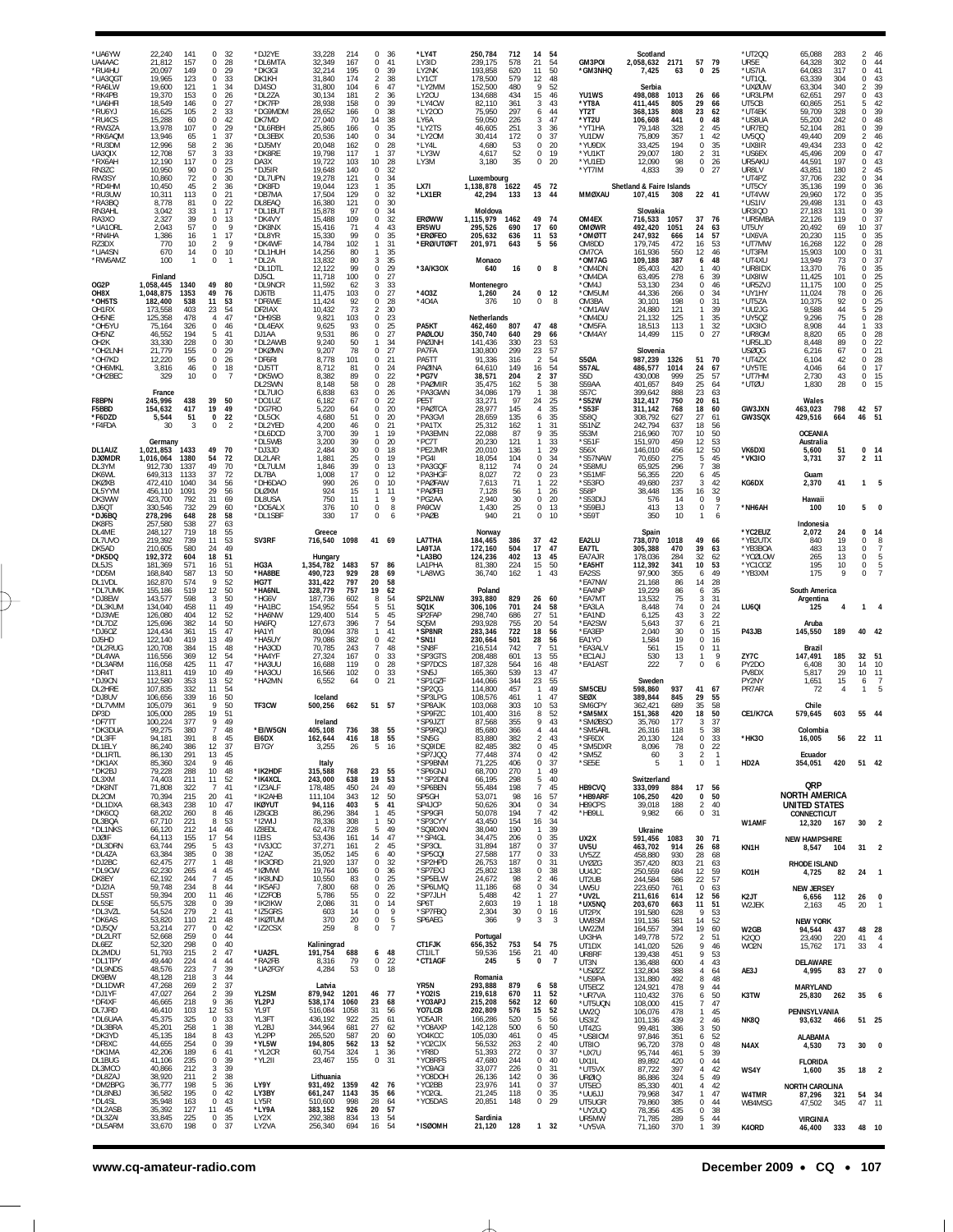| W5GZ                              | <b>NEW MEXICO</b><br>12,936<br>142                        | 41                                         | - 1                                            | <b>PAØRBO</b>                                                | Netherlands<br>2,772                                     | 33                       | $\Omega$<br>18                                               | N <sub>4</sub> PN                 | <b>GEORGIA</b><br>530,271 1210                      | 59                | 74                                                       | K9NR                                         | <b>ILLINOIS</b><br>509,056             | 1324               | 59                              | 69                     | UN7TW                                           | Kazakhstan<br>595                           | 9                        | $\mathbf{0}$                                | $\overline{7}$                                        |
|-----------------------------------|-----------------------------------------------------------|--------------------------------------------|------------------------------------------------|--------------------------------------------------------------|----------------------------------------------------------|--------------------------|--------------------------------------------------------------|-----------------------------------|-----------------------------------------------------|-------------------|----------------------------------------------------------|----------------------------------------------|----------------------------------------|--------------------|---------------------------------|------------------------|-------------------------------------------------|---------------------------------------------|--------------------------|---------------------------------------------|-------------------------------------------------------|
| NF5P                              | <b>TEXAS</b><br>6,766<br>97                               | 33                                         | $\overline{1}$                                 | PE2KP<br>PA1B                                                | 756<br>100                                               | 21<br>5                  | 0<br>9<br>$\mathbf 0$<br>$\overline{4}$                      | WF4W<br>WB4MAK<br>NE4S            | 605<br>118.170<br>400<br>80.311<br>62,243<br>405    | 55<br>52<br>52    | 23<br>25<br>15                                           | WX9U<br>K9ILIO<br>KS9W                       | 199,598<br>113.102<br>109,107          | 598<br>354<br>494  | 57<br>53<br>54                  | 49<br>44<br>27         |                                                 | <b>EUROPE</b><br>Andorra                    |                          |                                             |                                                       |
| WB5BKL                            | 320<br>16<br>CALIFORNIA                                   | 10                                         | $\mathbf 0$                                    | LA8UL<br>LA1ENA                                              | Norway<br>3,040<br>1,378                                 | 28<br>23                 | 0<br>19<br>$^{\circ}$<br>13                                  | W4ATL<br>NN4RR<br>ND4V            | 202<br>26,840<br>10,682<br>55<br>89<br>5,180        | 47<br>28<br>28    | 8<br>21<br>$\Omega$                                      | N2BJ<br>AI9L<br>N7US                         | 107,604<br>72,656<br>43,746            | 491<br>341<br>253  | 54<br>52<br>53                  | 30<br>24<br>16         | C31CT                                           | 600<br>Austria                              | 14                       | 0, 10                                       |                                                       |
| N6WG<br>NE6M<br>N6FD              | 17,960<br>199<br>57<br>1,120<br>31<br>828                 | 36<br>10<br>12                             | 4<br>$\overline{0}$<br>$\mathbf 0$             | SP5ELA                                                       | Poland<br>93,330                                         | 377                      | 3<br>48                                                      | K4WW                              | <b>KENTUCKY</b><br>95,353<br>532                    | 56                | 15                                                       | KM9M                                         | 15,640<br><b>INDIANA</b>               | 184                | 40                              | $\mathbf 0$            | OE3DSA<br>OE3ZK                                 | 611,858<br>43,470                           | 1072<br>149              | 34 67<br>11                                 | 43                                                    |
| N7MAL                             | <b>ARIZONA</b><br>897<br>30                               | 12                                         | $\overline{1}$                                 | SP5DDJ<br>SP4JFR<br>SP8MI                                    | 7,728<br>4,392<br>4,180                                  | 70<br>50<br>44           | $\mathbf 0$<br>23<br>$\mathbf{0}$<br>18<br>$\mathbf 0$<br>20 | KO4OL                             | 99<br>6,784<br><b>NORTH CAROLINA</b>                | 32                | $\Omega$                                                 | W9IU<br><b>N79R</b>                          | 378,448<br>71,610                      | 1201<br>346        | 59<br>54                        | 50<br>23               | EV1R<br>EW6CU                                   | <b>Belarus</b><br>305,797<br>43,808         | 799<br>234               | 15<br>1                                     | 58<br>36                                              |
| NU7T                              | <b>NEVADA</b><br>58<br>1,722                              | 13                                         | $\overline{1}$                                 | SP6IHE                                                       | 750<br>Romania                                           | 11                       | 6<br>$\overline{4}$                                          | K <sub>4</sub> SV<br>K4CZ<br>K8AC | 236,057<br>592<br>232,246<br>715<br>166,314<br>430  | 52<br>56<br>53    | 61<br>50<br>53                                           | WE9R                                         | <b>WISCONSIN</b><br>96,806             | 304                | 54 43                           |                        | ON4UN                                           | Belgium<br>1,242,210                        | 1342                     | 56                                          | 85                                                    |
| WF4U                              | WASHINGTON<br>22,099<br>184                               | 45                                         | $\overline{4}$                                 | YO4AAC                                                       | 3,696<br>Serbia                                          | 48                       | 0 <sub>16</sub>                                              | КЗКО<br>NT4D<br>W4MY              | 162,216<br>487<br>429<br>110,182<br>81,541<br>439   | 58<br>54<br>54    | 50<br>35<br>19                                           | <b>KVØQ</b><br>K7SCX                         | COLORADO<br>561,340 1115<br>78,075     | 410                | 59<br>56                        | 71<br>19               | OQ5M<br>ON5ZO                                   | 45<br>5                                     | 3<br>1                   | $^{\circ}$<br>$\mathbf 0$                   | 3                                                     |
| KX7L                              | 7,595<br>106<br><b>MICHIGAN</b>                           | 30                                         | -1                                             | YU2DX                                                        | 16,728<br>Slovakia                                       | 148                      | 0 <sub>24</sub>                                              | AA4S<br>N4TL<br>KS4S              | 69,006<br>210<br>49,166<br>213<br>20,412<br>220     | 54<br>33<br>39    | 39<br>29<br>3                                            | KØCOM                                        | 14,560<br><b>IOWA</b>                  | 121                | 49                              | 3                      | LZ4TX                                           | Bulgaria<br>420,496                         | 948                      | 16 66                                       |                                                       |
| W8GP<br>KT8K                      | 42,761<br>310<br>2,300<br>41                              | 52<br>23                                   | 9<br>$\mathbf 0$                               | OM3CUG<br>OM7PY                                              | 100,602<br>22,050                                        | 440<br>103               | $\mathbf{0}$<br>46<br>0<br>42                                | W4TMO                             | 11,088<br>99<br>SOUTH CAROLINA                      | 38                | 6                                                        | KØKT                                         | 179,352<br><b>KANSAS</b>               | 643                | 55 39                           |                        | 9A3ST                                           | Croatia<br>7,680                            | 66                       | 0 <sub>24</sub>                             |                                                       |
| <b>N8VW</b><br>WB8RTJ             | OHIO<br>198,048<br>760<br>288<br>33.337                   | 56<br>50                                   | 40<br>3                                        | <b>S59D</b>                                                  | Slovenia<br>73,034                                       | 277                      | 11 42                                                        | K <sub>2</sub> SX                 | 245,592<br>- 715<br><b>TENNESSEE</b>                | 55 53             |                                                          | <b>KØPY</b>                                  | 85,330<br><b>MINNESOTA</b>             | 527                | 54 16                           |                        | OK2W<br>OL8R                                    | <b>Czech Republic</b><br>622,114<br>554,795 | 1051<br>919              | 33<br>36                                    | 73<br>71                                              |
| K8ZT<br>W8VE<br>AA8IV             | 216<br>28.132<br>135<br>12.051<br>330<br>18               | 42<br>39<br>10                             | 10<br>$\mathbf 0$<br>$\mathbf 0$               | EA5GDW                                                       | Spain<br>4.544                                           | 25                       | $3$ 29                                                       | N <sub>4</sub> VV<br>N4DW<br>W6UB | 363,342<br>905<br>355,866<br>914<br>149,400<br>483  | 58<br>58<br>53    | 65<br>53<br>47                                           | <b>NEØU</b><br>KØKX<br><b>NØAT</b>           | 247,950<br>195,910<br>130,572          | 703<br>468<br>503  | 57<br>57<br>55                  | 57<br>53<br>38         | OK7Y<br>OK1VD<br>OK <sub>1</sub> DO             | 490,944<br>361,845<br>326,606               | 954<br>673<br>780        | 32<br>30<br>21                              | 64<br>69<br>61                                        |
| K80WL                             | <b>WEST VIRGINIA</b><br>5,370<br>82                       | 30                                         | $\pmb{0}$                                      | SM7RPU                                                       | Sweden<br>150                                            | 6                        | $\mathbf{0}$<br>-5                                           | W4CK<br>K4EDI                     | 37,011<br>143<br>12,768<br>131                      | 46<br>36          | 27<br>-6                                                 | KØAD<br><b>WAØMHJ</b><br>WØBM                | 61,380<br>50,840<br>32,240             | 395<br>181<br>274  | 54<br>52<br>50                  | 12<br>30<br>2          | OK2BMU<br>OK1KT<br>OK2HZ                        | 180,908<br>180,310<br>169,242               | 497<br>476<br>491        | 14<br>19<br>12                              | 57<br>54                                              |
| K9FO                              | <b>ILLINOIS</b><br>96,152<br>605                          | 54                                         | 14                                             | UU7JF<br>UX8IX                                               | Ukraine<br>40,120<br>39,273                              | 250<br>221               | 0<br>34<br>39<br>0                                           | W4MYA<br><b>W4NF</b>              | <b>VIRGINIA</b><br>909,696 1631<br>628,804<br>1257  | 58<br>57          | 80<br>67                                                 | KØJPL                                        | <b>MISSOURI</b><br>157,780             | 616                | 55                              | 37                     | OK2BPU<br>OK5AD<br>OK1MZO                       | 126,344<br>102,900<br>55,896                | 345<br>426<br>223        | 16<br>8<br>7                                | $\begin{array}{c} 55 \\ 52 \end{array}$<br>42<br>44   |
| K <sub>9</sub> CS<br>NE9H         | 16,146<br>150<br>68<br>4,368                              | 46<br>28                                   | $\mathbf 0$<br>$\mathbf 0$                     | UX7UN<br>UT5DJ<br>UT5UN                                      | 25,509<br>2,822<br>2,565                                 | 167<br>39<br>39          | $\mathbf 0$<br>33<br>$\mathbf 0$<br>17<br>$\bf 0$<br>15      | K2WK<br>W4PK<br>N4RV              | 484,592<br>1177<br>381,612<br>937<br>306,663<br>603 | 58<br>56<br>55    | 66<br>62<br>64                                           | WØTT                                         | 101,325<br>NEBRASKA                    | 551                | 54                              | 21                     | OK1VKC<br>OK4MM<br>OK1ABB                       | 32,487<br>17,340<br>16,680                  | 109<br>101<br>56         | 10<br>$\mathbf{1}$<br>13                    | 41<br>33<br>27                                        |
| KB9ZUV<br>KA6SGT                  | <b>INDIANA</b><br>8,128<br>111<br>7,502<br>106            | 32<br>31                                   | $\mathbf{0}$<br>$\mathbf 0$                    |                                                              | <b>OCEANIA</b><br>Australia                              |                          |                                                              | W4PM<br>W2YE<br>KG4W              | 236,538<br>717<br>155,257<br>391<br>143,616<br>554  | 55<br>54<br>53    | 47<br>53<br>43                                           | W7IZL                                        | 53,352<br><b>NORTH DAKOTA</b>          | 194                | 44 34                           |                        | OK1FAI<br>OK1LO<br>OK1UKV                       | 10,385<br>7,634<br>3,026                    | 48<br>77<br>41           | 11<br>$\mathbf 0$<br>0                      | 20<br>22<br>17                                        |
| K9AY                              | <b>WISCONSIN</b><br>801<br>205,202                        | 57                                         | 37                                             | VK2CCC                                                       | 34<br>Hawaii                                             | $\overline{7}$           | $\mathbf 0$<br>$\overline{2}$                                | NN3W<br>K5EK<br>N <sub>4</sub> VA | 118,103<br>444<br>91,494<br>555<br>77.400<br>383    | 53<br>51<br>51    | 36<br>18<br>24                                           | <b>NTØV</b>                                  | 194,350<br>CANADA                      | 409                | 56 59                           |                        | OK2PAD<br>OK1HGM                                | 1,950<br>30                                 | 26<br>$\overline{2}$     | $\mathbb O$<br>0                            | 15                                                    |
| K9TY<br>KØCD                      | 98<br>8,816<br>30<br>1,440                                | 38<br>20                                   | $\mathbf 0$<br>$\mathbf 0$                     | KH7Y                                                         | 860                                                      | 12                       | 9<br>-1                                                      | W3YY<br>W4HJ<br>N4DWK             | 70,875<br>314<br>33,475<br>164<br>25,996<br>97      | 52<br>43<br>42    | 29<br>22<br>25                                           | VE1JF                                        | <b>NOVA SCOTIA</b><br>51,356           | 105                | 31 43                           |                        | OZ1AXG<br>OZ7TTT                                | Denmark<br>93,775<br>54,390                 | 332<br>210               | $\overline{4}$<br>8                         | 51<br>41                                              |
| <b>NO2D</b>                       | COLORADO<br>352<br>16                                     | 11                                         | 0                                              |                                                              | <b>ASSISTED</b><br><b>NORTH AMERICA</b><br>UNITED STATES |                          |                                                              | N3AO<br>N3KN<br>WK4Y              | 20,727<br>181<br>20,237<br>179<br>167<br>14,689     | 44<br>45<br>36    | 5<br>$\overline{4}$<br>$\overline{1}$                    | VA2WDQ<br>VA2AM                              | QUEBEC<br>403,920<br>110,466           | 696<br>185         | 56<br>52                        | 52<br>50               | G3TXF                                           | England<br>744,566                          | 1013                     | 49                                          | 73                                                    |
| W7JI<br>WØEB                      | <b>KANSAS</b><br>27,538<br>253<br>855<br>21               | 48<br>19                                   | $\overline{1}$<br>0                            | K <sub>1</sub> V <sub>C</sub>                                | CONNECTICUT<br>234,828                                   | 804                      | 57 42                                                        | N7FF                              | <b>ARKANSAS</b><br>45,818<br>298                    | 51 11             |                                                          | VE3XB                                        | <b>ONTARIO</b><br>564,300              | 906                | 56                              | 58                     | G3LZQ<br>G3YYD<br>G3WPH                         | 414,999<br>255,102<br>245,088               | 548<br>435<br>449        | 46<br>35<br>34                              | $\begin{array}{c} 71 \\ 67 \end{array}$<br>58         |
| KØPK                              | <b>MINNESOTA</b><br>78,936<br>492                         | 53                                         | 13                                             | W1UJ<br>N1DG                                                 | <b>MASSACHUSETTS</b><br>217,645<br>161,676               | 629<br>399               | 55<br>40<br>53<br>55                                         | N5AN                              | LOUISIANA<br>267,456<br>799                         | 56                | 56                                                       | VA3DX<br>VE3RZ<br>VE3QAA                     | 457,710<br>382,228<br>354,118          | 751<br>597<br>548  | 56<br>58<br>55                  | 58<br>61<br>63         | G4AMT<br>G3RWL<br>G4BYG                         | 154,488<br>100,533<br>85,425                | 210<br>240<br>183        | 45<br>22<br>23                              | 37<br>$\frac{47}{52}$                                 |
| KEØG                              | 21,840<br>201<br>CANADA                                   | 48                                         | $\Omega$                                       | N <sub>1</sub> SV<br>W1EBI<br>KV1J                           | 108,400<br>18,044<br>6,222                               | 230<br>125<br>85         | 47<br>53<br>44<br>8<br>33<br>$\overline{1}$                  | K1DW                              | 23,760<br>179<br><b>MISSISSIPPI</b>                 | 46                | 9                                                        | VA3KA<br>VE3HG                               | 73,968<br>30,452                       | 120<br>124         | $\overline{4}$<br>31            | 63<br>15               | G3UHU<br>G3SVD                                  | 45.747<br>41,808                            | 177<br>102               | $\mathbf{1}$<br>16                          | 50<br>51                                              |
| VE3MGY                            | ONTARIO<br>138,915<br>475                                 | 50                                         | 13                                             |                                                              | <b>NEW HAMPSHIRE</b>                                     |                          |                                                              | W5XX<br>K <sub>2</sub> FF         | 178,848<br>590<br>13,867<br>96                      | 57<br>36          | 51<br>-13                                                | VE6SV                                        | <b>ALBERTA</b><br>395,584              |                    |                                 |                        |                                                 | Estonia                                     |                          |                                             |                                                       |
|                                   |                                                           |                                            |                                                | <b>N9NC</b>                                                  |                                                          | 574                      | 59<br>46                                                     |                                   |                                                     |                   |                                                          |                                              |                                        | 666                | 56                              | 56                     | ES5QX                                           | 1,052,323                                   | 1308                     | 49 82                                       |                                                       |
| <b>VE3FRX</b><br>VA3RKM           | 101,931<br>356<br>97<br>10.416                            | 53<br>23                                   | 8<br>$\overline{1}$                            | WB1FDI<br>K <sub>1</sub> GQ                                  | 214,620<br>33,920<br>5,425                               | 259<br>97                | 44<br>9<br>25<br>$\mathbf 0$                                 | K5NA                              | <b>TEXAS</b><br>767,181<br>1453                     | 59                | 82                                                       | VE6LB                                        | 16,731<br><b>BRITISH COLUMBIA</b>      | 100                | 25                              | 8                      | ES2DJ<br>ES5NC                                  | 399,573<br>141.777                          | 886<br>450               | 21<br>6                                     | 60<br>53                                              |
| VE5MX                             | SASKATCHEWAN<br>600<br>12                                 | 10                                         | 0                                              | N <sub>2</sub> N <sub>T</sub>                                | <b>NEW JERSEY</b><br>936,526                             | 1414                     | 58<br>76                                                     | AB5MM<br>N5TW<br>N5NA             | 315.720<br>826<br>96,030<br>286<br>73,920<br>337    | 58<br>51<br>54    | 62<br>46<br>26                                           | VE7FO                                        | 10,370<br>Alaska                       | 64                 | 32                              | $\overline{2}$         | UA6LV<br>RA3CO                                  | European Russia<br>1,058,205<br>917,658     | 1206<br>1210             | 49<br>42                                    | 92<br>84                                              |
| <b>RN9AUF</b>                     | ASIA<br><b>Asiatic Russia</b><br>42<br>5,814              | 0, 17                                      |                                                | N2MM<br>W2YC<br>N <sub>2</sub> WM                            | 505,386<br>174,359<br>123,600                            | 945<br>436<br>321        | 57<br>69<br>57<br>56<br>50<br>50                             | N5XJ<br>NX5M<br>N <sub>5</sub> JB | 370<br>57,152<br>49,217<br>175<br>29,634<br>152     | 52<br>48<br>48    | 12<br>31<br>18                                           | AL9A<br>AL <sub>2</sub> F                    | 62,205<br>28,170                       | 226<br>124         | 43<br>40                        | 12<br>-5               | RX4HZ<br>RW4PL<br>RU4LM                         | 633,528<br>558,720<br>395,125               | 1036<br>797<br>630       | 25<br>38<br>37                              | 83<br>82<br>72                                        |
| 7K1CPT                            | Japan<br>12<br>164                                        | 0                                          | $\overline{4}$                                 | K <sub>2</sub> AX<br>N <sub>2</sub> VW<br>K <sub>2</sub> TTT | 116,900<br>109,416<br>84,064                             | 237<br>338<br>479        | 54<br>46<br>54<br>43<br>52<br>19                             | W5AJ<br>K5LH<br>N <sub>1</sub> CC | 25,862<br>152<br>18,326<br>175<br>12,956<br>152     | 54<br>46<br>39    | 13<br>$\frac{3}{2}$                                      | HI3TEJ                                       | Dominican Republic<br>162,690          | 355                | 49 38                           |                        | UA3SAQ<br>RU4PU<br>UA3BS                        | 308,295<br>292,528<br>224,294               | 654<br>534<br>576        | 18<br>24<br>19                              | 67<br>$\frac{70}{55}$                                 |
| <b>JAØGBO</b><br>JA1BVA<br>JE2LPC | 100<br>13<br>9<br>16<br>3<br>6                            | $\mathbf{0}$<br>0<br>$\Omega$              | $\overline{4}$<br>$\mathbf{1}$<br>$\mathbf{1}$ | K <sub>2</sub> GN<br>WA2VUN<br>N <sub>2</sub> AET            | 76,648<br>4,750<br>3,381                                 | 253<br>76<br>69          | 51<br>37<br>24<br>$\overline{1}$<br>23<br>$\mathbf{0}$       | W5OV                              | 2,850<br>47<br>CALIFORNIA                           | 24                | $\overline{1}$                                           | FM5CD                                        | Martinique<br>545,160                  | 765                | 55 65                           |                        | RN <sub>1</sub> ON<br>UA4RZ<br>UA6GP            | 200,625<br>196,688<br>179,627               | 495<br>476<br>528        | 13<br>9<br>6                                | 62<br>67<br>61                                        |
| UN7CN                             | Kazakhstan<br>8,715<br>75                                 | 0 <sub>15</sub>                            |                                                | N <sub>2</sub> CU                                            | <b>NEW YORK</b><br>561,279                               | 1246                     | 59<br>70                                                     | K6TA<br>NI6T<br>W6YI              | 147,420<br>491<br>136,608<br>343<br>85,624<br>241   | 55<br>53<br>47    | 36<br>43<br>41                                           | KV4FZ                                        | U.S. Virgin Islands<br>733,881         | 926                | 58 71                           |                        | UA3KM<br>RU1AO<br>RA3ZZ                         | 176,800<br>142,675<br>111,888               | 544<br>449<br>396        | 4<br>$\mathsf Q$<br>2                       | 61<br>56<br>54                                        |
|                                   | EUROPE                                                    |                                            |                                                | W2LK<br>N1EU<br>N2WLG                                        | 348,572<br>291,814<br>266,002                            | 835<br>739<br>639        | 57<br>61<br>56<br>62<br>56<br>-57                            | N6IE<br><b>N6RV</b><br>K6MM       | 64,728<br>372<br>59.860<br>293<br>32,148<br>232     | 55<br>52<br>50    | -17<br>$\begin{array}{c} 21 \\ 7 \end{array}$            | EA8BQM                                       | <b>AFRICA</b><br>Canary Islands<br>110 | 4                  | 0                               | 5                      | RK3DK<br>RA1QD<br>RU6FA                         | 98,935<br>96,773<br>93,068                  | 417<br>432<br>348        | 3<br>$\mathfrak{p}$<br>$\sqrt{3}$           | 44<br>45<br>50                                        |
| <b>E71DX</b>                      | Bosnia-Herzegovina<br>45<br>3                             | 0                                          | 3                                              | N2WK<br>N2NI<br>WA3AFS                                       | 207,807<br>162,925<br>99,586                             | 465<br>369<br>255        | 54<br>59<br>45<br>50<br>52<br>49                             | N6PE<br>K6NV<br>W4EF              | 23,797<br>139<br>228<br>21,164                      | 34<br>42<br>37    | 19<br>$\overline{2}$<br>11                               | 6W/DL2RMC                                    | Senegal<br>779,520 713                 |                    | 50 62                           |                        | RX3AT<br>UA3QFU<br>RA3QN                        | 89,096<br>81,162<br>74,160                  | 305<br>290<br>384        | 5<br>3<br>0                                 | 51<br>51                                              |
| OK7U<br>OK2BYW                    | <b>Czech Republic</b><br>174,120<br>601<br>118,030<br>449 | 14<br>6                                    | 46<br>49                                       | N2LQ<br>NJ1F<br>K2QMF                                        | 56,088<br>44,694<br>42,478                               | 203<br>145<br>135        | 31<br>51<br>48<br>30<br>29<br>38                             | <b>N6QQ</b>                       | 14,688<br>103<br>484<br>16                          | 9                 | $\overline{2}$                                           |                                              | ASIA<br><b>Asiatic Russia</b>          |                    |                                 |                        | RA6YDX<br>RA4HBS<br>RA3DNC                      | 66,364<br>56,880<br>53,900                  | 288<br>248<br>246        | 6<br>0<br>1                                 | $^{40}_{41}$<br>45<br>43                              |
| OK1XR                             | 17.100<br>136<br>England                                  | $\mathbf 0$                                | 30                                             | KD <sub>2</sub> A<br>WB2TPS                                  | 33,001<br>4,293                                          | 215<br>68                | 52<br>9<br>26<br>$\overline{1}$                              | AA7A<br>N6SS                      | ARIZONA<br>200,342<br>498<br>173,922<br>520         | 56<br>56          | 53<br>45                                                 | RG9A<br>UA9MA<br>RX9AM                       | 831,024<br>325,350<br>235,008          | 1023<br>505<br>502 | 10 77<br>10<br>$\Omega$         | 65<br>51               | UA4FCO<br>UA3XAC<br>RA1QFY                      | 49,120<br>43,381<br>23,374                  | 239<br>183<br>168        | $\Omega$<br>5<br>$\mathbf 0$                | $40$<br>$42$<br>$29$                                  |
| **G3YMC                           | 22,724<br>125<br>European Russia                          | 4 34                                       |                                                | 4U1WB                                                        | DISTRICT OF COLUMBIA<br>3,128                            | 62                       | 23<br>$\mathbf 0$                                            | W6XI<br>W9NGA<br>NQ7R             | 525<br>149,376<br>84,048<br>375<br>53,196<br>182    | 55<br>50<br>43    | 41<br>18<br>- 35                                         | RX9SA<br><b>RUØAW</b><br>RU9TO               | 215,760<br>210,693<br>151,536          | 393<br>313<br>299  | 2<br>17<br>$\mathbf{1}$         | 58<br>62<br>55         | RA3NZ<br>UA10RK<br>RN3GA                        | 20,910<br>18,400<br>12,000                  | 149<br>67<br>76          | 0<br>3<br>0                                 | 30<br>43                                              |
| RW3AI<br>RA3DTH                   | 53,259<br>270<br>8,190<br>52                              | 041<br>0                                   | 30                                             | N3KS<br>K3MM                                                 | <b>MARYLAND</b><br>633,906<br>568,278                    | 1098<br>1023             | 57<br>72<br>58<br>73                                         | W7RN                              | <b>NEVADA</b><br>233,300<br>696                     | 55                | 45                                                       | <b>UAØSR</b><br><b>RVØAR</b><br>UA9TQ        | 149,184<br>83,025<br>54,612            | 246<br>123<br>150  | 13<br>20<br>$^{\circ}$          | 59<br>55<br>41         | UA4HEJ<br>RA3VR<br>UA3AGW                       | 11,840<br>5,966<br>2,952                    | 51<br>76<br>21           | 6<br>0<br>3                                 | $\frac{30}{31}$<br>19<br>15                           |
| UA1CEC<br>RX3ALL<br>RW1AI         | 79<br>7,568<br>6,408<br>56<br>5,842<br>50                 | 0<br>$\mathbf 0$<br>$\mathbb O$            | 22<br>24<br>23                                 | WX3B<br>N3AM<br>W3KL                                         | 318,015<br>218,000<br>167,214                            | 548<br>686<br>476        | 51<br>60<br>55<br>45<br>48<br>39                             | N7ON                              | 52,608<br>345                                       | 55                | 9                                                        | RN9AA<br>RK9UE<br>R090                       | 36,760<br>35,520<br>22,661             | 104<br>90<br>85    | 0<br>12<br>$\Omega$             | 40<br>36<br>31         | UA10MZ<br>RN6FK<br>RU3LA                        | 2,700<br>924<br>693                         | 21<br>12<br>15           | 3<br>4<br>$\,0\,$                           | 17<br>$\overline{7}$<br>11                            |
| RV3BQ                             | 4,301<br>58<br>Germany                                    | $\mathbf 0$                                | 17                                             | K2PLF<br>W3UL<br>W3BW                                        | 146,924<br>49,640<br>4,650                               | 507<br>263<br>43         | 39<br>53<br>46<br>22<br>$8\phantom{1}$<br>22                 | W7CT                              | UTAH<br>113,805<br>542                              | 55 26             |                                                          | RU9UG<br>RV9CX<br>UA900                      | 17,314<br>3,263<br>2,840               | 94<br>28<br>44     | 0<br>$\mathbf 0$<br>0           | 22<br>13<br>10         | UA6FF<br>UA3FX<br>RA3XDX                        | 585<br>416<br>400                           | 8<br>9<br>8              | $\overline{a}$<br>$\,0\,$<br>$\overline{2}$ | $\overline{7}$<br>$^{\rm 8}$<br>6                     |
| DJ3GE<br>DF <sub>2</sub> OK       | 11,648<br>104<br>5,502<br>62                              | 0 <sub>26</sub><br>$0$ 21                  |                                                | W8FJ                                                         | PENNSYLVANIA<br>443,992                                  | 738                      | 57<br>70                                                     | <b>K70X</b><br>K7LFY              | WASHINGTON<br>347,088<br>933<br>58,504<br>331       | 58<br>56          | 54<br>15                                                 | <b>UAØCW</b><br><b>UAØCA</b><br><b>RWØCF</b> | 1,100<br>675<br>39                     | 12<br>9<br>1       | $\mathbf 0$<br>0<br>$\mathbf 0$ | 10<br>9<br>3           | OH4A                                            | Finland<br>992,960                          | 1388                     | 48                                          | 68                                                    |
| HA6IAM<br>HA5BA                   | Hungary<br>327<br>79,968<br>3,710<br>58                   | $\overline{3}$<br>$\mathbb O$              | 46<br>14                                       | AA3B<br>N3ZA<br>W3MF                                         | 220,500<br>74,448<br>73,632                              | 610<br>210<br>346        | 48<br>50<br>$\frac{39}{25}$<br>49<br>53                      | N7NM<br>K7ZA<br>WA1PMA            | 45,175<br>265<br>149<br>29,388<br>113<br>16,245     | 56<br>47<br>50    | $\overline{9}$<br>$\begin{array}{c} 15 \\ 7 \end{array}$ | P33W                                         | Cyprus<br>1,820,799                    | 1532               | 47 80                           |                        | OH2BO<br>OH6MW<br>OH <sub>2</sub> XX            | 646,354<br>269,735<br>173,246               | 723<br>691<br>592        | 49<br>16<br>5                               |                                                       |
| HA5OB                             | 9<br>312<br>Italy                                         | $\mathbb O$                                | 8                                              | KQ3F<br>N3NR<br>K3ND                                         | 62,906<br>51,250<br>45,609                               | 351<br>161<br>199        | 19<br>52<br>45<br>37<br>27<br>42                             | W8TE                              | <b>MICHIGAN</b><br>316,468<br>770                   | 58                | 64                                                       | 4L6QC                                        | Georgia<br>106,965                     | 247                | $0$ 45                          |                        | OH6RE<br>OH8US<br>OH3FM                         | 34,560<br>21,855<br>10,700                  | 131<br>76                | 7<br>12<br>$\mathbf 0$                      | 82<br>57<br>53<br>41                                  |
| IKØEIE<br>IK1RAC<br>I7PXV         | 10,234<br>40<br>31<br>1,824<br>24<br>1,560                | $\mathbf{1}$<br>$\mathbf 0$<br>$\mathbf 0$ | 42<br>12<br>12                                 | WI2E<br>W3AG<br>N3XLS                                        | 36,288<br>21,800<br>12,036                               | 272<br>231<br>160        | 45<br>9<br>$\overline{2}$<br>38<br>$\overline{1}$<br>33      | W8LU<br>K8ZZ<br>W8GF              | 136,904<br>311<br>66,795<br>459<br>63,270<br>182    | 57<br>51<br>49    | 52<br>10<br>41                                           | VR2PX                                        | <b>Hong Kong</b>                       | 55                 |                                 | 0 <sub>16</sub>        | OH8KA                                           | 610                                         | 104<br>16                | 0                                           | $\frac{35}{20}$<br>10                                 |
| IK3JBP                            | 30<br>3<br>Latvia                                         | $\mathbf 0$                                | $\overline{3}$                                 | N3SD                                                         | 11,514<br><b>ALABAMA</b>                                 | 134                      | $\overline{2}$<br>36                                         | K8GT                              | 9,731<br>113<br>OHIO                                | 36                | $\overline{1}$                                           | 4Z5MU                                        | 5,232<br><b>Israel</b><br>1,470        | 13                 | $3 - 11$                        |                        | F6BEE<br>F5IN<br>F4EIZ                          | France<br>522,268<br>171,504<br>156,429     | 626<br>423<br>270        | 50<br>24<br>29                              | 68<br>48<br>62                                        |
| YL2CV                             | 288<br>55,965<br>Lithuania                                | 1 38                                       |                                                | N4KG<br>KR4F                                                 | 272,552<br>272,368                                       | 511<br>797               | 56 68<br>56<br>60                                            | K1LT<br>N8TR<br>N8BJQ             | 685,952<br>1346<br>358,272<br>646<br>822<br>303,856 | 59 69<br>58<br>58 | 70<br>54                                                 | JH2FXK                                       | Japan                                  | 273                | 32                              | 57                     | DL70N                                           | Germany<br>909,000 1300                     |                          |                                             |                                                       |
| LY2BNL                            | 5,148<br>51<br>Luxembourg                                 | 0 <sub>22</sub>                            |                                                | N4WW<br>N2NL                                                 | <b>FLORIDA</b><br>244,366<br>213,875                     | 522<br>337               | 57<br>65<br>52<br>73                                         | W8AV<br>W7PP<br>W8KEN             | 175,489<br>382<br>321<br>81,755<br>31,525<br>138    | 49<br>50<br>44    | 64<br>33<br>21                                           | JS3CTQ<br>JH3PRR                             | 208,527<br>130,520<br>118,059          | 267<br>201<br>95   | 26<br>22<br>21                  | 39<br>47<br>20         | <b>DFØSAX</b><br>DL8QS                          | 617,436<br>530,991                          | 1117<br>785              | 43 82<br>37<br>41                           |                                                       |
| LX1NO<br>Z35X                     | 17<br>820<br>Macedonia<br>34                              | $0$ 10<br>$0$ 17                           |                                                | K4UTE<br>K4PB<br>KD5M<br>NU4Y                                | 143,635<br>141,510<br>102,111<br>21,879                  | 300<br>353<br>282<br>189 | 54<br>61<br>53<br>53<br>53<br>48<br>44<br>$\overline{7}$     | AA8LL<br>AJ1M                     | 105<br>10,019<br><b>WEST VIRGINIA</b>               | 42<br>37          | $\overline{1}$                                           | <b>JG7PSJ</b><br>JA1KVT<br>JA1BJI<br>JA6SRB  | 33,456<br>27,360<br>12,320<br>2,940    | 97<br>73<br>25     | 15<br>13<br>6                   | 23<br>15<br>$^{\rm 8}$ | <b>DAØCA</b><br>DJ9VA<br>DK2FG<br><b>DL8SCG</b> | 462,668<br>456,610<br>419,230<br>416,800    | 947<br>749<br>646<br>813 | 34<br>41<br>39<br>37                        | $\frac{71}{82}$<br>$\frac{60}{69}$<br>$\frac{74}{63}$ |

**108 • CQ • December 2009 Visit Our Web Site**

 $\mapsto$ 

 $\mathbb{R}^2$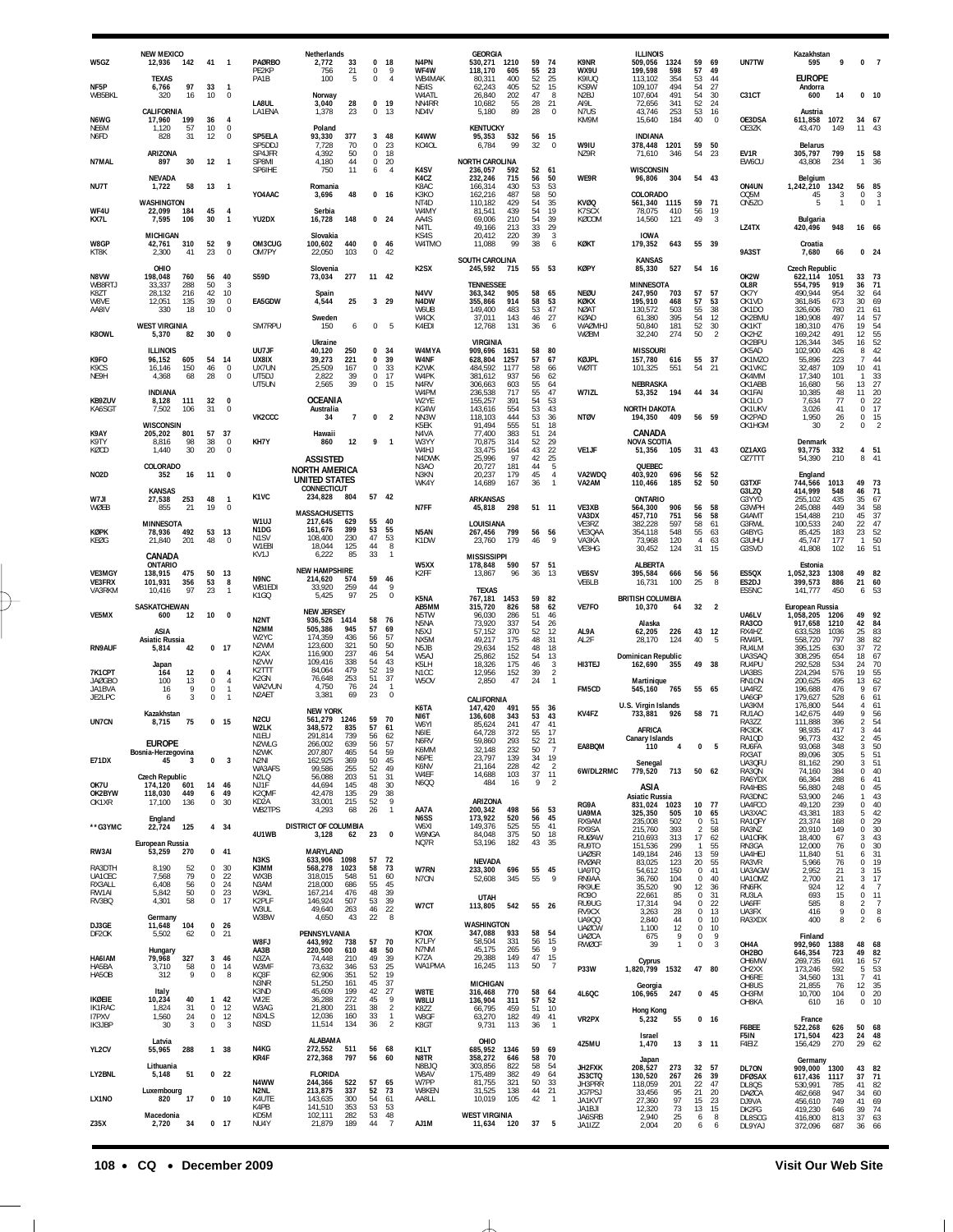| DL1RG<br>DJ5MW<br>DK7YY<br>DL1NEO<br>DK4A      | 347,448<br>696<br>326,928<br>638<br>318,560<br>819<br>302,847<br>665<br>262,800<br>746 | 31<br>37<br>23<br>26<br>18                        | 62<br>61<br>57<br>61<br>57 | YO6BHN<br>YO7BGA<br>YO7LGI<br>YR <sub>1</sub> C     | Romania<br>788<br>311,925<br>76,200<br>292<br>222<br>47,085<br>30.330<br>194                | 16<br>6<br>2                             | 59<br>44<br>41<br>30<br>$\Omega$                 | KØDI<br>W4SEC                   | <b>FLORIDA</b><br>368,041 1051<br>13,248<br>109<br><b>GEORGIA</b>                  | 57<br>37             | -56<br>11            | CU8A<br>EW1WZ                             | Azores<br>753<br>569,644<br><b>Belarus</b><br>1008<br>498,953                                 | 48<br>23                   | - 58<br>68                 | S51TA<br><b>S520P</b><br>S52ZW<br>S53APR       | Slovenia<br>1,479,324 1773<br>842,232<br>596,871<br>54,249                                                        | 1241<br>1113<br>290        | 53<br>43<br>32<br>0.39 | 79<br>71<br>67                         |
|------------------------------------------------|----------------------------------------------------------------------------------------|---------------------------------------------------|----------------------------|-----------------------------------------------------|---------------------------------------------------------------------------------------------|------------------------------------------|--------------------------------------------------|---------------------------------|------------------------------------------------------------------------------------|----------------------|----------------------|-------------------------------------------|-----------------------------------------------------------------------------------------------|----------------------------|----------------------------|------------------------------------------------|-------------------------------------------------------------------------------------------------------------------|----------------------------|------------------------|----------------------------------------|
| DM1TT<br>DJ9MH<br>DL4RCK<br>DF3CB              | 240,396<br>610<br>203,040<br>505<br>195,264<br>589<br>188,161<br>432                   | 23<br>25<br>15<br>25                              | 55<br>55<br>57<br>58       | <b>YO5OHO</b><br>Y03JW                              | 15,903<br>120<br>57<br>7,332<br>Scotland                                                    |                                          | 27<br>0<br>26<br>$\Omega$                        | <b>NQ41</b><br>K4FT             | 837,822 1613<br><b>KENTUCKY</b><br>337,900 1079                                    | 57                   | 59 82<br>52          | EW2WW<br>ON4WW                            | 141,168<br>540<br>Belgium<br>1,155,066 1496                                                   | 5<br>52 77                 | 46                         | EA5BM<br>ED5T                                  | Spain<br>533,750<br>84,353                                                                                        | 741<br>248                 | 46 76<br>17 50         |                                        |
| DL5MX<br>DK1KC<br>DF5BM<br>DL1YD<br>DL3OBQ     | 186,417<br>479<br>180,780<br>548<br>176,441<br>484<br>350<br>161,925<br>127,832<br>476 | 19<br>17<br>21<br>28<br>6                         | 58<br>52<br>52<br>57<br>52 | <b>MMØGPZ</b><br>YU1LA<br>YT5C                      | 43,197<br>160<br>Serbia<br>977,900<br>1335<br>551,955<br>1060                               | 46<br>29                                 | 4 47<br>81<br>64                                 | K4AVX<br>N1LN<br>N4XD           | 25,284<br>224<br><b>NORTH CAROLINA</b><br>831,072 1703<br>521,750<br>1148          | 43<br>58<br>58       | 6<br>74<br>67        | E7DX<br>E77CFG                            | Bosnia-Herzegovina<br>1,351,104 1812<br>425,200 1007                                          | 44<br>21                   | 80<br>59                   | SK7DX<br>SK3W<br>8S5X                          | Sweden<br>1,184,375<br>968,422<br>496,132                                                                         | 1524<br>1311<br>980        | 51 74<br>48<br>31      | 71<br>63                               |
| DJ2MX<br>DK1FW<br>DK3UA                        | 380<br>123,024<br>111,471<br>289<br>309<br>110,022                                     | 12<br>17<br>13                                    | 54<br>56<br>53             | YT1VP<br>YT1TA<br>YT2AAA                            | 463,196<br>999<br>195,114<br>619<br>14,848<br>102                                           | 22<br>11                                 | 64<br>51<br>$^{29}$<br>$^{\circ}$                | AA4V                            | SOUTH CAROLINA<br>623,232 1267                                                     |                      | 59 69                | LZ7J                                      | Bulgaria<br>854,680 1275                                                                      | 43                         | 72                         | SM6VJA                                         | 236,082<br>Ukraine                                                                                                | 685                        | 16                     | 50                                     |
| DL3ANK<br>DL5MEV<br><b>DHØGHU</b><br>DL6MHW    | 251<br>107,160<br>229<br>106,400<br>105,168<br>414<br>93,930<br>322                    | 21<br>21<br>3<br>15                               | 55<br>59<br>53<br>47       | YU1PC<br>OM5NU                                      | 10,833<br>Slovakia<br>311,364<br>719                                                        | 98<br>21                                 | 23<br>0<br>60                                    | W4ML<br>KC4D                    | <b>VIRGINIA</b><br>460.660 1121<br>392,400<br>1017                                 | 58                   | 57 67<br>62          | <b>9A7A</b><br><b>9A3B</b><br><b>9A7T</b> | Croatia<br>892,995<br>1412<br>573,949<br>1071<br>316,530<br>636                               | 34<br>31<br>25             | 77<br>66<br>65             | UU7J<br>UZ1H<br>UT5A<br>UW4E                   | 1,254,448<br>567,270<br>308,088<br>280,028                                                                        | 1408<br>1021<br>666<br>747 | 53<br>27<br>23<br>15   | 95<br>72<br>65<br>58                   |
| DL5MG<br>DF8AA<br>DL7YS                        | 89,152<br>273<br>83,412<br>253<br>328<br>74,850                                        | 15<br>16<br>3                                     | 49<br>47<br>47             | OM7YC                                               | 48,440<br>244<br>Slovenia                                                                   |                                          | 40<br>$\Omega$                                   | K5GO                            | <b>ARKANSAS</b><br>780,444 1670                                                    |                      | 58 75                | 9A1ACD                                    | 172,380<br>508<br>Czech Republic                                                              | 13                         | 52                         | UX4E<br>UT7L<br>UU4JXI                         | 246,229<br>201,144<br>112,896                                                                                     | 655<br>584<br>549          | 14<br>11<br>0          | 59<br>57<br>42                         |
| DL7BY<br>DL6ZXG<br>DRØ9ANT<br>DL3BXX<br>DL4KUG | 66,834<br>304<br>187<br>58,011<br>56,696<br>354<br>54,366<br>307<br>46,512<br>201      | $\overline{2}$<br>8<br>0<br>$\,0\,$<br>5          | 45<br>53<br>38<br>39<br>43 | S57DX<br>S530<br>S5ØK<br><b>S55M</b><br><b>S57M</b> | 780,965<br>1211<br>765,325<br>1152<br>751,276<br>1053<br>672,840<br>1110<br>594,928<br>1004 | 42<br>41<br>49<br>35<br>39               | 73<br>74<br>73<br>73<br>64                       | NI5T<br>N7KA                    | <b>NEW MEXICO</b><br>448,704 1254<br>219,285<br>872                                | 58<br>58             | 56<br>-41            | OK5W<br>OL7M<br>OK4W<br>OL7R<br>OL5K      | 1,484,304<br>1757<br>953,190<br>1341<br>865,011<br>1279<br>771,175<br>1248<br>745,584<br>1138 | 54<br>42<br>49<br>41<br>42 | 82<br>84<br>70<br>68<br>70 | UWØL<br>KH6LC                                  | 92,449<br><b>OCEANIA</b><br>Hawaii<br>452,640                                                                     | 409<br>582                 | 0<br>53 27             | 47                                     |
| DJ8ES<br>DL5CF<br>DF2HL<br>DL5KUA<br>DK5MB     | 143<br>42,448<br>40,561<br>192<br>40,071<br>123<br>38,475<br>122<br>37,400<br>193      | $\overline{7}$<br>0<br>13<br>15<br>$\overline{2}$ | 49<br>47<br>44<br>42<br>42 | S5ØR<br>S540<br>S56A<br><b>S59W</b><br>S57SU        | 420,712<br>924<br>374,255<br>832<br>254,610<br>592<br>108,576<br>265<br>77,600<br>312       | 26<br>23<br>23<br>20<br>$\overline{4}$   | 60<br>62<br>59<br>52<br>46                       | N6RO<br>W6OAT<br>K6XV<br>N5KO   | CALIFORNIA<br>392,940<br>931<br>709<br>183,356<br>178,932<br>700<br>136,701<br>579 | 58<br>56<br>57<br>56 | 60<br>36<br>36<br>27 | OK6DX<br>OK1MQ<br>OL1C<br>OL4A            | 598,752<br>1124<br>421,972<br>994<br>810<br>358,785<br>357,633<br>901                         | 32<br>24<br>27<br>20       | 67<br>58<br>58<br>59       | KH6CC<br>PJ2T                                  | 156,736<br>South America<br><b>Netherlands Antilles</b><br>2,065,700 1497                                         | 263                        | 47 15<br>57 83         |                                        |
| DJ2QV<br>DL4NER<br>DF2LH                       | 34,980<br>180<br>23,736<br>132<br>70<br>20,424                                         | $\overline{2}$<br>0<br>$\overline{7}$             | 42<br>43<br>39             | S5ØX<br>S54X<br><b>S59N</b>                         | 69.536<br>262<br>45,612<br>229<br>42,108<br>201                                             | 10<br>8                                  | 43<br>0<br>42<br>36                              | W6GMU<br>WB6BFG                 | 82,946<br>490<br>4,004<br>93                                                       | 55<br>22             | 12<br>$\mathbf 0$    | G3UJE<br>G4AQG                            | England<br>760,275 1197<br>442<br>248,611                                                     | 41<br>35                   | 68<br>-62                  | CX6VM                                          | Uruguay<br>183,309                                                                                                | 221                        | 43 44                  |                                        |
| DL1TS<br>DL2AXM<br>DL1DTC                      | 17,120<br>118<br>16,092<br>149<br>15,469<br>113                                        | $\overline{2}$<br>$\mathbf 0$<br>0                | 30<br>27<br>31             | S51DX<br>S59ABC                                     | 32,760<br>189<br>7,568                                                                      | 75                                       | 0<br>36<br>$\mathbf 0$<br>22                     | N7DD<br>N7KQ                    | ARIZONA<br>1074<br>559,650<br>35,456<br>202                                        | 58<br>48             | 72<br>16             | ES9C                                      | Estonia<br>2,011,320<br>1999                                                                  | 57 94                      |                            |                                                | <b>Check Logs</b>                                                                                                 |                            |                        |                                        |
| DL9AWI<br>DC4A<br>DL5ZB                        | 12,650<br>115<br>9,477<br>88<br>38<br>8,769                                            | $\Omega$<br>0<br>7                                | 25<br>27<br>30             | EA5KY<br>EA4KD                                      | Spain<br>115,570<br>297<br>109,020<br>215                                                   | 18<br>27                                 | 52<br>52                                         | <b>K7RST</b>                    | 282<br>35,336<br><b>MONTANA</b>                                                    | 48                   | 8                    | <b>RK4UWR</b>                             | European Russia<br>708,396<br>1029                                                            | 28                         | 86                         |                                                | The following submitted check logs. Thank<br>you: 4Z5MU, 8S6T, C31CT, DFØSAX, DJ3RA                               |                            |                        |                                        |
| DL4NAC<br>DL1KWK<br>DL3ABL                     | 59<br>7,028<br>34<br>5,177<br>4,520<br>50                                              | $\,0\,$<br>0<br>0                                 | 28<br>31<br>20             | EC5CR<br>EA5BY<br>EA2DK                             | 27,987<br>18,522<br>279                                                                     | 8<br>84<br>75<br>11<br>11<br>$\mathbf 0$ | 49<br>31<br>9                                    | KB7Q                            | 335,944 1203<br>OREGON                                                             |                      | 57 41                | RK3SWS<br>RK3AWK<br>RK3SWB                | 595,104<br>1093<br>531,726<br>986<br>300,484<br>658                                           | 21<br>33<br>21             | 75<br>69<br>65             |                                                | DK3PM, DL1DTC, DL1EKO, DL5ZB, DL6ZXG<br>DL9AWI, G3RWL, G4AMT, HA1SN, HI3TEJ<br>IZØEHL, IZ4DZD, K1DW, K3SWZ, LA2GH |                            |                        |                                        |
| DC3RJ<br>DR4W<br>DK3PM                         | 43<br>2,816<br>2,652<br>41<br>27<br>1,938                                              | 0<br>$\mathbb O$<br>0                             | 16<br>17<br>17             | EA5GVZ                                              | 232<br>Sweden                                                                               | -7                                       | 8<br>$\Omega$                                    | NK7U                            | 484,828 1137<br><b>UTAH</b>                                                        |                      | 58 64                | RC3W<br>RF3C<br>RK4FWX                    | 229,775<br>696<br>192,694<br>507<br>490<br>116,978                                            | 9<br>12<br>3               | 56<br>59<br>43             |                                                | LA4NE, LA6DW, LA8HGA, N2NL,<br>OH5PT. OH8KA. OH8US. OK1ABB.<br>OK1HGM, OK1UKV, OK1VKC, OK4MM, ON5ZO               |                            | OH3BL<br>OK1FAI        |                                        |
| DJ3RA                                          | 1,000<br>10                                                                            | $\overline{7}$                                    | 3                          | SM2M<br>8SØW<br>SM6WET                              | 453,128<br>736<br>143,938<br>316                                                            | 42<br>21<br>14                           | 62<br>58                                         | NS7K                            | 603<br>100,512<br><b>WASHINGTON</b>                                                |                      | 57 15                | RK3DZH                                    | 112,420<br>537<br>Finland                                                                     | $\mathbf 0$                | 44                         |                                                | OQ5M, PA3EBP, RA3XDX, RN3GA, RN6FK<br>RN9AA, RWØCF, SM3R, SM5INC,                                                 |                            | SM5QU<br>SP5WA         |                                        |
| SV1GRD<br>SV <sub>1</sub> J <sub>G</sub>       | Greece<br>63,366<br>191<br>140<br>25.884                                               | 5<br>$\mathbb O$                                  | 54<br>36                   | SMØIMJ<br>SM5FUG                                    | 102,376<br>274<br>95,743<br>262<br>58.550<br>220                                            | 19<br>11                                 | 53<br>48<br>39                                   | AD7AF                           | 173,089<br>687                                                                     |                      | 57 22                | OG9W<br>OH4AB                             | 528,750<br>993<br>953<br>495,420                                                              | 30<br>25                   | 64<br>67                   |                                                | SM7ALC, SP3J, SP5BLI, SP5FHF,<br>SP6CZ, SP7HOV, SP7MFR, SP8HKT,<br>SQ6MS, UAØCA, UAØCW, UA10MZ, UA10RK            |                            | SP9CVY                 |                                        |
| SV1DPI                                         | 28<br>4,368<br>Guernsey                                                                | 6                                                 | 18                         | SE <sub>2</sub> T<br>SA <sub>1</sub> A<br>SM5INC    | 41,625<br>177<br>25,632<br>147<br>22,661<br>144                                             |                                          | 5<br>40<br>32<br>$\overline{4}$<br>0<br>31       | K8CC<br>K8GG                    | <b>MICHIGAN</b><br>667.059<br>1556<br>561,537<br>1303                              | 59<br>59             | 70<br>70             | TM6M                                      | France<br>1,622,888 1706                                                                      | 56 80                      |                            |                                                | UA3AGW, UA3BS, UA4HEJ, UA6FF, UA9QC<br>UN7TW, UR2VA, UR4CWQ, US5CB, UT3NF<br>UT7UW, WØYSE, W4EF, YO5OHO, YO6LV    |                            |                        |                                        |
| GU4YOX<br>HA3NU                                | 37<br>7,250<br>Hungary<br>981                                                          | 14 11<br>40                                       | 58                         | HB9LCW<br>HB9HFN                                    | Switzerland<br>106,260<br>235<br>3,360                                                      | 25<br>26<br>$\mathbf{1}$                 | 52<br>20                                         | W8FT                            | OHIO<br>419,400 1128                                                               |                      | 58 62                | DR1A                                      | Germany<br>1,230,516<br>1643                                                                  | 52                         | 81                         | YR1C, YT2AAA, Z35M,                            |                                                                                                                   |                            |                        |                                        |
| HA1DAE<br>HA3LI                                | 557,424<br>230,420<br>512<br>147,088<br>499                                            | 21<br>3                                           | 61<br>55<br>49             |                                                     | Ukraine                                                                                     |                                          |                                                  | WØAIH                           | <b>WISCONSIN</b><br>773,820 1613                                                   |                      | 59 76                | DQ4W<br><b>DLØMB</b><br>DI ØAO            | 1424<br>963,356<br>716,910<br>1202<br>704,634<br>1173                                         | 50<br>40<br>39             | 74<br>75<br>75             |                                                | 2009 SSB RESULTS<br>SINGLE-OPERATOR                                                                               |                            |                        |                                        |
| HAØLC<br>HA1SN                                 | 413<br>106,250<br>2,919<br>29                                                          | -1<br>$\mathbf{0}$                                | 21                         | UW2M<br>UZ7U<br><b>UXØFF</b>                        | 940,632<br>1176<br>474,656<br>836<br>366,792<br>792                                         | 41<br>33<br>19                           | 91<br>71<br>68                                   | KJØG                            | COLORADO<br>92,880<br>545                                                          |                      | 56 16                | DL100<br>DF7ZS<br><b>DKØOG</b>            | 666,396<br>1235<br>629,475<br>1110<br>576,828<br>1016                                         | 37<br>45<br>38             | 70<br>64<br>71             |                                                | <b>NORTH AMERICA</b><br><b>UNITED STATES</b><br>CONNECTICUT                                                       |                            |                        |                                        |
| <b>IKØYVV</b><br>IC8FBU                        | Italy<br>276,747<br>585<br>151,478<br>380                                              | 30<br>21                                          | 57<br>53                   | UT7DK<br>UR50U<br>UR5IOK                            | 363,280<br>904<br>305,357<br>672<br>297,975<br>627                                          | 22<br>25<br>20                           | 58<br>58<br>67                                   | <b>NØXR</b>                     | <b>IOWA</b><br>970,725<br>1836                                                     |                      | 59 70                | DF1HF<br>DJ6TK                            | 385,500<br>729<br>377,627<br>849                                                              | 34<br>26                   | 66<br>63                   | N1ZZ<br>ND <sub>1</sub> X<br>*KB1JDY           | 126,764<br>37.111<br>10,908                                                                                       | 507<br>235<br>112          | 54 32<br>48<br>30      | 11<br>6                                |
| IKØXBX<br>IK2ANI<br>I2SVA                      | 146,965<br>284<br>240<br>88,604<br>48,020<br>196                                       | 27<br>15<br>$\overline{2}$                        | 58<br>53<br>47             | UU2JQ<br>UZ5UA<br><b>USØKW</b>                      | 218,304<br>599<br>217,854<br>713<br>175,236<br>507                                          | 8<br>$\mathsf{Q}$<br>11                  | 64<br>$\frac{54}{57}$                            | <b>WØMR</b>                     | <b>MINNESOTA</b><br>95,472<br>556                                                  | 54                   | 18                   | DLØUM<br>DL5XA1<br>DKØIZ                  | 489<br>224,373<br>398<br>105,906<br>103,290<br>315                                            | 29<br>13<br>16             | 58<br>44<br>50             | *NX1Q<br>*N1ZN                                 | 6,204<br>4,600                                                                                                    | 74<br>81                   | 29<br>24               | $\overline{4}$<br>$\mathbf{1}$         |
| <b>IØQM</b><br>IZ4DZD                          | 51<br>3,133<br>520<br>13                                                               | $\mathbb O$<br>0                                  | 13<br>8<br>9               | UT7MA<br>UR50A                                      | 141,230<br>476<br>111,230<br>460                                                            | 5                                        | 53<br>45<br>$\overline{4}$                       | <b>NØBK</b>                     | 1,312<br>32                                                                        | 16                   | $\overline{0}$       | DJ7LH                                     | 28,466<br>151<br>Greece                                                                       | $\Omega$                   | 43                         | *W2JU                                          | 1,575<br><b>MAINE</b>                                                                                             | 48                         | 15                     | $\mathbf 0$                            |
| IZ8DVD<br><b>IZØEHL</b>                        | 378<br>11<br>$\overline{2}$<br>Latvia                                                  | 0<br>0                                            | $\mathbf{1}$               | UU2CW<br>UT4MF<br>UX3MZ                             | 110,396<br>435<br>94,248<br>380<br>85,146<br>380                                            | $^{\circ}$                               | 46<br>6<br>46<br>5<br>46                         | KØLIR                           | <b>MISSOURI</b><br>140,784<br>715                                                  |                      | 58 26                | SX1L                                      | 503,240 1012                                                                                  | 26 66                      |                            | K8PO<br>K1FTK                                  | 370,032<br>32,385                                                                                                 | 1228<br>218                | 57 47<br>37            | -14                                    |
| YL7X<br>YL2KO<br>YL5T                          | 515,755<br>964<br>554<br>161,460<br>126<br>26,527                                      | 32<br>9<br>$\overline{2}$                         | 63<br>45<br>39             | UT8NT<br>UR8MH<br>UT3IB                             | 76,563<br>340<br>199<br>34,504<br>30,369<br>90                                              |                                          | 44<br>3<br>38<br>$\Omega$<br>50<br>3             | VE9ML                           | CANADA<br><b>NEW BRUNSWICK</b><br>47,023<br>157                                    |                      | 39 20                | HG8DX<br>HG <sub>1</sub> S                | Hungary<br>1,776,600 1844<br>737.124<br>1238                                                  | 55<br>35                   | 95<br>- 71                 | *K1EP<br>K5ZD                                  | <b>MASSACHUSETTS</b><br>116,698<br>76,294                                                                         | 631<br>344                 | 51 23<br>49            | 25                                     |
| LY2IJ                                          | Lithuania<br>1,261,656<br>1533                                                         | 50                                                | 82                         | UY2ZA<br>UT3NF<br>US5CB                             | 27,640<br>139<br>19,981<br>55<br>11,782                                                     | 8<br>70                                  | 39<br>1<br>45<br>0<br>43                         | VY2ZM                           | PRINCE EDWARD ISLAND<br>2,423,796 2174                                             | 58 90                |                      | HG5A                                      | 1222<br>682.684                                                                               | 35                         | 68                         | K1SND<br>W1BYH                                 | 34.684<br>34,278                                                                                                  | 317<br>221<br>178          | 44<br>46<br>41         | $\overline{2}$<br>12<br>$\overline{7}$ |
| LY7M<br>LY3BN<br>I Y2FN                        | 1090<br>549.332<br>500,968<br>864<br>333,060<br>803                                    | 26<br>29<br>18                                    | -66<br>- 75<br>60          | UT7UW<br>UR5IKN<br><b>US300</b>                     | 9.396<br>4.324<br>3,154                                                                     | 63<br>34<br>31                           | 19<br>8<br>$^{\circ}$<br>23<br>$\mathbf 0$<br>19 | VE2OJ                           | QUEBEC<br>496,100 969                                                              |                      | 57 43                | MD4K                                      | Isle of Man<br>1,849,637 2039 56 81                                                           |                            |                            | W1KQ<br>*N1SV<br>N <sub>1</sub> D <sub>D</sub> | 21,648<br>20.700<br>11,025                                                                                        | 168<br>129                 | 35 10<br>30            | 5                                      |
| LY5W<br>LY3X                                   | 216,282<br>633<br>62,190<br>280                                                        | 13<br>$\mathbf{1}$                                | 53<br>44<br>41             | UR4CWQ<br>US3LX<br>US3IP                            | 583<br>280                                                                                  | 14<br>10<br>4                            | 0<br>11<br>0<br>8<br>$\overline{2}$              | VE3MIS                          | ONTARIO<br>453<br>142,777                                                          |                      | 52 15                | <b>I4EAT</b><br><b>IQØOS</b>              | Italy<br>1,062,720 1319<br>39,550<br>230                                                      | 52 83<br>$\mathbf 0$       | 35                         | *AD1DX<br>WJ1R<br>*K6NDV                       | 8,073<br>4,872<br>1,728                                                                                           | 127<br>71<br>42            | 24<br>26<br>16         | 3<br>$\sqrt{3}$<br>$\,0\,$             |
| LY2CO<br>LY1C                                  | 37,269<br>188<br>30<br>2,430                                                           | $\mathbf{0}$<br>$\mathbf{0}$                      | 18                         |                                                     | 100<br><b>OCEANIA</b>                                                                       |                                          | 2                                                |                                 | Bahamas                                                                            |                      |                      | <b>IQØRM</b>                              | 23,751<br>130                                                                                 |                            | 1 38                       | W1UJ                                           | 1,445<br><b>NEW HAMPSHIRE</b>                                                                                     | 32                         | 17                     | $\bf 0$                                |
| PA3C<br><b>PAØWRS</b>                          | Netherlands<br>191,301<br>358<br>166,650<br>257                                        | 31 62<br>31                                       | 70                         | ZL1AZE                                              | New Zealand<br>19<br>1,570                                                                  |                                          | $\overline{4}$<br>6                              | C6ANM                           | 765,700 1036<br>Mexico                                                             |                      | 59 65                | RK2FWA<br>UA2FW                           | Kaliningrad<br>1.724.310 1832<br>1,394,976 1725                                               | 53<br>47                   | 94<br>85                   | AF1T<br>K1AR<br>K1HAP                          | 187,078<br>82,782<br>58,108                                                                                       | 814<br>399<br>243          | 57 32<br>49<br>49      | 24<br>24                               |
| <b>PAØO</b><br>PA5A<br>PA3EBP                  | 373<br>136,544<br>42,532<br>137<br>27<br>2,160                                         | 21<br>23<br>$\mathbf 0$                           | 47<br>26<br>-16            | PY5EW                                               | South America<br>Brazil<br>45<br>12.716                                                     |                                          | 14 20                                            | XE1RCS                          | 1,061,739 1357<br>San Andres/Providencia                                           |                      | 59 74                | LY7A                                      | Lithuania<br>452,886 1015                                                                     | 22                         | 60                         | N1IW<br>W1MKY<br>W1SD                          | 45,961<br>30,444                                                                                                  | 281<br>306<br>209          | 44<br>41<br>42         | 15<br>$\overline{2}$<br>10             |
| LA8AJA                                         | Norway<br>636,451<br>1031                                                              | 42                                                | 67                         | PY2WC<br>PY1NB                                      | 1,133<br>368                                                                                | 15<br>5<br>9                             | 6<br>$\overline{a}$<br>$\overline{4}$            | 5KØCW                           | 10,070<br>62<br>AFRICA                                                             |                      | 37 16                | LY2XW<br>LY2J                             | 426,105<br>924<br>939<br>381,227                                                              | 25<br>23                   | 60<br>-54                  | W3UA<br>*KZ10                                  | 29,016<br>17,550<br>16,060                                                                                        | 112<br>147                 | 42<br>40               | 12<br>4                                |
| LA8HGA<br>LA6DW                                | 23.220<br>60<br>3,553<br>37<br>$\overline{7}$                                          | 6<br>$\mathbf{1}$<br>$\mathbf{1}$                 | 48<br>18<br>9              |                                                     | MULTI-OP                                                                                    |                                          |                                                  | CT9M                            | Madeira Islands<br>2,447,836 1687                                                  |                      | 58 88                | 403A                                      | Montenegro<br>1,115,934 1566                                                                  | 44 78                      |                            | K1BD<br>*NJ1H                                  | 1,843<br>270                                                                                                      | 42<br>15                   | 19<br>9                | $\,0\,$<br>$\bf 0$                     |
| LA2GH                                          | 230<br>Poland                                                                          |                                                   |                            |                                                     | <b>NORTH AMERICA</b><br><b>UNITED STATES</b><br>CONNECTICUT                                 |                                          |                                                  | CN3A                            | Morocco<br>1,908,748 1394                                                          |                      | 57 82                | PI4COM                                    | Netherlands<br>822,224 1197                                                                   | 45                         | - 73                       | W1XX<br>W1OP                                   | RHODE ISLAND<br>124,659<br>41,940                                                                                 | 529<br>238                 | 50 31<br>43            | 17                                     |
| SN3R<br>SP3BQ<br>SP4Z                          | 1,467,955<br>1685<br>1,368,840<br>1576<br>552,024<br>1017                              | 53<br>53<br>28                                    | 84<br>83<br>- 71           | NZ <sub>1U</sub><br>W1EQ                            | 565,308 1083<br>502,320 1089                                                                | 58<br>59                                 | 65<br>56                                         |                                 | ASIA<br><b>Asiatic Russia</b>                                                      |                      |                      | PI4TUE<br>PC5M                            | 771,435 1268<br>598,920<br>920                                                                | 42<br>44                   | 63<br>61                   | *N1XQ                                          | 2,904<br><b>VERMONT</b>                                                                                           | 54                         | 24                     | $\mathbf 0$                            |
| SP2EWQ<br>SO8A<br>S061                         | 409,360<br>886<br>330,412<br>710<br>208,440<br>701                                     | 24<br>22<br>6                                     | 61<br>64<br>54             | K1LZ                                                | <b>MASSACHUSETTS</b><br>1,077,780 1578                                                      | 58<br>57                                 | -80                                              | RA9A<br><b>RWØCWA</b><br>RK9CWA | 545,498<br>693<br>527,772<br>576<br>477,004<br>724                                 | 48<br>7              | 15 71<br>55<br>67    | LA2AB                                     | Norway<br>878<br>439,290                                                                      | 26 64                      |                            | N1BCL<br>KB10D0                                | 55,917<br>10,131                                                                                                  | 432<br>128                 | 52<br>31               | $\frac{5}{2}$                          |
| SP9LAS<br>SP5CJY                               | 134,871<br>437<br>76,020<br>235                                                        | 9<br>11                                           | 52<br>49                   | W1UE<br>K1TTT<br>W1QA                               | 1,044,725 1557<br>1,006,236<br>1767<br>535,680 1062                                         | 59<br>57                                 | 74<br>73<br>67                                   | RK9CZO<br>RX9CAZ<br>RWØLT       | 427,999<br>663<br>378,927<br>599<br>109,505<br>296                                 | $\overline{7}$       | -66<br>7 64<br>16 39 | SO8R                                      | Poland<br>577,109<br>1031                                                                     |                            | 31 72                      | K <sub>2</sub> PS                              | <b>NEW JERSEY</b><br>105,048                                                                                      | 602                        | 54                     | 18                                     |
| SP8HXN<br>SP1S<br>SP3IOE                       | 71,552<br>262<br>47,092<br>134<br>36,210<br>127                                        | 6<br>6<br>9                                       | 46<br>55<br>42             | <b>KØTV</b>                                         | <b>NEW HAMPSHIRE</b><br>532,704 1098                                                        |                                          | 57 67                                            | RK9JWV                          | 62,320<br>190<br>Israel                                                            |                      | 0.41                 | SN9Z<br>SN <sub>2</sub> K<br>SP1KRF       | 510,055 1035<br>315,447<br>732<br>61,614<br>303                                               | 27<br>17<br>$\mathbf{1}$   | -64<br>62<br>41            | N <sub>2</sub> NT<br>*N2HMM<br>*N1IBM          | 76,715<br>26,936<br>4,536                                                                                         | 256<br>190<br>63           | 39<br>46<br>24         | 28<br>10<br>4                          |
| SQ9FMU<br>SP6NIF<br>SP8TJU                     | 36,108<br>208<br>18,500<br>62<br>13,144<br>98                                          | $\mathbf{1}$<br>6<br>0                            | 35<br>44<br>31             | K1QX                                                | 37,259<br>250<br><b>RHODE ISLAND</b>                                                        | 36                                       | - 17                                             | 4Z5J                            | 1,400,704 1175                                                                     |                      | 48 76                | YO3FRI                                    | Romania<br>181,038<br>516                                                                     |                            | 14 52                      | K2ZB<br>*N2MH<br>*N2DWS                        | 3,087<br>3,024<br>2,669                                                                                           | 66<br>63<br>65             | 20<br>21<br>17         | $\mathbf{1}$<br>$\mathbf 0$<br>$\,0\,$ |
| SP9HZW<br>SP4GHL<br>SP8HKT                     | 8,400<br>56<br>7,238<br>70<br>5,824<br>45                                              | 0<br>0<br>$\mathbb O$                             | 30<br>22<br>28             | W10P                                                | 40,669 127<br><b>NEW JERSEY</b>                                                             |                                          | 26 41                                            | JA3YBK<br><b>JAØZRY</b>         | Japan<br>554<br>500,106<br>26<br>2,820                                             |                      | 47 55<br>4 11        | YU1EXY                                    | Serbia<br>1,017,875 1336                                                                      | 48 77                      |                            | *W2JEK                                         | 50<br><b>NEW YORK</b>                                                                                             | 6                          | 5                      | $\bf 0$                                |
| SQ6MS<br>SP3J<br>SP7HOV                        | 45<br>5,136<br>4,896<br>58<br>4,400<br>27                                              | 0<br>0<br>5                                       | 24<br>18<br>15             | W2GD<br>KD2I                                        | 1,227,944 1785<br>647,040 1258                                                              | 58<br>59                                 | - 78<br>69                                       | UP2L                            | Kazakhstan<br>1,064,805 1165                                                       |                      | 25 80                | YT5Z<br>YU1KX                             | 959,880 1344<br>982<br>517,750                                                                | 47<br>29                   | 73<br>66                   | W2RR<br>AC2AA                                  | 109,719<br>61,815                                                                                                 | 621<br>422                 | 54 19<br>49            | 16                                     |
| SP7MFR<br>SP9CVY                               | 2,550<br>24<br>1,330<br>18                                                             | $\mathbf 0$<br>0                                  | 17<br>14                   | W2VQ<br>N <sub>2</sub> KPB<br>WW2NJ                 | 191,572<br>600<br>85,260<br>248<br>32,352<br>302                                            | 54<br>47                                 | 40<br>51 47<br>$\overline{1}$                    | A71BX                           | Oatar<br>372,216<br>522                                                            |                      | 18 60                | YT1R                                      | 949<br>423,798<br>Slovakia                                                                    | 22                         | 61                         | *W2/E78WW<br>*WA2JQK<br>WS9M                   | 54,221<br>39,825<br>32,823                                                                                        | 392<br>276<br>185          | 46<br>48<br>46         | 13<br>11<br>17                         |
| SP6CZ<br>SP5WA<br>SP5BLI                       | 884<br>12<br>603<br>9<br>$\overline{2}$<br>24                                          | 3<br>$\mathbf{1}$<br>$\mathbf{1}$                 | 14<br>8<br>$\mathbf{1}$    | WE3C                                                | PENNSYLVANIA<br>1,220,632 1766                                                              |                                          | 58 84                                            |                                 | <b>EUROPE</b><br>Austria                                                           |                      |                      | OM8A<br>OM7M<br>OM6A                      | 1,815,328 1967<br>1,607,886<br>1720<br>188,480<br>591                                         | 55<br>54<br>10             | 87<br>93<br>52             | *N2MTG<br>*K2XA<br>*W2LP                       | 28,616<br>27,300<br>25,852                                                                                        | 247<br>210<br>237          | 43<br>42<br>41         | 6<br>10<br>5                           |
| SP5FHF                                         | 2<br>$\mathbf{1}$                                                                      | 0                                                 | $\mathbf{1}$               | K9RS                                                | 1,187,894 1799                                                                              |                                          | 58 81                                            | OE2S                            | 756,448 1175                                                                       | 40 72                |                      | OM3RRC                                    | 187,140<br>611                                                                                |                            | 5 55                       | N2EIK                                          | 21,794                                                                                                            | 280                        | 33                     | $\overline{1}$                         |

D

 $\sim 10$ 

**www.cq-amateur-radio.com December 2009 • CQ • 109**

 $\mathbf{I}$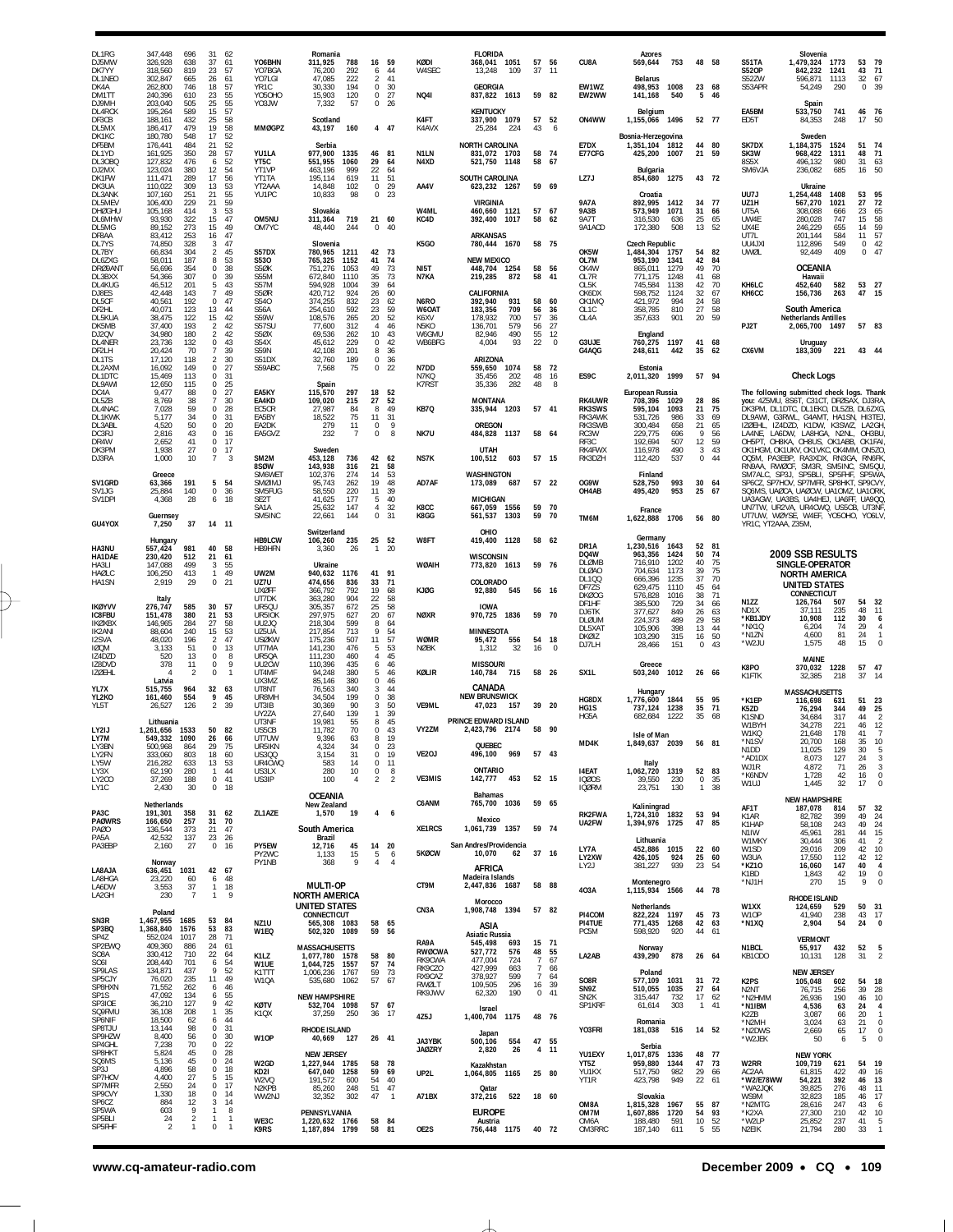| WB2KLD<br>AA2NA<br>*KB80<br>W2XL<br>W2PA<br>K2YR<br>*KT2D<br>*AI2N<br>*KB2ESY<br>AA1K<br>K3VOA<br>W3DQ<br>K3ZO                                        | 19,975<br>172<br>9,622<br>119<br>7.475<br>135<br>7,392<br>157<br>7,006<br>90<br>2,625<br>31<br>43<br>1,632<br>976<br>26<br>360<br>15<br>DELAWARE<br>36,025<br>261<br><b>DISTRICT OF COLUMBIA</b><br>43,615<br>322<br>3,072<br>53<br><b>MARYLAND</b><br>228,475<br>875                            | 39<br>34<br>25<br>22<br>29<br>14<br>17<br>16<br>15<br>44<br>24<br>57                                               | 8<br>$\theta$<br>$\Omega$<br>0<br>$\sqrt{2}$<br>$\overline{7}$<br>$\Omega$<br>$\theta$<br>$\mathbf 0$<br>44 11<br>11<br>$\Omega$<br>38                                    | *K4ECP<br>*KI4RXC<br>*KI30<br>*N3KN<br>$*$ N3AO<br>*WA4PGM<br>W5KI<br>N7FF<br>K5ER<br>AC5O<br>KA5VFU                                             | 3,059<br>2,530<br>2.415<br>1,632<br>1,173<br>72<br><b>ARKANSAS</b><br>4,488<br>4,230<br>LOUISIANA<br>49,476<br>37,248<br><b>MISSISSIPPI</b><br>13,207<br><b>NEW MEXICO</b> | 23<br>64<br>29<br>16<br>42<br>22<br>45<br>17<br>30<br>17<br>6<br>60<br>33<br>30<br>63<br>380<br>51<br>51<br>253<br>131                                                               | $\Omega$<br>-1<br>0<br>$\Omega$<br>6<br>$\Omega$<br>$\mathbf{1}$<br>$\Omega$<br>-6<br>13<br>40<br>$\overline{7}$                                                                                             | *KC8OAE<br>*KE8PX<br>*WB8 JUI<br>K8VUS<br>NA8W<br>*K8AB<br>*K8CR<br>*N8HP<br>*KB8UUZ<br>*W8KNO<br>W8MET<br>*W8IDM<br>*WA8LOW<br>*K8YN<br>*N8XTH<br>*WB8TCT<br>*KD8HHG<br>*N8OF<br>*W8EH | 38,425<br>322<br>34,503<br>282<br>33,956<br>277<br>31,211<br>200<br>24,786<br>199<br>21,780<br>207<br>164<br>18,865<br>18,522<br>155<br>17,292<br>167<br>16,112<br>184<br>11,748<br>117<br>7,920<br>101<br>7,334<br>85<br>7,181<br>73<br>6,600<br>93<br>2,944<br>52<br>2,047<br>41<br>$\mathcal{P}$<br>-8<br>5 | 48<br>49<br>45<br>48<br>45<br>41<br>45<br>46<br>41<br>38<br>40<br>32<br>34<br>40<br>30<br>23<br>23<br>$\overline{2}$<br>0 | -5<br>$\overline{4}$<br>$\overline{7}$<br>11<br>6<br>3<br>$\overline{4}$<br>3<br>3<br>$\bf 0$<br>$\overline{4}$<br>$\overline{1}$<br>$\overline{4}$<br>$\overline{3}$<br>$\mathbf 0$<br>$\mathbb O$<br>$^{\circ}$<br>$\mathbb O$<br>$\mathbf{1}$ | VE3EY<br>VA3KA<br>VE3AP<br>VE3TA<br>VE3PN<br>VE3CR<br>*VA3YP<br>*VE3UK<br>*VE3MGY<br>*VE3DZ<br>VE3EJ<br>*VE3NB<br>*VE3TMG<br>VE3CX<br>*VE3EDY<br>VE3CUI<br>*VE3XAT<br>*VE3TW | ONTARIO<br>786,912<br>489,365<br>425.800<br>158,508<br>156,744<br>151,110<br>148,080<br>112,277<br>85,250<br>63,666<br>60,945<br>60,632<br>57,232<br>55,200<br>48,461<br>35,301<br>34,496<br>23,793 | 1327<br>941<br>823<br>527<br>411<br>423<br>525<br>401<br>363<br>252<br>259<br>252<br>250<br>237<br>213<br>184<br>172<br>156 | 59<br>57<br>54<br>53<br>51<br>55<br>49<br>49<br>46<br>45<br>47<br>47<br>46<br>45<br>42<br>36<br>40<br>33 | 53<br>40<br>46<br>10<br>21<br>18<br>11<br>10<br>$\overline{4}$<br>9<br>$\overline{4}$<br>5<br>3<br>$\overline{7}$<br>5<br>$\overline{4}$<br>0 | *EW6MM<br>*EV6M<br>*002T<br><b>E74AA</b><br>LZ1ZF<br>*LZ3YY<br>*LZ2FM<br>SV9COL<br>9A2DQ                                                   | 3.312<br>1,988<br>Belgium<br>23,569<br>Bosnia-Herzegovina<br>76,832<br>Bulgaria<br>26,532<br>1,260<br>329<br>Crete<br>13,919<br>Croatia<br>347,340         | 38<br>29<br>125<br>308<br>154<br>16<br>9<br>90<br>762                                | $\Omega$<br>18<br>0<br>14<br>3 34<br>0, 49<br>0 <sub>33</sub><br>0<br>14<br>$\Omega$<br>0, 31<br>18 66                                                                                                               |  |
|-------------------------------------------------------------------------------------------------------------------------------------------------------|--------------------------------------------------------------------------------------------------------------------------------------------------------------------------------------------------------------------------------------------------------------------------------------------------|--------------------------------------------------------------------------------------------------------------------|---------------------------------------------------------------------------------------------------------------------------------------------------------------------------|--------------------------------------------------------------------------------------------------------------------------------------------------|----------------------------------------------------------------------------------------------------------------------------------------------------------------------------|--------------------------------------------------------------------------------------------------------------------------------------------------------------------------------------|--------------------------------------------------------------------------------------------------------------------------------------------------------------------------------------------------------------|-----------------------------------------------------------------------------------------------------------------------------------------------------------------------------------------|----------------------------------------------------------------------------------------------------------------------------------------------------------------------------------------------------------------------------------------------------------------------------------------------------------------|---------------------------------------------------------------------------------------------------------------------------|--------------------------------------------------------------------------------------------------------------------------------------------------------------------------------------------------------------------------------------------------|------------------------------------------------------------------------------------------------------------------------------------------------------------------------------|-----------------------------------------------------------------------------------------------------------------------------------------------------------------------------------------------------|-----------------------------------------------------------------------------------------------------------------------------|----------------------------------------------------------------------------------------------------------|-----------------------------------------------------------------------------------------------------------------------------------------------|--------------------------------------------------------------------------------------------------------------------------------------------|------------------------------------------------------------------------------------------------------------------------------------------------------------|--------------------------------------------------------------------------------------|----------------------------------------------------------------------------------------------------------------------------------------------------------------------------------------------------------------------|--|
| N3HBX<br>W6AAN<br>K3TC<br>*N1WR<br>N3UM<br>*N3ALN<br>K3MM<br>*K3TN<br>W2GG<br>*NS3X<br>W3EKT<br>*W3MR<br>*N3KHK                                       | 201.920<br>1072<br>59,498<br>309<br>54.054<br>338<br>49,501<br>348<br>46,035<br>361<br>40,368<br>377<br>36,981<br>208<br>21,761<br>199<br>16,044<br>158<br>15,768<br>200<br>14,592<br>164<br>11,544<br>120<br>2,832<br>53<br>PENNSYLVANIA                                                        | 58<br>50<br>46<br>47<br>49<br>44<br>46<br>40<br>35<br>35<br>33<br>32<br>24                                         | 22<br>21<br>17<br>12<br>6<br>$\overline{4}$<br>17<br>$\overline{7}$<br>7<br>$\mathbf{1}$<br>5<br>$\overline{7}$<br>0                                                      | *K9GAJ/M<br>K7IA<br>*K5LAD<br>N5OT<br>NR5M<br>K5NA<br>K5RX<br>*AD5XD<br>*WD5K<br>NA4M<br>*K3TD                                                   | 4,080<br>2,997<br>OKLAHOMA<br>22,313<br>1,533<br><b>TEXAS</b><br>232,116<br>1029<br>206,486<br>1004<br>56,916<br>30,348<br>27,552<br>4,830<br>2,862                        | 70<br>30<br>51<br>26<br>49<br>182<br>32<br>20<br>57<br>57<br>51<br>312<br>50<br>255<br>214<br>49<br>30<br>-56<br>47<br>25                                                            | 0<br>$\mathbf{1}$<br>$\overline{4}$<br>$\mathbf{1}$<br>35<br>29<br>17<br>$\overline{4}$<br>$\overline{7}$<br>5<br>$\overline{2}$                                                                             | K8JQ<br>K800L<br>W8OHT<br>WB9Z<br>*K9MMS<br>K9FO<br>K9CT<br>KG9N<br>*N9LYE<br>*W9JXN<br>N9GH                                                                                            | <b>WEST VIRGINIA</b><br>75,096<br>606<br>449<br>57,627<br>97<br>8,244<br><b>ILLINOIS</b><br>512,316<br>1623<br>50,209<br>374<br>48,792<br>373<br>35,090<br>247<br>34,164<br>298<br>33,750<br>300<br>20,544<br>184<br>15,796<br>155                                                                             | 49<br>51<br>33<br>59<br>53<br>50<br>50<br>52<br>50<br>45<br>41                                                            | $\overline{7}$<br>6<br>3<br>55<br>6<br>7<br>8<br>$\mathbf 0$<br>$\mathbf 0$<br>3<br>3                                                                                                                                                            | *VE3RCN<br>VE3RER<br>*VE3NQM<br>*VE3TU<br>VA3XH<br>VE3UZ<br>*VE3JM<br>*VE3JI<br>*VE4TV<br>*VE4EAR<br>*VE5SF                                                                  | 16,832<br>15,600<br>15,180<br>14,817<br>13,068<br>9,734<br>8,876<br>3,440<br><b>MANITOBA</b><br>14,040<br>8,584<br><b>SASKATCHEWAN</b><br>8,712                                                     | 117<br>115<br>100<br>100<br>86<br>68<br>70<br>39<br>85<br>61<br>57                                                          | 32<br>29<br>33<br>32<br>31<br>31<br>28<br>20<br>39<br>29<br>33                                           | $\Omega$<br>$^{\circ}$<br>$\mathbf{1}$<br>2<br>0<br>0<br>0<br>0<br>$\bf 0$<br>0                                                               | *9A6Z<br>OK1NY<br>OK1T<br>OK1DOL<br>*OL3X<br>*OK2SAR<br>*OK1JOC<br>*OK6AB<br>OK1AY<br>*OK1XY7<br>*OK5XX<br>*OK1MKU<br>*OK2BJC              | 12,122<br><b>Czech Republic</b><br>307,233<br>245,490<br>237,116<br>75,019<br>60,396<br>35,742<br>32,376<br>26,247<br>24,242<br>16,960<br>16,800<br>11,350 | 83<br>718<br>677<br>684<br>319<br>297<br>208<br>177<br>145<br>148<br>111<br>83<br>97 | 29<br>0<br>20<br>-61<br>57<br>13<br>9<br>59<br>48<br>1<br>0<br>42<br>37<br>0<br>$\frac{36}{39}$<br>$\overline{\mathbf{c}}$<br>0<br>$\frac{34}{32}$<br>$\mathbf 0$<br>0<br>$\frac{38}{25}$<br>$\overline{2}$<br>0     |  |
| W3BGN<br>W3TS<br>W3GH<br>*N3GJ<br>W3SO<br>N3RJ<br>WØBR<br>*AA3LX<br>K4JLD<br>*KA3FZN<br>W3FVT<br>WA3MKB<br>*K3VED<br>*AD8J<br>*WW3S<br>*W3FLH<br>WI2E | 1016<br>323,442<br>234,987<br>976<br>970<br>197.965<br>64,108<br>434<br>60,711<br>444<br>50,600<br>394<br>225<br>31,735<br>25,284<br>220<br>20,235<br>115<br>20,081<br>197<br>16,296<br>162<br>11.772<br>149<br>10,286<br>120<br>2,750<br>46<br>868<br>26<br>539<br>23<br>315<br>13<br>245<br>13 | 58<br>59<br>57<br>51<br>49<br>46<br>45<br>47<br>45<br>40<br>38<br>35<br>34<br>25<br>13<br>11<br>9<br>$\mathcal{I}$ | 44<br>28<br>$\overline{2}$<br>11<br>10<br>9<br>10<br>$\overline{2}$<br>12<br>3<br>4<br>$\mathbf{1}$<br>3<br>$\bf 0$<br>$\mathbf{1}$<br>$\bf 0$<br>$\theta$<br>$\mathbf 0$ | *KD5ZEZ<br>*W5OV<br>*W5JAO<br>*AA5AM<br>*W5QLF<br>W6YI<br>W7DR<br>KI6CG<br>W7CB<br>N6NF<br>N6AJR<br>KG6AO<br>*K6YA<br>AD6ZJ<br>*AA6EE<br>*KI6JJW | 2,125<br>372<br>300<br>96<br>60<br>CALIFORNIA<br>158,688<br>47,386<br>21,267<br>10,320<br>8.525<br>7,857<br>5.440<br>2,882<br>2,047<br>1,264<br>1,235                      | 23<br>38<br>14<br>11<br>10<br>15<br>8<br>6<br>881<br>56<br>345<br>50<br>170<br>42<br>102<br>36<br>30<br>126<br>25<br>126<br>30<br>71<br>22<br>66<br>22<br>40<br>40<br>15<br>43<br>12 | $\overline{2}$<br>$\mathbf{1}$<br>$\Omega$<br>$\theta$<br>6<br>3<br>-1<br>20<br>9<br>$\overline{7}$<br>$\mathbf{1}$<br>$\overline{2}$<br>$\overline{2}$<br>0<br>$\mathbf{1}$<br>$\mathbf{1}$<br>$\mathbf{1}$ | *K9RJZ<br>K9KMD<br>WO9S<br>*NJ9Z<br>AI9L<br>*N9TF<br>*KD9MS<br>*W9SE<br>W9RE<br>K9NW<br>*K9SH<br>*N9DD<br>*K9SQL<br>*WB9NOO<br>K9LA<br>*WB2L                                            | 13,650<br>157<br>10,206<br>104<br>97<br>8,399<br>5,130<br>75<br>63<br>4,384<br>3,775<br>68<br>20<br>825<br>60<br>6<br><b>INDIANA</b><br>90,206<br>470<br>302<br>43,676<br>30,316<br>252<br>14,680<br>155<br>13,680<br>156<br>122<br>10,220<br>80<br>6,048<br>24<br>$\overline{4}$                              | 38<br>42<br>37<br>30<br>31<br>25<br>14<br>5<br>54<br>52<br>47<br>39<br>36<br>35<br>30<br>3                                | $\overline{1}$<br>$\mathbf 0$<br>$\mathbf 0$<br>$\mathbf 0$<br>$\mathbf{1}$<br>$\mathbb O$<br>$\mathbf{1}$<br>$\Omega$<br>20<br>9<br>5<br>-1<br>$\overline{2}$<br>$\mathbf 0$<br>$\overline{2}$<br>$\mathbf 0$                                   | VE6BBP<br>VE6JY<br><b>VE7TUG</b><br>*VE7JKZ<br>*VA7ST<br><b>KL7RA</b><br>ZF2AM                                                                                               | <b>ALBERTA</b><br>92,974<br>68,799<br><b>BRITISH COLUMBIA</b><br>27,094<br>8,878<br>666<br><b>North America</b><br>Alaska<br>37,835<br>Cayman Islands<br>515,419<br>Cuba                            | 338<br>253<br>153<br>81<br>16<br>158<br>864                                                                                 | 52<br>50<br>37<br>21<br>9<br>36<br>54 53                                                                 | 6<br>$\overline{7}$<br>$\overline{1}$<br>$\overline{2}$<br>$\Omega$<br>11                                                                     | *OK2TC<br>*OK2WYK<br>*OK1MNV<br>OZ2PBS<br>OZ1AXG<br>G <sub>2F</sub><br>*MØMCX<br>G3TXF<br>*GØMLY<br>*G4LWB<br>*G4NXG/M<br>*G4WGE<br>*G7RTI | 11,200<br>5,522<br>2,790<br>Denmark<br>33,630<br>8,610<br>England<br>48,530<br>20,650<br>9.827<br>2,475<br>2,336<br>975<br>512<br>300                      | 95<br>52<br>42<br>176<br>55<br>216<br>125<br>50<br>33<br>32<br>15<br>14<br>12        | 25<br>$\mathbf 0$<br>$\bf 0$<br>22<br>15<br>$\Omega$<br>37<br>1<br>$\Omega$<br>30<br>45<br>1<br>34<br>1<br>23<br>8<br>0<br>15<br>$\mathbf 0$<br>16<br>0<br>13<br>0<br>8<br>$\Omega$                                  |  |
| *NU3Q<br>K4AB<br>N4JDB<br>*K4WI<br>*WB5NMZ<br>*AG4W<br>AA4MM                                                                                          | <b>ALABAMA</b><br>74,106<br>444<br>193<br>24,915<br>15,795<br>169<br>8,862<br>98<br>6,790<br>89<br><b>FLORIDA</b><br>58,578<br>235                                                                                                                                                               | 55<br>47<br>40<br>37<br>32<br>49                                                                                   | 14<br>8<br>5<br>5<br>$\overline{3}$<br>29                                                                                                                                 | *K6WSC<br>KG6ZHC<br>*K6CSL<br>*K6XX<br>N7VF<br>W6XI<br>NO7R<br>*K9WZB                                                                            | 650<br>272<br>186<br>180<br>ARIZONA<br>50,692<br>388<br>30,470<br>27.965<br>271<br>27,474                                                                                  | 25<br>12<br>17<br>14<br>10<br>52<br>227<br>46<br>44<br>199<br>50                                                                                                                     | $\mathbf{1}$<br>$\Omega$<br>8<br>$\theta$<br>6<br>9<br>$\Omega$<br>6<br>-9<br>3<br>$\overline{7}$                                                                                                            | K9UW<br>*WW9R<br>KB9LIE<br>*WE9R<br>*KC9KIO<br>*KB9Q<br>*AF9J                                                                                                                           | <b>WISCONSIN</b><br>131,998<br>962<br>18,983<br>197<br>11,718<br>119<br>3,741<br>55<br>3,048<br>50<br>2,508<br>48<br>1,560<br>36                                                                                                                                                                               | 57<br>41<br>42<br>28<br>24<br>22<br>20                                                                                    | 5<br>$\Omega$<br>$\mathbf 0$<br>$\mathbf{1}$<br>$\mathbf 0$<br>$^{\circ}$<br>$\mathbf 0$                                                                                                                                                         | *CM6RCR<br>*HI3TEJ<br>XE2S<br>*XE2NS<br>Puerto                                                                                                                               | 206,125<br><b>Dominican Republic</b><br>192,231<br>Mexico<br>36,980<br>5,125<br>Rico                                                                                                                | 444<br>360<br>176<br>45                                                                                                     | 52 33<br>46<br>40<br>21                                                                                  | 47<br>$\overline{\mathbf{3}}$<br>$\overline{4}$                                                                                               | ES5RW<br>*RW1CW<br>RU1AB<br>RN3ZC<br>RD6LP<br>*UA1CUR<br>*RA6XB                                                                            | Estonia<br>248,472<br>European Russia<br>53,680<br>40,320<br>27,200<br>26,163<br>20,130<br>19,227                                                          | 757<br>245<br>178<br>160<br>99<br>126<br>92                                          | 360<br>0<br>44<br>0<br>45<br>34<br>0<br>49<br>$\overline{\mathbf{c}}$<br>$\begin{array}{c} 33 \\ 39 \end{array}$<br>$\bf 0$<br>0                                                                                     |  |
| K4HV<br>AD4ES<br>K9FY<br>*K4GOP<br>*NF4A<br>*NS9I<br>*AC2N<br>*WN3USA                                                                                 | 235<br>32.091<br>15,604<br>141<br>10,023<br>118<br>2,943<br>52<br>2,500<br>41<br>1,300<br>28<br>720<br>21<br>636<br>25<br><b>GEORGIA</b>                                                                                                                                                         | 44<br>40<br>36<br>25<br>21<br>18<br>16<br>11                                                                       | 13<br>$\overline{7}$<br>3<br>$\boldsymbol{2}$<br>4<br>$\overline{2}$<br>0<br>$\mathbf{1}$                                                                                 | K7AED<br>NF7E<br>*W7UPF<br>W7GNP<br>*K7GIM<br>KØTO                                                                                               | 23.920<br>12,188<br>10,707<br>2,247<br>24<br><b>IDAHO</b><br>52,896<br><b>MONTANA</b>                                                                                      | 204<br>47<br>123<br>41<br>40<br>113<br>20<br>52<br>$\overline{4}$<br>421                                                                                                             | 5<br>3<br>3<br>$\mathbf{1}$<br>$\mathbf 0$<br>-3<br>52<br>5                                                                                                                                                  | <b>NCØB</b><br>NØKE<br>WØMU<br>*WØETT<br>KØGAS<br>*AGØA<br>WØEWD                                                                                                                        | COLORADO<br>64,612<br>490<br>223<br>26,469<br>14,040<br>138<br>11,295<br>111<br>9,720<br>124<br>3,013<br>63<br><b>IOWA</b><br>320,070<br>1331                                                                                                                                                                  | 50<br>46<br>43<br>43<br>35<br>22<br>59                                                                                    | 8<br>5<br>$\overline{2}$<br>$\sqrt{2}$<br>$\mathbf{1}$<br>$\overline{1}$<br>35                                                                                                                                                                   | *KP4KE<br>KP2M<br>*KP2BH<br>EA8AH                                                                                                                                            | 306,022<br>U.S. Virgin Islands<br>34,656<br>2,980<br>AFRICA<br>Canary Islands<br>512,631                                                                                                            | 483<br>112<br>28<br>513                                                                                                     | 50<br>22<br>10<br>43                                                                                     | 56<br>26<br>-10<br>- 60                                                                                                                       | RV1CC<br>*RU6H.<br>*RW3ZA<br>*RA3MB<br>*RU6YJ<br>*RA6YBW<br>RX3AEX<br>*RA3XCZ<br>*UA3LHL<br>RA4UVK                                         | 18,381<br>16,647<br>16,616<br>15,960<br>12,064<br>11,780<br>10,968<br>7,199<br>6,916<br>3,780                                                              | 111<br>107<br>115<br>92<br>74<br>82<br>97<br>62<br>53<br>33                          | $\bf 0$<br>33<br>0<br>31<br>$\bf 0$<br>31<br>35<br>0<br>32<br>0<br>31<br>0<br>$\Omega$<br>24<br>23<br>0<br>0<br>26<br>21<br>$\mathbf 0$                                                                              |  |
| N4PN<br>W04DX<br>NO9E<br>KURF<br>*N4WD<br>N3FP<br>*KG4USN<br>W4OJC<br>*KI4YMD<br>K4JPD<br>*KC4YBO                                                     | 508,320<br>1376<br>156,384<br>952<br>69,564<br>485<br>41.520<br>273<br>17,954<br>160<br>12,519<br>144<br>64<br>4.032<br>893<br>19<br>714<br>18<br>700<br>23<br>308<br>14                                                                                                                         | 58<br>55<br>50<br>47<br>40<br>35<br>26<br>19<br>17<br>13<br>11                                                     | 62<br>17<br>12<br>$\begin{array}{c} 13 \\ 7 \end{array}$<br>$\overline{4}$<br>$\overline{2}$<br>0<br>$\theta$<br>$\mathbf{1}$<br>0                                        | NB7V<br><b>KS7T</b><br>KD7DCR<br>*AD7MQ<br>*NW7O<br><b>K7SFN</b><br>*W6NF<br>K7DSL<br>N7TR                                                       | 37,230<br>9.240<br>8,640<br>5,610<br>1,794<br><b>NEVADA</b><br>45,448<br>20,300<br>18,988<br>7,786                                                                         | 324<br>48<br>115<br>34<br>91<br>39<br>81<br>34<br>34<br>22<br>381<br>46<br>168<br>45<br>183<br>41<br>105<br>34                                                                       | 3<br>-1<br>$\mathbf{1}$<br>$\mathbf 0$<br>6<br>5<br>6<br>$\Omega$                                                                                                                                            | *NØDQS<br>KØSRL<br>KBØL<br>*KØRH<br><b>WØBH</b><br>*NØAG<br>WØCEM                                                                                                                       | 53,105<br>345<br>136<br>14,040<br>28<br>1,260<br><b>KANSAS</b><br>101,304<br>734<br>100,928<br>694<br>13,865<br>136<br>5,587<br>68                                                                                                                                                                             | 54<br>44<br>21<br>55<br>55<br>45<br>35                                                                                    | 11<br>$\overline{1}$<br>$\mathbf 0$<br>8<br>9<br>$\overline{2}$<br>$\mathfrak{p}$                                                                                                                                                                | CT3DL<br>CT3DZ<br>CN8YE<br>EK6TA                                                                                                                                             | Madeira Islands<br>335,900<br>161,446<br>Morocco<br>380<br>ASIA<br>Armenia<br>168,658                                                                                                               | 343<br>185<br>11<br>361                                                                                                     | 42<br>35                                                                                                 | 58<br>54<br>$0 \t 4$<br>0, 49                                                                                                                 | *RZ3PS<br>UA4RZ<br>*UA6AIW<br>*RA3RGQ<br>*RA6DT<br>RW4PL<br>*UA3RN<br>*RA3NC                                                               | 3,549<br>3.124<br>2,520<br>1,575<br>1,164<br>1,128<br>632<br>156<br>France                                                                                 | 30<br>26<br>28<br>19<br>17<br>25<br>14<br>6                                          | 21<br>0<br>$\mathbf 0$<br>22<br>18<br>0<br>$\bf 0$<br>15<br>0<br>12<br>8<br>$\mathbf 0$<br>0<br>8<br>$\Omega$                                                                                                        |  |
| K4BAI<br>KR4WI<br>*W4UDX<br>N4XD<br>NX9T<br>WJ2D                                                                                                      | 182<br><b>KENTUCKY</b><br>35,860<br>287<br>3,807<br>63<br><b>NORTH CAROLINA</b><br>154,629<br>707<br>150,075<br>836<br>104,544<br>593                                                                                                                                                            | 50<br>27<br>56<br>58<br>53                                                                                         | 5<br>0<br>27<br>17<br>19                                                                                                                                                  | *K7ACZ<br>*N7TP<br>*KE7JIP<br>KI7M<br>N6TW<br><b>K77S</b><br>*W70R<br>*W3CP                                                                      | 2,328<br>473<br>OREGON<br>48,180<br>13,482<br>8,424<br>5,434<br>2.160                                                                                                      | 57<br>29<br>48<br>24<br>21<br>11<br>48<br>367<br>137<br>39<br>90<br>35<br>70<br>38<br>19<br>49                                                                                       | 0<br>0<br>$\overline{7}$<br>3<br>4<br>0<br>$\mathbf{1}$                                                                                                                                                      | *KØPK<br>*NØODK<br>KØYR<br>*NØHJZ<br>KØCN<br>K9WN<br>*WØAD<br>WØDD<br>KØJJR                                                                                                             | MINNESOTA<br>44,899<br>331<br>31,625<br>242<br>25,728<br>241<br>25,000<br>216<br>21,546<br>160<br>16,920<br>151<br>8,502<br>98<br>8,342<br>83<br>7,449<br>86                                                                                                                                                   | 55<br>49<br>48<br>48<br>47<br>46<br>38<br>41<br>39                                                                        | $\overline{4}$<br>6<br>0<br>$\overline{2}$<br>$\overline{7}$<br>$\mathbf{1}$<br>$\overline{1}$<br>$\overline{2}$<br>$\bf 0$                                                                                                                      | UA9KAA<br>RT9S<br>RA9SC<br><b>UAØCW</b><br><b>RWØCF</b><br>*UA9ACJ<br>*RW9QA<br>*UA9QCZ<br>RU9UE                                                                             | Asiatic Russia<br>64,800<br>59,856<br>37,696<br>27,626<br>25,740<br>15,088<br>2,043<br>714<br>70                                                                                                    | 178<br>158<br>108<br>84<br>91<br>77<br>29<br>18<br>4                                                                        | $\Omega$<br>$^{\circ}$<br>0<br>14<br>9<br>0<br>$\mathbf 0$<br>0<br>$\bf 0$                               | 40<br>43<br>38<br>24<br>24<br>23<br>9<br>$\overline{7}$<br>$\overline{2}$                                                                     | F6CTT<br>F5LJA<br>F5BBD<br>*F5VLV<br>*F5LIW<br>F5DRD<br>*F4DSK<br>*F1MKG<br>DK6WL                                                          | 620,524<br>57.982<br>44,650<br>36,808<br>14,730<br>14,112<br>3,534<br>900<br>Germany<br>249,678                                                            | 1026<br>219<br>158<br>168<br>99<br>100<br>41<br>19<br>722                            | 34 72<br>5<br>48<br>12<br>$\frac{38}{38}$<br>5<br>$\,0\,$<br>$\frac{30}{23}$<br>5<br>$\mathbf 0$<br>19<br>0<br>12<br>16                                                                                              |  |
| AJ4CU<br>*KK4RV<br>*AI4GR<br>NC4MI<br>K4SV<br>*KJ4WD<br>KI4PKW                                                                                        | 18,232<br>160<br>12,138<br>132<br>5,040<br>80<br>2,288<br>45<br>2,075<br>38<br>37<br>1,376<br><b>SOUTH CAROLINA</b><br>86,460<br>578                                                                                                                                                             | 35<br>38<br>30<br>25<br>24<br>16<br>54                                                                             | 8<br>$\overline{4}$<br>0<br>$\mathbf{1}$<br>$\mathbf{1}$<br>$\bf 0$<br>12                                                                                                 | *WA7UR<br>*N7VS<br>N5LZ<br>*NS7K<br>*W7SUR                                                                                                       | 279<br>203<br><b>UTAH</b><br>57,000<br>17,158<br>2,832<br>WASHINGTON                                                                                                       | 14<br>13<br>48<br>427<br>42<br>167<br>56<br>24                                                                                                                                       | 9<br>0<br>7<br>$\Omega$<br>9<br>$\overline{4}$<br>0                                                                                                                                                          | *KSØT<br>*K4IU<br>*NØUJJ<br>*KJØP<br><b>KØETV</b><br>*WØJPL<br>KN4JX                                                                                                                    | 4,862<br>62<br>57<br>4,165<br>2,574<br>49<br>22<br>720<br><b>MISSOURI</b><br>66,550<br>551<br>57,540<br>412<br>104<br>10,363                                                                                                                                                                                   | 33<br>35<br>22<br>18<br>50<br>53<br>40                                                                                    | $\mathbf{1}$<br>$\mathbb O$<br>$^{\circ}$<br>$\mathbf 0$<br>$\frac{5}{7}$<br>3                                                                                                                                                                   | BD3BXH<br>C4M<br>H <sub>2</sub> T                                                                                                                                            | China<br>192<br>Cyprus<br>232,837<br>172,254<br><b>Hong Kong</b>                                                                                                                                    | 12<br>392<br>314                                                                                                            | 0<br>3<br>3                                                                                              | $\overline{4}$<br>58<br>54                                                                                                                    | DL7BC<br>DL3BQA<br>*DJ8UV<br><b>DKØRX</b><br>DL1Z<br>DL5JS<br>*DL4ZA<br>DL6EZ<br>*DH2UHF                                                   | 121,016<br>115,584<br>89,656<br>80,083<br>77,256<br>68,276<br>62,083<br>60,398<br>55,476                                                                   | 514<br>493<br>376<br>353<br>304<br>312<br>307<br>326<br>294                          | 62<br>9<br>47<br>5<br>51<br>48<br>8<br>5<br>48<br>11<br>$\substack{47 \\ 47}$<br>5<br>44<br>5<br>46<br>$\bf 0$<br>$\begin{array}{c} 42 \\ 43 \end{array}$<br>4                                                       |  |
| *KM4RK<br>*KR1ST<br>K3IXD<br>*N2WN<br>K4BP<br>AA4NU<br>W4EEH<br>*N4ARO<br>W4KW                                                                        | 4,680<br>75<br>3,848<br>69<br>2,808<br>52<br><b>TENNESSEE</b><br>509<br>74,220<br>70,804<br>513<br>51,968<br>387<br>42,398<br>304<br>41,654<br>301<br>32,816<br>249                                                                                                                              | 28<br>25<br>23<br>50<br>53<br>49<br>50<br>51<br>48                                                                 | $\overline{2}$<br>$\mathbf{1}$<br>$\mathbf{1}$<br>10<br>9<br>9<br>8<br>$\, 8$<br>8                                                                                        | WA7LT<br>N7BT<br>*K7AWB<br>KB7N<br>*N7NKO<br>*W7SAW<br>W7GKF<br>*KI7DG<br>*WAØWWW<br>*NG7Z                                                       | 105,927<br>676<br>21.364<br>21,032<br>11,739<br>7,722<br>6,039<br>4,290<br>2,600<br>2,014<br>1,890                                                                         | 54<br>43<br>178<br>208<br>42<br>41<br>112<br>101<br>32<br>33<br>82<br>59<br>33<br>26<br>44<br>51<br>19<br>58<br>14                                                                   | 13<br>6<br>$\boldsymbol{2}$<br>$\overline{2}$<br>$\mathbf{1}$<br>$\bf 0$<br>0<br>0<br>0<br>$\Omega$                                                                                                          | *WBØQLU<br>*KBØARZ<br>*KD4POJ<br><b>NTØV</b>                                                                                                                                            | 1,449<br>33<br>NEBRASKA<br>81<br>7,030<br>NORTH DAKOTA<br>77,870<br>529<br>7,733<br>92<br>CANADA                                                                                                                                                                                                               | 21<br>38<br>54 11<br>35                                                                                                   | $^{\circ}$<br>0<br>$\overline{2}$                                                                                                                                                                                                                | VR <sub>2</sub> PX<br>UP2L<br>*TA3D<br>*TA2RC                                                                                                                                | 135<br>Kazakhstan<br>136,250<br><b>Turkey (Asiatic)</b><br>258,506<br>67,602<br><b>EUROPE</b><br>Andorra                                                                                            | 5<br>287<br>458<br>183                                                                                                      | 0<br>3<br>$\bf{0}$                                                                                       | 5<br>0 <sub>50</sub><br>55<br>38                                                                                                              | DK1KC<br>DK6CQ<br>DL1SWB<br>*DG5NFF<br>DG1EA<br>DL8SCG<br>DM2BPG<br>*DL1DWR<br>*DO5AWE<br>*DH1PS<br>*DL6NAL                                | 53,449<br>49,021<br>48,915<br>40,194<br>34,447<br>28,842<br>28,046<br>25,305<br>19,210<br>19,080<br>18,258                                                 | 307<br>240<br>265<br>240<br>240<br>130<br>192<br>173<br>142<br>121<br>132            | 0<br>45<br>$\overline{\mathbf{c}}$<br>42<br>3<br>$\begin{array}{c} 40 \\ 37 \end{array}$<br>$\sqrt{2}$<br>0<br>$43$<br>$35$<br>$35$<br>3<br>$\overline{\mathbf{c}}$<br>$\,0\,$<br>34<br>0<br>36<br>0<br>34<br>0      |  |
| *NA4K<br>KA4OTB<br>W4OGG<br>*W4BK<br>*K1HTV<br>*KB4OLM<br>KA8Q<br>K4ZW<br>N3JT<br>N3ZV<br>N4MM                                                        | 194<br>21,552<br>3,645<br>57<br>42<br>2,856<br>22<br>660<br><b>VIRGINIA</b><br>113,764<br>732<br>65,632<br>531<br>29,839<br>204<br>29,574<br>225<br>29,205<br>208<br>24,457<br>300<br>20,482<br>172                                                                                              | 45<br>25<br>27<br>15<br>53<br>50<br>40<br>46<br>43<br>35<br>41                                                     | 3<br>$\sqrt{2}$<br>1<br>$\bf 0$<br>15<br>6<br>13<br>$\overline{7}$<br>12<br>$\sqrt{2}$<br>8                                                                               | AC7NO<br>W8DCQ<br><b>K8MJ7</b><br>*K8JA<br>N8WNA<br>*NO8R<br>*KD8GRG<br>*NF8M<br>*K9TRV                                                          | WYOMING<br>69,192<br>MICHIGAN<br>61,696<br>38,688<br>28,710<br>8.350<br>5,125<br>2,262<br>644<br>147                                                                       | 504<br>53<br>410<br>52<br>48<br>357<br>201<br>51<br>47<br>66<br>84<br>25<br>26<br>41<br>20<br>14<br>9                                                                                | 9<br>12<br>0<br>$\overline{7}$<br>3<br>0<br>0<br>0<br>$\bf 0$<br>7                                                                                                                                           | *VE9KAR<br>*VF9CFH<br>VE9MY<br>*VE1ZA<br>*VE1DHD<br>VY2SS                                                                                                                               | <b>NEW BRUNSWICK</b><br>83,496<br>314<br>300<br>74,464<br>22,274<br>102<br><b>NOVA SCOTIA</b><br>38,403<br>142<br>13,000<br>116<br>PRINCE EDWARD ISLAND<br>6,100<br>54                                                                                                                                         | 39 17<br>40<br>27<br>29<br>25<br>22                                                                                       | 12<br>16<br>22<br>$\overline{1}$<br>$\overline{\mathbf{3}}$                                                                                                                                                                                      | $*$ C31CT<br>*OE5JKL<br>*OE5OTO<br>*OE1H<br>CU2AF<br>CU8AS                                                                                                                   | 121,520<br>Austria<br>11,908<br>5,964<br>828<br><b>Azores</b><br>138,384<br>7,536<br>Belarus                                                                                                        | 407<br>95<br>58<br>19<br>267<br>35                                                                                          | 12 44<br>$\mathbf{0}$<br>0<br>$\mathbf{0}$<br>28<br>16                                                   | 26<br>21<br>$\overline{9}$<br>- 44<br>8                                                                                                       | *DO1MGN<br>*DL3VZL<br>*DGØCC<br>DJ2ST<br>*DO7DU<br>*DL7DZ<br>DL9YAJ<br>*DK5MB<br>*DM2AWM<br>DK8EY<br>*DL9NCR<br>*DO7FOX                    | 17,884<br>17,544<br>17,344<br>16,870<br>16,568<br>16,492<br>16,354<br>16,124<br>14,935<br>14,340<br>14,016<br>13,733                                       | 124<br>126<br>142<br>111<br>100<br>100<br>99<br>134<br>127<br>117<br>105<br>116      | 34<br>$\Omega$<br>$\bf 0$<br>34<br>32<br>0<br>$\frac{29}{36}$<br>6<br>$\overline{\mathbf{c}}$<br>$\overline{4}$<br>34<br>37<br>0<br>$\frac{29}{29}$<br>$\bf 0$<br>0<br>30<br>$\mathbf 0$<br>32<br>0<br>31<br>$\bf 0$ |  |
| N4BCC<br>K4RDU<br>*W4YE<br>*K4FTO<br>W2YE                                                                                                             | 134<br>16,450<br>147<br>13,694<br>105<br>8,575<br>5,200<br>94<br>50<br>3,120                                                                                                                                                                                                                     | 42<br>36<br>31<br>25<br>21                                                                                         | 8<br>5<br>4<br>0<br>3                                                                                                                                                     | N8VW<br>*N8IE<br>AC8G<br>*W8GG                                                                                                                   | OHIO<br>159,936<br>43,896<br>41,923<br>38,916                                                                                                                              | 772<br>57<br>49<br>316<br>343<br>46<br>51<br>196                                                                                                                                     | 27<br>10<br>$\overline{7}$<br>18                                                                                                                                                                             | VA2WDQ<br>VE2DC<br>*VE2HAY<br>*VE2DWA<br>*CG2AWR                                                                                                                                        | QUEBEC<br>27,702<br>160<br>119<br>22,427<br>77<br>10,650<br>23<br>1,177<br>100<br>14                                                                                                                                                                                                                           | 34<br>37<br>29<br>11<br>11                                                                                                | 4<br>$\overline{4}$<br>$\mathbf{1}$<br>$\mathbf 0$<br>$\mathbb O$                                                                                                                                                                                | EV1R<br>*EW8DX<br>EW3LN<br>*EW1IP<br>EW2AA<br>EW2EO                                                                                                                          | 86,800<br>35,315<br>22,976<br>9,178<br>8,768<br>5,439                                                                                                                                               | 334<br>198<br>140<br>72<br>53<br>52                                                                                         | $\mathbf{1}$<br>$\mathbf 0$<br>0<br>0<br>$\mathbf 0$<br>0                                                | 49<br>35<br>32<br>26<br>32<br>21                                                                                                              | *DL8NBJ<br>DA3X<br>*DL1NKS<br>*DG9MDM<br>DF1LON<br>*DK8NX                                                                                  | 13,717<br>13,620<br>12,636<br>12,480<br>11,610<br>11,049                                                                                                   | 126<br>118<br>117<br>91<br>116<br>91                                                 | 27<br>2<br>30<br>$\mathbf 0$<br>$\bf 0$<br>27<br>32<br>0<br>27<br>0<br>$0$ 29                                                                                                                                        |  |

**110 • CQ • December 2009 Visit Our Web Site**

 $\mapsto$ 

 $\overline{1}$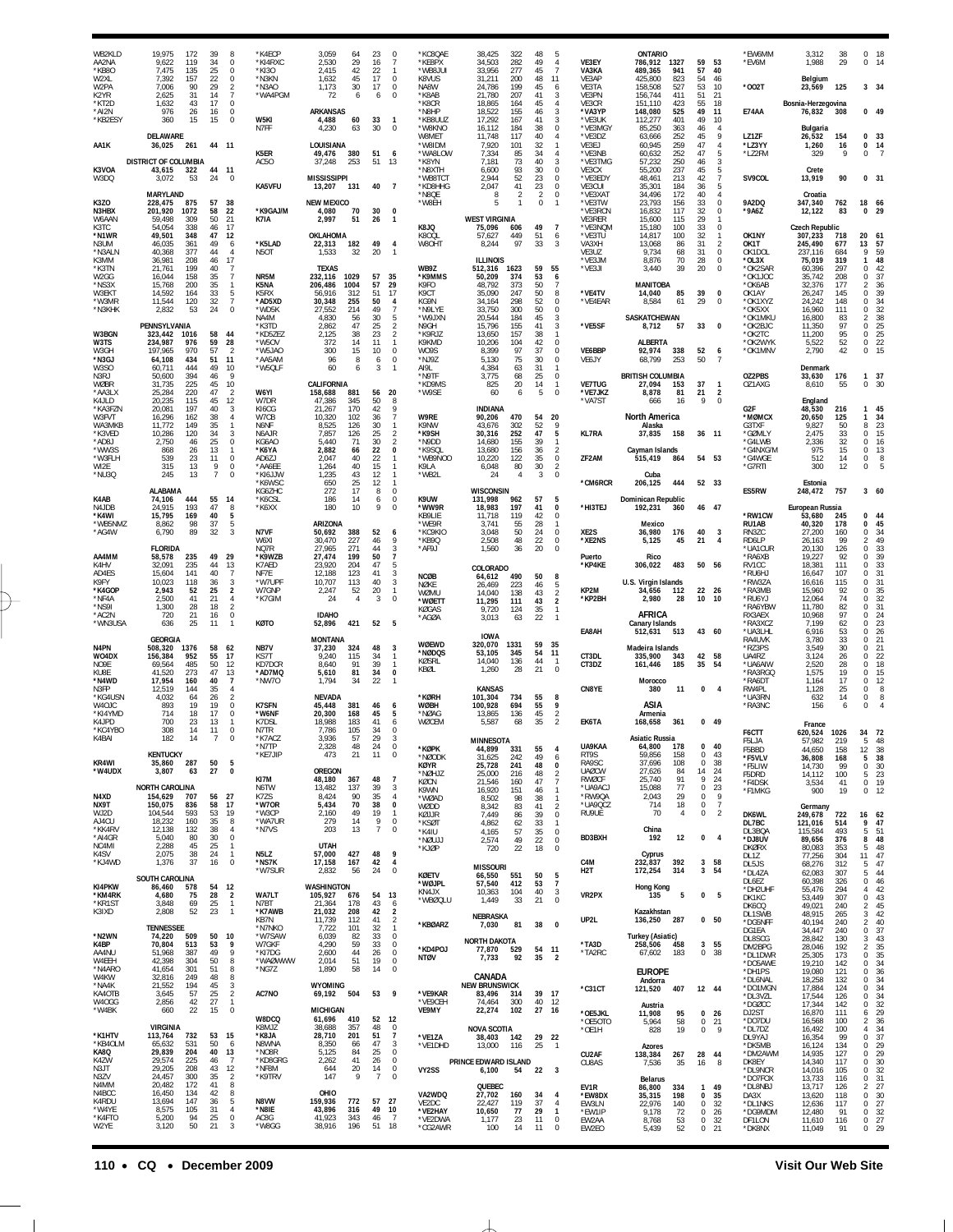

Over 12 million pieces of toroids RFI Shield Beads, Rods, E-cores, Pot Cores, "W2FMI" Baluns & Ununs by Jerry Sevick, Coil Forms, RFI Kits, Experimental Kits, and many more.

**Guaranteed Low Cost!!**

**Fast Reliable Service Since 1963 Free "Tech Flyer". We welcome small orders from all over the world!** **I I n m S tock For m ediate Sh ipment!**

> *Receive a 5% Discount on orders*

*over \$50 when you reference this CQ ad*

## **CALL, FAX, or EMAIL YOUR ORDER TODAY**



**Tel #: 714-850-4660/800-898-1883 Fax #: 714-850-1163 Email: sales@amidoncorp.com www.amidoncorp.com**

| *DL3DRN<br>*DH4PSG<br><b>DLØDX</b><br>DG2NMH<br>*DJ2YE<br>*DL3TD | 10,892<br>10.602<br>10,584<br>10,350<br>10,244<br>10.152 | 97<br>88<br>87<br>108<br>102<br>108 | 0<br>$\overline{2}$<br>$\Omega$<br>$\mathbf 0$<br>$\mathbf 0$<br>$\mathbf 0$ | - 28<br>29<br>27<br>25<br>26<br>24 | *IZ5IMD<br>*IØTIC<br>*IZ1MHY<br>YL2PP | 1.605<br>748<br>180<br>Latvia<br>23.088 | 22<br>21<br>9 | $\mathbf{0}$<br>$\mathbf{0}$<br>$\mathbf 0$<br>$\mathbf 0$ | - 15<br>11<br>$\overline{4}$<br>- 39 | *SP6TRX<br>*SP9JZT<br>SN <sub>2M</sub><br>*SP9CLO<br>*SP6GNJ<br>SP1S | 19.488<br>17.193<br>7,944<br>3.325<br>2,921<br>2,340 | 78<br>105<br>67<br>35<br>26<br>22 | 6<br>$\mathbf 0$<br>$\Omega$<br>$\Omega$<br>$\Omega$<br>$\mathbf 0$ | 36<br>33<br>24<br>19<br>23<br>20 | *EA3AKA<br>*EA3FF<br>EA1YO<br>*AM3EGB<br>*EA3LA<br>*EA4XR | 25.092<br>19.620<br>14,960<br>11.100<br>6,739<br>6,336 | 129<br>104<br>89<br>78<br>64<br>48 | 5<br>6<br>5<br>$\mathbf 0$<br>$\mathbf 0$<br>6 | 36<br>30<br>29<br>30<br>23<br>27 | <b>VK310</b><br>*VK2KRM | <b>OCEANIA</b><br>Australia<br>288<br>70 | 17<br>16             | 3<br>0       | $\overline{\mathbf{3}}$<br>$\overline{2}$ |
|------------------------------------------------------------------|----------------------------------------------------------|-------------------------------------|------------------------------------------------------------------------------|------------------------------------|---------------------------------------|-----------------------------------------|---------------|------------------------------------------------------------|--------------------------------------|----------------------------------------------------------------------|------------------------------------------------------|-----------------------------------|---------------------------------------------------------------------|----------------------------------|-----------------------------------------------------------|--------------------------------------------------------|------------------------------------|------------------------------------------------|----------------------------------|-------------------------|------------------------------------------|----------------------|--------------|-------------------------------------------|
| DL5ST                                                            | 8,526                                                    | 75                                  | $\Omega$                                                                     | 29                                 | *YL2CR                                | 5,208                                   | 111<br>44     |                                                            | 0 <sub>24</sub>                      | *SQ2EAN                                                              | 590                                                  | 13                                |                                                                     | 0, 10                            | *EA5ASM                                                   | 2,700                                                  | 35                                 | $\Omega$                                       | 20                               |                         | South America                            |                      |              |                                           |
| DL1NEO<br>*DJ5TX                                                 | 7,920<br>7.826                                           | 85<br>77                            | $\mathbf 0$<br>$\mathbf 0$                                                   | 24<br>26                           |                                       | Lithuania                               |               |                                                            |                                      |                                                                      | Portugal                                             |                                   |                                                                     |                                  | EA2CNU<br>EA1AAW                                          | 2,322<br>2.176                                         | 27<br>31                           | $\mathbf 0$<br>$\mathbf 0$                     | 18<br>16                         | LU2DKT                  | Argentina<br>16,492                      | 48                   |              | 16 22                                     |
| *DL8UAA                                                          | 7,748                                                    | 73                                  | $\mathbf 0$                                                                  | 26                                 | *LY9A                                 | 127,872                                 | 529           | $\mathbf{0}$                                               | 48                                   | *CT1DHM                                                              | 66.177                                               | 206                               | 13                                                                  | -44                              | *EA3HAQ                                                   | 864                                                    | 23                                 | $\mathbf 0$                                    | 12                               | LU2DVI                  | 3,268<br>14                              | 20<br>$\overline{2}$ | $\mathbf{0}$ | $7 - 12$<br>$\overline{2}$                |
| *DK7FP<br>*DK6BT                                                 | 7.632<br>7,263                                           | 81<br>67                            | $\mathbf 0$<br>$\mathbf 0$                                                   | 24<br>27                           | LY2FN<br>*LY4T                        | 103.785<br>78,476                       | 365<br>344    | $\overline{2}$<br>$\mathbf{0}$                             | 53<br>46                             | CT1ILT<br>CT1EAT                                                     | 60,984<br>330                                        | 179<br>6                          | 16<br>3                                                             | 40<br>-3                         | *EA1DFP<br>A05W                                           | 410<br>6                                               | 10<br>$\overline{\mathbf{3}}$      | $\mathbf 0$<br>$\Omega$                        | 10<br>$\mathbf{1}$               | *LU3HS                  |                                          |                      |              |                                           |
| *DL3BRA                                                          | 6.744                                                    | 70<br>69                            | $\mathbf 0$<br>$\Omega$                                                      | 24<br>24                           | LY20U                                 | 31.775                                  | 151<br>136    | $\mathbf{0}$<br>$\Omega$                                   | 41                                   |                                                                      | Romania                                              |                                   |                                                                     |                                  |                                                           |                                                        |                                    |                                                |                                  |                         | Aruba                                    |                      |              |                                           |
| *DJ5CL<br>DL7DS                                                  | 6,480<br>5,975                                           | 60                                  | $\mathbf 0$                                                                  | 25                                 | LY2J<br>*LY4R                         | 23,940<br>8,556                         | 59            | $\mathbf{0}$                                               | 36<br>31                             | YO7LCB                                                               | 105,300                                              | 394                               |                                                                     | 0, 52                            | SM5U                                                      | Sweden<br>72.225                                       | 320                                | 0                                              | 45                               | *P40A                   | 15,640                                   | 49                   | 20 14        |                                           |
| *DO9ST<br>DJ8ES                                                  | 5.560<br>5.544                                           | 71<br>42                            | $\mathbf 0$<br>$\Omega$                                                      | 20<br>28                           | LY9Y                                  | 7.176                                   | 55            | $\mathbf{0}$                                               | 26                                   | *Y05BJW<br>*YO7LFV                                                   | 94,176<br>59,248                                     | 386<br>251                        | $\mathbf{0}$<br>3                                                   | 48<br>43                         | *SM4WKT                                                   | 20,615                                                 | 118                                | $\bf{0}$                                       | 35                               |                         | Brazil                                   |                      |              |                                           |
| *DF6WE                                                           | 5.160                                                    | 49                                  | $\mathbf 0$                                                                  | 24                                 |                                       | Luxembourg                              |               |                                                            |                                      | YO4KCC                                                               | 37,848                                               | 191                               | $\Omega$                                                            | 38                               |                                                           |                                                        |                                    |                                                |                                  | PT7BZ                   | 4,680                                    | 32                   |              | 0 <sub>24</sub>                           |
| *DL1TPY<br>*DF5BX                                                | 4,712<br>4.700                                           | 59<br>59                            | $\mathbf 0$<br>$\Omega$                                                      | 19<br>20                           | *LX1ER<br>*LX1NO                      | 98.040<br>1.430                         | 329<br>22     | $\mathbf{0}$                                               | 8 49<br><b>13</b>                    | *YO3CZW<br>YO7BGA                                                    | 35,892<br>6,425                                      | 194<br>47                         | $\mathbf 0$<br>$\Omega$                                             | 36<br>25                         | *HB9ODP                                                   | Switzerland<br>17,847                                  | 133                                |                                                | 0 <sub>27</sub>                  |                         | Colombia                                 |                      |              |                                           |
| DL/PA1TT                                                         | 3,980                                                    | 47                                  | $\Omega$                                                                     | 20                                 |                                       |                                         |               |                                                            |                                      | *Y05QAW                                                              | 490                                                  | 13                                | $^{\circ}$                                                          | $\overline{7}$                   |                                                           |                                                        |                                    |                                                |                                  | *HK30<br>*HK6JIL        | 3.496<br>264                             | 22<br>$\overline{7}$ | $\mathbf 0$  | $5 - 14$<br>6                             |
| *DH6DAC<br>*DL9FB                                                | 3.969<br>3,128                                           | 54<br>47                            | $\mathbf 0$<br>$\mathbf 0$                                                   | 21<br>17                           | *ER2RM                                | Moldova<br>39,647                       | 183           |                                                            | 140                                  | *YO2LXW                                                              | 20                                                   | 2                                 | $\mathbf 0$                                                         | $\overline{2}$                   | *TA1ED                                                    | <b>Turkey (Europe)</b><br>40,782                       | 189                                |                                                | $0$ 42                           | *HK6BRK                 | 145                                      | $\mathbf{6}$         | $\mathbf 0$  |                                           |
| DL8EAQ                                                           | 3,087                                                    | 33                                  | $\mathbf 0$                                                                  | 21                                 | <b>ERØ/UTØFT</b>                      | 27,936                                  | 153           |                                                            | 0 <sub>36</sub>                      |                                                                      | Scotland                                             |                                   |                                                                     |                                  |                                                           |                                                        |                                    |                                                |                                  |                         |                                          |                      |              |                                           |
| $*$ DJ6QO<br>*DL7UAI                                             | 2.070<br>2.055                                           | 30<br>34                            | $\mathbf 0$<br>0                                                             | 18<br>15                           |                                       | Montenegro                              |               |                                                            |                                      | *GM4UBJ                                                              | 2,352                                                | 30                                |                                                                     | 0 <sub>16</sub>                  | UX2X                                                      | Ukraine<br>152,644                                     | 491                                | 8                                              | 54                               | HC2AQ                   | Ecuador<br>84,456                        | 138                  | 37 31        |                                           |
| *DO2ML                                                           | 1.935                                                    | 40                                  | $\mathbf 0$                                                                  | 15                                 | $*403Z$                               | 450                                     | 10            | $\mathbf{0}$                                               | 9                                    |                                                                      | Serbia<br>345.197                                    |                                   | 20                                                                  | 63                               | <b>URØDXX</b>                                             | 122.252                                                | 474                                | $\overline{2}$                                 | 50                               |                         |                                          |                      |              |                                           |
| *DL1DBR<br>*DL4EAX                                               | 1,666<br>1.441                                           | 31<br>40                            | $\Omega$<br>$\Omega$                                                         | 14<br>11                           |                                       |                                         |               |                                                            |                                      | YT3A<br>YT8A                                                         | 285,524                                              | 774<br>650                        | 16                                                                  | 66                               | *UZ7M                                                     | 85,329                                                 | 301                                | $\mathbf{1}$                                   | 56                               | YW4V                    | Venezuela<br>8,559                       | 35                   |              | 6 <sub>21</sub>                           |
| *DL2SWN                                                          | 1,155                                                    | 16                                  | $\mathbf 0$                                                                  | 15                                 | *PA1CM                                | Netherlands<br>50,697                   | 238           |                                                            | 2, 41                                | *YT2U                                                                | 22,134                                               | 133                               |                                                                     | 0, 34                            | UY5ZZ<br>UX3HA                                            | 72.012<br>50,995                                       | 285<br>215                         | $\mathbf{1}$<br>$\Omega$                       | 50<br>47                         |                         |                                          |                      |              |                                           |
| *DO1NWA                                                          | 864                                                      | 24                                  | $\mathbf 0$                                                                  | 9                                  | PA3GCV                                | 32.214                                  | 165           | $\bf{0}$                                                   | 39                                   |                                                                      |                                                      |                                   |                                                                     |                                  | <b>UYØZG</b>                                              | 46,311                                                 | 223                                | $\mathbf 0$                                    | 43                               |                         | <b>QRP</b>                               |                      |              |                                           |
| *DO2SBE                                                          | 671                                                      | 14                                  | $\mathbf 0$                                                                  | 11                                 | PAØLOU                                | 20,131                                  | 93            | $\overline{2}$                                             | 39                                   | GZ5Y                                                                 | Shetland & Faire Islands<br>81,461                   | 293                               |                                                                     | 9 44                             | *UR5ETN                                                   | 36,974                                                 | 202                                | $\mathbf 0$                                    | 38                               |                         | SINGLE-OP                                |                      |              |                                           |
| *DJ3WE<br>*DO7ANW                                                | 522<br>416                                               | 14<br>11                            | 0<br>$\mathbf 0$                                                             | 9<br>8                             | PA9DD                                 | 16,668<br>13.134                        | 97<br>79      | $\overline{4}$<br>$\mathbf{0}$                             | 32<br>33                             |                                                                      |                                                      |                                   |                                                                     |                                  | *UT5PY<br>UT70L                                           | 29,792<br>25,776                                       | 160<br>152                         | $\mathbf 0$<br>$\Omega$                        | 38<br>36                         |                         | <b>NORTH AMERICA</b>                     |                      |              |                                           |
| DJ6TB                                                            | 273                                                      | 13                                  | $\mathbf 0$                                                                  | $\overline{7}$                     | PAØJNH<br>*PAØMIR                     | 10,672                                  | 75            | $\mathbf{0}$                                               | 29                                   |                                                                      | <b>Sicily</b>                                        |                                   |                                                                     |                                  | <b>USØSY</b>                                              | 25,004                                                 | 129                                | $\mathbf{1}$                                   | 37                               |                         | UNITED STATES                            |                      |              |                                           |
| *DO1HGS                                                          | 120                                                      | 10                                  | $\mathbf 0$                                                                  | $\overline{4}$                     | *PAØFEI                               | 9,396                                   | 66            | $\mathbf{0}$                                               | 29                                   | *IT9VCE                                                              | 70,104                                               | 295                               |                                                                     | 1 45                             | *UT4XU                                                    | 23,680                                                 | 131                                | $\Omega$                                       | 37                               |                         | <b>CONNECTICUT</b>                       |                      |              |                                           |
|                                                                  | Greece                                                   |                                     |                                                                              |                                    | PAØINA                                | 8,370                                   | 48            | 6                                                          | 24                                   |                                                                      | Slovakia                                             |                                   |                                                                     |                                  | UT7XX<br>*UR3IJI                                          | 23,584<br>22,814                                       | 147<br>144                         | $\mathbf 0$<br>$\Omega$                        | 32<br>34                         | N1TM                    | 6,049                                    | 118                  | 23           | $\Omega$                                  |
| SY2V                                                             | 44,070                                                   | 222                                 | $\Omega$                                                                     | 39                                 | *PHØAS<br>*PA9CC                      | 5,764<br>4,620                          | 53<br>46      | 0<br>$\mathbf{0}$                                          | 22<br>21                             | <b>OMØWR</b>                                                         | 212,219                                              | 671                               |                                                                     | 6 <sub>55</sub>                  | *UX5IO                                                    | 21,200                                                 | 102                                | $\mathbf 0$                                    | 40                               |                         |                                          |                      |              |                                           |
| SV2KBE                                                           | 27.144                                                   | 132                                 | $\mathbf 0$                                                                  | 39                                 | *PE2JMR                               | 3.572                                   | 41            | $\mathbf{0}$                                               | -19                                  | OM3TWM                                                               | 153,236                                              | 505<br>208                        | 6                                                                   | 52                               | UT5ECZ                                                    | 20,195                                                 | 121                                | $\mathbf 0$                                    | 35                               | K3TW                    | <b>MARYLAND</b><br>2,940                 | 64                   | 21           | $\Omega$                                  |
| SV1GRD<br>*SV2CUU                                                | 25,445<br>4,720                                          | 143<br>45                           | $\mathbb O$<br>$\mathbf 0$                                                   | 35<br>20                           | *PA1TX                                | 2.640                                   | 37            | $\mathbf{0}$                                               | - 15                                 | *OM4DN<br>*OM6AL                                                     | 41,320<br>35,298                                     | 191                               | $\mathbf{1}$<br>$\mathbf{1}$                                        | 39<br>36                         | *US5ISV<br>US1GBH                                         | 18,975<br>17,655                                       | 124<br>113                         | $\mathbf 0$<br>$\mathbf 0$                     | 33<br>33                         |                         |                                          |                      |              |                                           |
|                                                                  |                                                          |                                     |                                                                              |                                    | *PI4WLD                               | 2.210                                   | 26            | $\mathbf{0}$                                               | - 17                                 | *OMØA                                                                | 25,184                                               | 157                               | $\mathbf 0$                                                         | 32                               | *UXØUW                                                    | 13,122                                                 | 104                                | $\mathbf 0$                                    | 27                               |                         | <b>NORTH CAROLINA</b>                    |                      |              |                                           |
|                                                                  | Hungary                                                  |                                     |                                                                              |                                    | *PA4SDV                               | 1,638                                   | 24            |                                                            | $0 \t14$                             | *OM4DA                                                               | 13,581                                               | 102                               | $\mathbf{0}$                                                        | 27                               | UR4ISW                                                    | 11,820                                                 | 80                                 | $\mathbf 0$                                    | 30                               | WB4MSG<br>W4TMR         | 53,979<br>40,061                         | 423<br>278           | 49<br>47     | 8<br>-12                                  |
| HG3A                                                             | 590.526                                                  | 994<br>559                          | 29 77                                                                        |                                    |                                       | Northern Ireland                        |               |                                                            |                                      | *OM4TW                                                               | 6,780                                                | 69                                |                                                                     | 0 <sub>20</sub>                  | US7IA                                                     | 11,564                                                 | 92<br>72                           | $\mathbf 0$<br>$\mathbf 0$                     | 28<br>27                         |                         |                                          |                      |              |                                           |
| *HA8BE<br>*HG7T                                                  | 161.823<br>104,419                                       | 419                                 | $\mathbf{1}$<br>$\mathbf{0}$                                                 | 56<br>49                           | GI5K                                  | 283,386                                 | 732           | 16 57                                                      |                                      |                                                                      | Slovenia                                             |                                   |                                                                     |                                  | <b>UW2Q</b><br>*UU2JG                                     | 10.125<br>8.370                                        | 51                                 | $\mathbf 0$                                    | 30                               |                         | SOUTH CAROLINA                           |                      |              |                                           |
| *HA1BC                                                           | 15,630                                                   | 106                                 | $\mathbf 0$                                                                  | 30                                 |                                       |                                         |               |                                                            |                                      | <b>S50A</b>                                                          | 240,084                                              | 582                               | 17                                                                  | 59                               | *US4IPQ                                                   | 8,040                                                  | 47                                 | $\mathbf 0$                                    | 30                               | KG4IGC                  | 1,326                                    | 39                   | 17           | $\Omega$                                  |
|                                                                  |                                                          |                                     |                                                                              |                                    | LA1PHA                                | Norway<br>20,054                        | 107           | $\mathbf{0}$                                               | - 37                                 | <b>S50K</b><br>S57C                                                  | 122.244                                              | 380<br>259                        | 11<br>$\mathbf{0}$                                                  | 50<br>45                         | UT5UGR                                                    | 7.104                                                  | 62                                 | $\Omega$                                       | 24                               |                         | <b>TEXAS</b>                             |                      |              |                                           |
| TF3SG                                                            | Iceland<br>19,221                                        | 76                                  |                                                                              | 6, 37                              | LA9TJA                                | 16,672                                  | 105           | $\mathbf{0}$                                               | 32                                   | *S58MU                                                               | 58,680<br>6,346                                      | 68                                | $\bf{0}$                                                            | 19                               | *UY8LM<br>*UZ5UA                                          | 7.100<br>6,072                                         | 59<br>60                           | $\mathbf 0$<br>$\Omega$                        | 25<br>22                         | NF5P                    | 520                                      | 17                   | $12 \quad 1$ |                                           |
|                                                                  |                                                          |                                     |                                                                              |                                    | *LA4ANA                               | 2,023                                   | 27            | $\bf{0}$                                                   | - 17                                 | *S57EA                                                               | 5.814                                                | 63                                |                                                                     | 0, 19                            | *UT7VR                                                    | 5.742                                                  | 40                                 | $\mathbf 0$                                    | 29                               |                         |                                          |                      |              |                                           |
|                                                                  | Italy                                                    |                                     |                                                                              |                                    | *LB9RE                                | 1,274                                   | 20            | $\mathbf{0}$                                               | -14                                  | *S57NTR                                                              | 4.940                                                | 53                                |                                                                     | 0 <sub>20</sub>                  | *US6IKV                                                   | 5,725                                                  | 53                                 | $\mathbf 0$                                    | 25                               | N6WG                    | CALIFORNIA<br>414                        | 20                   | 9            | $\Omega$                                  |
| <b>I4FYF</b><br><b>IO5A</b>                                      | 294.588<br>134,912                                       | 673<br>428                          | 21<br>9                                                                      | 63<br>55                           |                                       |                                         |               |                                                            |                                      | *S53DIJ<br>S59T                                                      | 310<br>248                                           | 13<br>13                          | $\mathbf{0}$<br>$\Omega$                                            | -5<br>$\overline{4}$             | *URØIQ<br>*UR5AMK                                         | 4.290<br>2.016                                         | 33<br>30                           | $\Omega$<br>$\mathbf 0$                        | 22<br>16                         | K6MI                    | 60                                       | 5                    | 6            | $\Omega$                                  |
| *IZ2KXC                                                          | 60,792                                                   | 248                                 | 5                                                                            | 46                                 | SP7MTF                                | Poland<br>367,852                       | 866           | 14                                                         | 68                                   |                                                                      |                                                      |                                   |                                                                     |                                  | *UT5ZB                                                    | 1,339                                                  | 22                                 | $\mathbf 0$                                    | 13                               |                         |                                          |                      |              |                                           |
| I2SVA                                                            | 52,400                                                   | 207                                 | 6                                                                            | 44                                 | *SQ8JX                                | 73.824                                  | 311           | $\mathbf{1}$                                               | 47                                   |                                                                      | Spain                                                |                                   |                                                                     |                                  | UT5EO                                                     | 1,246                                                  | 17                                 | $\mathbf 0$                                    | 14                               |                         | <b>ARIZONA</b>                           |                      |              |                                           |
| <b>I1EIS</b>                                                     | 45,686                                                   | 157                                 | 12                                                                           | 41                                 | SP5WA                                 | 58.179                                  | 271           | $\mathbf{0}$                                               | 43                                   | EA5RU                                                                | 134,976                                              | 334                               | 14                                                                  | 60                               | *US6IKN                                                   | 497                                                    | 19                                 | $\Omega$                                       | $\overline{7}$                   | N7MAL                   | 450                                      | 21                   | 9            | - 1                                       |
| IW2LLH<br><b>IK8LXI</b>                                          | 41,123<br>31,783                                         | 200<br>172                          | $\mathbf{1}$<br>$\mathbf 0$                                                  | 40<br>37                           | SN9P<br>SP3GXH                        | 52.335<br>51,428                        | 230<br>243    | $\mathbf{0}$<br>2                                          | 45<br>41                             | EA1DVY<br>EA5FKX                                                     | 79,395<br>69,312                                     | 222<br>248                        | 19                                                                  | 48<br>10 47                      |                                                           | Wales                                                  |                                    |                                                |                                  |                         | <b>UTAH</b>                              |                      |              |                                           |
| IV3BKH                                                           | 18.600                                                   | 80                                  | 4                                                                            | 36                                 | *SP5CJY                               | 48.528                                  | 190           | 3                                                          | 45                                   | *EA7TL                                                               | 67.649                                               | 188                               | 18                                                                  | 43                               | *MW1LCR                                                   | 59,267                                                 | 248                                | 4                                              | 43                               | WF4U                    | 5.376                                    | 76                   | 31           | - 1                                       |
| *IZ3IBL                                                          | 6,808                                                    | 64                                  | $\Omega$                                                                     | 23                                 | *SP9NWN                               | 39,732                                  | 192           | $\overline{2}$                                             | 40                                   | EG5T                                                                 | 54,093                                               | 182                               | 14                                                                  | 43                               | GW3JXN                                                    | 21,690                                                 | 86                                 | 9                                              | 36                               |                         |                                          |                      |              |                                           |
| *I2WIJ<br>IZ8EDL                                                 | 5.736<br>4,095                                           | 53<br>40                            | $\mathbf 0$<br>$\mathbf 0$                                                   | 24<br>21                           | *SP9DTE<br>*SP4LVK                    | 28,224                                  | 166<br>128    | 0                                                          | 36<br>34                             | *EA1MR<br>EE3R                                                       | 42.978<br>35,300                                     | 141<br>137                        | 19<br>11                                                            | 38<br>39                         | *GW4EVX<br>GW4BLE                                         | 11,799<br>8,289                                        | 89<br>60                           | $\mathbf 0$<br>$\Omega$                        | 27<br>27                         | <b>NN7SS</b>            | WASHINGTON<br>561                        | 21                   |              | $11 \quad 0$                              |
|                                                                  |                                                          |                                     |                                                                              |                                    |                                       | 21,420                                  |               | 0                                                          |                                      |                                                                      |                                                      |                                   |                                                                     |                                  |                                                           |                                                        |                                    |                                                |                                  |                         |                                          |                      |              |                                           |

 $\Box$ 

**www.cq-amateur-radio.com December 2009 • CQ • 111**